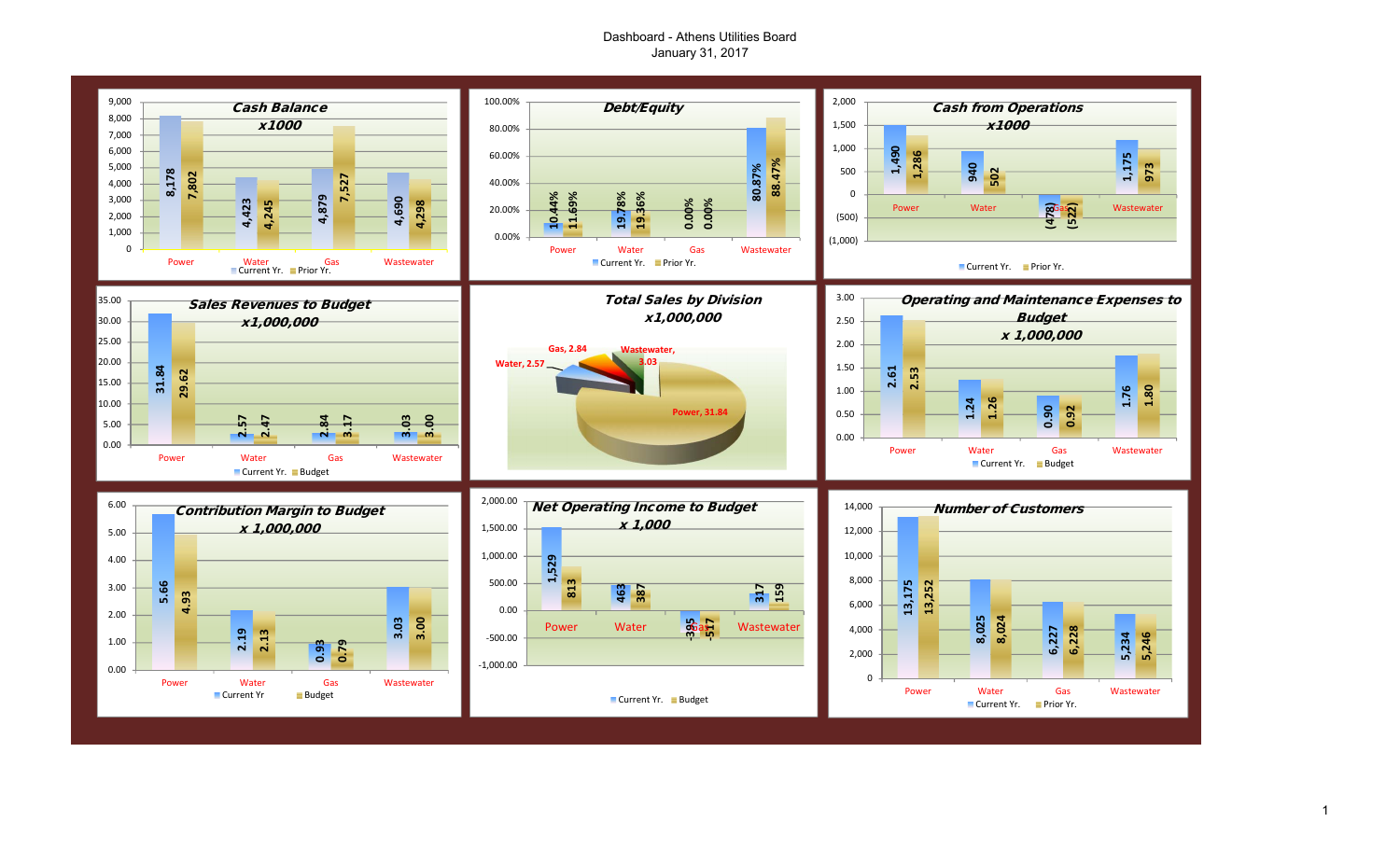#### **Athens Utilities Board Combined Balance Sheet (000 Omitted) January 31, 2017**

|                                         | <b>January 31, 2017</b> | <b>Prior Year</b>      | Change             |
|-----------------------------------------|-------------------------|------------------------|--------------------|
| <b>Current Assets</b>                   | \$30,862                | \$32.458               | (\$1,595)          |
| Long-Term Assets<br><b>Total Assets</b> | \$112,789<br>\$143.651  | \$108.050<br>\$140,508 | \$4.739<br>\$3,144 |
| <b>Current Liabilities</b>              | \$5.582                 | \$5.831                | (\$248)            |
| Long-Term Liabilities                   | \$29.591                | \$30,475               | (\$884)            |
| Net Assets                              | \$108.478               | \$104.202              | \$4,276            |
| <b>Total Liabilities and Net Assets</b> | \$143.651               | \$140,508              | \$3.144            |

#### **Athens Utilities Board Combined Profit and Loss Statement (000 Omitted)**

## **January 31, 2017**

|                                       |                         | YEAR-TO-DATE      |           |                  | <b>CURRENT MONTH</b> |          |               | <b>BUDGET</b> |           |  |
|---------------------------------------|-------------------------|-------------------|-----------|------------------|----------------------|----------|---------------|---------------|-----------|--|
|                                       | <b>YTD</b>              | <b>YTD</b>        | Variance  | Month            | Month                | Variance | Annual        | YTD.          | Variance  |  |
|                                       | <b>January 31, 2017</b> | <b>Prior Year</b> |           | January 31, 2017 | <b>Prior Year</b>    |          | <b>Budget</b> | <b>Budget</b> |           |  |
| Sales Revenue                         | \$39,944                | \$37,463          | \$2,482   | \$6,052          | \$5,320              | \$732    | \$63,648      | \$38,264      | \$1,680   |  |
| Cost of Goods Sold                    | \$28,465                | \$27,117          | (\$1,347) | \$3,927          | \$4,394              | \$467    | \$44,352      | \$27,408      | (\$1,056) |  |
| <b>Contribution Margin</b>            | \$11,480                | \$10,345          | \$1,134   | \$2,125          | \$926                | \$1,198  | \$19,296      | \$10,856      | \$624     |  |
| Operating and Maintenance Expenses    | \$6,350                 | \$6,184           | (\$166)   | \$916            | \$821                | (\$95)   | \$10,830      | \$6,611       | \$261     |  |
| Depreciation and Taxes Equivalents    | \$3,199                 | \$3,299           | \$99      | \$460            | \$473                | \$14     | \$5,537       | \$3,403       | \$204     |  |
| <b>Total Operating Expenses</b>       | \$9,549                 | \$9,482           | $($ \$66) | \$1,376          | \$1,295              | (\$81)   | \$16,368      | \$10,014      | \$465     |  |
| <b>Net Operating Income</b>           | \$1,931                 | \$863             | \$1,068   | \$749            | (\$368)              | \$1,117  | \$2,928       | \$842         | \$1,089   |  |
| Grants, Contributions & Extraordinary | \$175                   | (\$29)            | \$204     | \$2              | (\$149)              | \$151    | \$1,009       | \$347         | (\$172)   |  |
| <b>Change in Net Assets</b>           | \$2,106                 | \$834             | \$1,272   | \$751            | (\$517)              | \$1,269  | \$3,937       | \$1,189       | \$917     |  |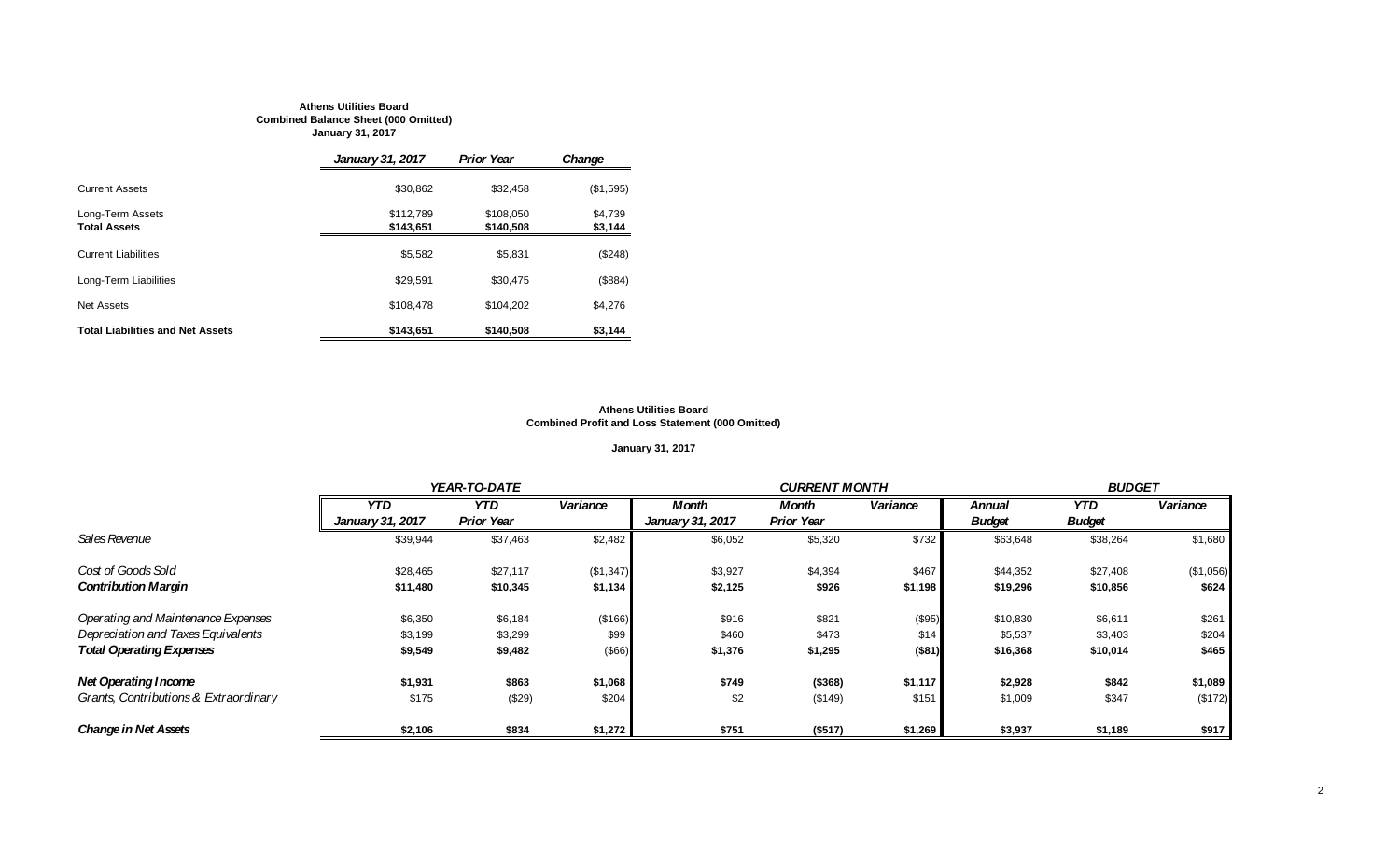## **Athens Utilities Board Financial Statement Synopsis 1/31/2017**

|                                             |                |           |                |                |        |                   | (000 Omitted)  |          |                |                                     |                |                          |                |                   |              |                   |                |           |                |           |
|---------------------------------------------|----------------|-----------|----------------|----------------|--------|-------------------|----------------|----------|----------------|-------------------------------------|----------------|--------------------------|----------------|-------------------|--------------|-------------------|----------------|-----------|----------------|-----------|
|                                             |                |           | <b>Power</b>   |                |        | Water             |                |          |                | Gas                                 |                |                          |                |                   | Wastewater   |                   |                | Total     |                |           |
|                                             | Y-T-D          | $Y-T-D$   | M-T-D          | M-T-D          | Y-T-D  | Y-T-D             | M-T-D          | $M-T-D$  | Y-T-D          | $Y-T-D$                             | M-T-D          | M-T-D                    | Y-T-D          | $Y-T-D$           | M-T-D        | $M-T-D$           | Y-T-D          | $Y-T-D$   | $M-T-D$        | M-T-D     |
|                                             | <b>Current</b> | Prior Yr. | <b>Current</b> | Prior Yr.      |        | Current Prior Yr. |                |          |                | Current Prior Yr. Current Prior Yr. |                | <b>Current Prior Yr.</b> |                | Current Prior Yr. |              | Current Prior Yr. | <b>Current</b> | Prior Yr. | <b>Current</b> | Prior Yr. |
| <b>Cash Balance</b>                         | 8,178          | 7,802     |                |                | 4,423  | 4,245             |                |          | 4,879          | 7,527                               |                |                          | 4,690          | 4,298             |              |                   | 22,170         | 23,872    |                |           |
|                                             | 9,785          |           |                |                | 5,122  |                   |                |          |                |                                     |                |                          |                |                   |              |                   | 26,199         | 28,836    |                |           |
| <b>Working Capital</b>                      |                | 9,969     |                |                |        | 5,256             |                |          | 5,649          | 8,262                               |                |                          | 5,642          | 5,348             |              |                   |                |           |                |           |
| <b>Plant Assets</b>                         | 66,250         | 63,946    |                |                | 32,358 | 30,429            |                |          | 21,853         | 18,470                              |                |                          | 52,725         | 52,741            |              |                   | 173,185        | 165,585   |                |           |
| Debt                                        | 4,844          | 5,142     |                |                | 4,055  | 3,792             |                |          | $\Omega$       | - 0                                 |                |                          | 18,536         | 19,205            |              |                   | 27,435         | 28,139    |                |           |
| Net Assets (Net Worth)                      | 46,410         | 43,987    |                |                | 20,503 | 19,591            |                |          | 19,296         | 18,918                              |                |                          | 22,175         | 21,707            |              |                   | 108,384        | 104,202   |                |           |
| <b>Cash from Operations</b>                 | 1,490          | 1,286     | 370            | 525            | 940    | 502               | 103            | 80       | (478)          | (522)                               | 106            | 220                      | 1,175          | 973               | 163          | 160               | 3,127          | 2,239     | 743            | 985       |
| Net Pension Liability                       | 1,347          | 1,423     |                |                | 372    | 400               |                |          | 281            | 282                                 |                |                          | 454            | 478               |              |                   | 2,455          | 2,583     |                |           |
| Principal Paid on Debt {Lease Included} (1) | $\Omega$       | 169       | $\Omega$       | $\Omega$       | 48     | 47                | $\overline{7}$ |          | $\Omega$       | $\Omega$                            | $\Omega$       |                          | 73             | 163               | 11           | 10 <sup>10</sup>  | 121            | 379       | 18             | 17        |
| <b>New Debt-YTD</b>                         | $\mathbf 0$    | $\Omega$  | $\mathbf 0$    | $\overline{0}$ | 497    | 239               | $\overline{0}$ | $\Omega$ | $\overline{0}$ | $\mathbf 0$                         | $\overline{0}$ |                          | $\overline{0}$ | $\mathbf 0$       | $\mathbf{0}$ | $\Omega$          | 497            | 239       |                |           |
| Cash Invested in Plant                      | 1,701          | 1,290     | 187            | 44             | 1,757  | 470               | 210            | 186      | 426            | 2,215                               | 18             | 1,477                    | 499            | 974               | 39           | 44                | 4,384          | 4,949     | 455            | 1,751     |
| Cash Flow                                   | (211)          | (240)     | 183            | 416            | (244)  | 142               | (113)          | (262)    | (904)          | (2,697)                             | 88             | (1,257)                  | 605            | (164)             | 114          | 106               | (755)          | (2,959)   | 272            | (997)     |
| <b>Sales</b>                                | 31,845         | 29,793    | 4,383          | 3,900          | 2,568  | 2,455             | 338            | 336      | 2,837          | 2,561                               | 939            | 729                      | 3,026          | 3,027             | 450          | 424               | 40,276         | 37,836    | 6,109          | 5,389     |
| Cost of Goods Sold {COGS}                   | 26,180         | 24,887    | 3,421          | 3,795          | 381    | 335               | 48             | 52       | 1,903          | 1,895                               | 459            | 547                      |                |                   |              |                   | 28,465         | 27,117    | 3,927          | 4,394     |
| O&M Expenses-YTD {minus COGS}               | 4,116          | 4,092     | 560            | 503            | 1,671  | 1,650             | 241            | 239      | 1,316          | 1,248                               | 185            | 180                      | 2,605          | 2,774             | 387          | 400               | 9,707          | 9,765     | 1,373          | 1,322     |
| <b>Net Operating Income</b>                 | 1,529          | 820       | 390            | (408)          | 463    | 412               | 36             | 32       | (395)          | (577)                               | 279            | (4)                      | 317            | 208               | 40           | 11                | 1,914          | 863       | 746            | (368)     |
| Interest on Debt                            | 24             | 11        | 8              |                | 54     | 55                | 8              |          | $\Omega$       | $\Omega$                            |                |                          | 105            | 50                | 18           | 8                 | 183            | 115       | 34             | 20        |
| Variable Rate Debt Interest Rate            | 0.91%          | 0.19%     |                |                | 1.00%  | 0.33%             |                |          |                |                                     |                |                          | 0.91%          | 0.19%             |              |                   |                |           |                |           |
| <b>Grants, Contributions, Extraordinary</b> | 49             | 13        | 2              | $\Omega$       | 124    | (82)              | $\overline{0}$ | (149)    | $\mathbf 0$    | 40                                  | $\mathbf{0}$   | $\Omega$                 | 2              | $\mathbf 0$       | $\mathbf 0$  | $\mathbf{0}$      | 175            | (29)      | $\overline{2}$ | (149)     |
| Net Income                                  | 1,578          | 833       | 392            | (408)          | 587    | 331               | 36             | (117)    | (395)          | (537)                               | 279            | (4)                      | 319            | 208               | 40           | 11                | 2,090          | 834       | 748            | (517)     |
| <b># Customers</b>                          | 13,175         | 13,252    |                |                | 8,025  | 8,024             |                |          | 6,227          | 6,228                               |                |                          | 5,234          | 5,246             |              |                   | 32,661         | 32,750    |                |           |
| <b>Sales Volume</b>                         | 379,696        | 353,053   | 51,580         | 48,582         | 5,623  | 5,273             | 745            | 708      | 3,671          | 3,349                               | 1,187          | 949                      | 2,592          | 2,526             | 361          | 345               |                |           |                |           |
| Revenue per Unit Sold (2)                   | 0.084          | 0.084     | 0.085          | 0.080          | 0.46   | 0.47              | 0.45           | 0.47     | 0.77           | 0.76                                | 0.79           | 0.77                     | 1.17           | 1.20              | 1.25         | 1.23              |                |           |                |           |
| Natural Gas Market Price (Dth)              |                |           |                |                |        |                   |                |          |                |                                     | 3.52           | 2.82                     |                |                   |              |                   |                |           |                |           |
| Natural Gas Total Unit Cost (Dth)           |                |           |                |                |        |                   |                |          | 4.58           | 4.28                                | 4.52           | 3.98                     |                |                   |              |                   |                |           |                |           |
| <b>Full Time Equivalent Employees</b>       | 58.27          | 56.8      | 59.16          | 58.7           | 14.95  | 15I               | 16.11          | 15.46    | 9.64           | 9.53                                | 9.85           | 10.48                    | 20.13          | 20.77             | 20.60        | 22.42             | 102.99         | 102.10    | 105.72         | 107.06    |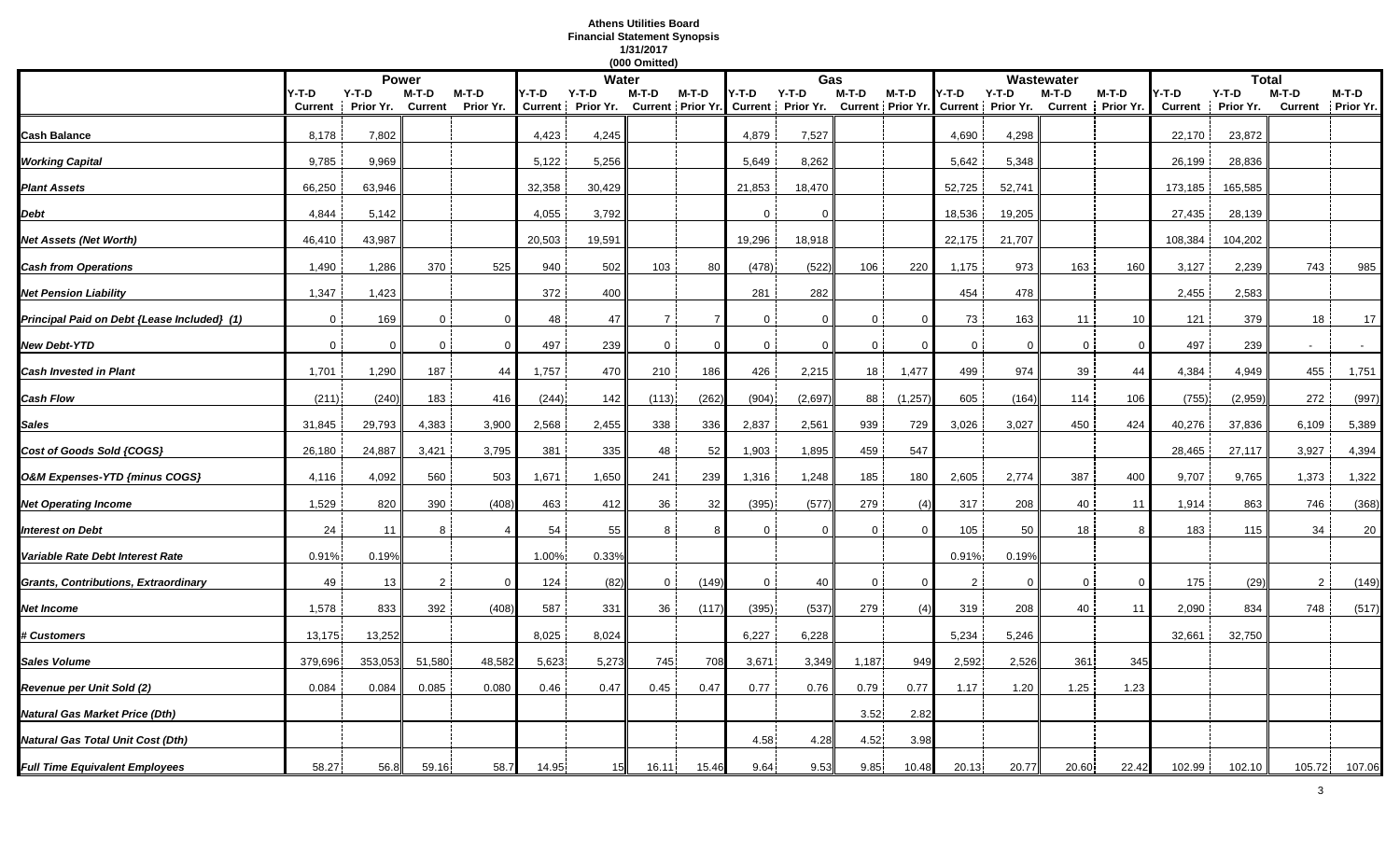## **ATHENS UTILITIES BOARD POWER DIVISION BALANCE SHEET January 31, 2017**

|      |                         |                   |                   |                                                |                         |                  | Change        |
|------|-------------------------|-------------------|-------------------|------------------------------------------------|-------------------------|------------------|---------------|
|      | <b>Current Period</b>   | <b>Prior Year</b> | Change from       |                                                | <b>Current Period</b>   | Prior            | from prior    |
|      | <b>January 31, 2017</b> |                   | <b>Prior Year</b> |                                                | <b>January 31, 2017</b> | <b>Month</b>     | Month         |
|      |                         |                   |                   | Assets:                                        |                         |                  |               |
|      | 8,178,441.67            | 7,801,646.97      | 376,794.70        | Cash and Cash Equivalents                      | 8,178,441.67            | 7,995,638.78     | 182,802.89    |
|      | 0.00                    | 0.00              | 0.00              | <b>Bond Funds Available</b>                    | 0.00                    | 0.00             | 0.00          |
|      | 3,203,804.34            | 2,896,140.83      | 307,663.51        | <b>Customer Receivables</b>                    | 3,203,804.34            | 2,961,644.19     | 242,160.15    |
|      | 0.00                    | 0.00              | 0.00              | Due from (to) Other Divisions                  | 0.00                    | 0.00             | 0.00          |
|      | 86,268.81               | 246,001.50        | (159, 732.69)     | <b>Other Receivables</b>                       | 86,268.81               | 299,588.39       | (213, 319.58) |
|      | 112,247.10              | 113,032.39        | (785.29)          | <b>Prepaid Expenses</b>                        | 112,247.10              | 122,334.91       | (10,087.81)   |
|      | 1,095,322.82            | 1,161,419.84      | (66,097.02)       | <b>Unbilled Revenues</b>                       | 1,095,322.82            | 1,095,322.82     | 0.00          |
|      | 1,441,629.16            | 1,302,361.46      | 139,267.70        | Materials and Supplies Inventory               | 1,441,629.16            | 1,395,294.17     | 46,334.99     |
|      | 14,117,713.90           | 13,520,602.99     | 597,110.91        | <b>Total Current Assets</b>                    | 14,117,713.90           | 13,869,823.26    | 247,890.64    |
|      | 0.00                    | 0.00              | 0.00              | <b>Unamortized Debt Expense</b>                | 0.00                    | 0.00             | 0.00          |
|      | 0.00                    | 0.00              | 0.00              | TVA Heat Pump Loans Receivable                 | 0.00                    | 0.00             | 0.00          |
|      | 1,150,215.20            | 1,135,549.76      | 14,665.44         | <b>Deferred Pension Outflows</b>               | 1,150,215.20            | 1,150,215.20     | 0.00          |
|      | 66,249,803.34           | 63,945,726.10     | 2,304,077.24      | Electric Utility Plant, at Cost                | 66,249,803.34           | 66,062,473.54    | 187,329.80    |
|      | (24, 146, 750.49)       | (22,836,817.24)   | (1,309,933.25)    | Less: Accumulated Depreciation                 | (24, 146, 750.49)       | (24,001,079.91)  | (145, 670.58) |
|      | 42,103,052.85           | 41,108,908.86     | 994,143.99        | <b>Net Electric Utility Plant</b>              | 42,103,052.85           | 42,061,393.63    | 41,659.22     |
|      | 43,253,268.05           | 42,244,458.62     | 1,008,809.43      | <b>Total Long Term Assets</b>                  | 43,253,268.05           | 43,211,608.83    | 41,659.22     |
| - 56 | 57,370,981.95 \$        | 55,765,061.61 \$  | 1,605,920.34      | <b>Total Assets</b>                            | \$<br>57,370,981.95 \$  | 57,081,432.09 \$ | 289,549.86    |
|      |                         |                   |                   | <b>Liabilities and Retained Earnings:</b>      |                         |                  |               |
|      | 3,531,648.90            | 3,915,956.36      | (384, 307.46)     | <b>Accounts Payable</b>                        | 3,531,648.90            | 3,661,801.17     | (130, 152.27) |
|      | 382,440.00              | 321,060.00        | 61,380.00         | <b>Customer Deposits</b>                       | 382,440.00              | 382,880.00       | (440.00)      |
|      | 0.00                    | 0.00              | 0.00              | Deferred Income                                | 0.00                    | 0.00             | 0.00          |
|      | 418,459.23              | 449,690.37        | (31, 231.14)      | <b>Other Current Liabilities</b>               | 418,459.23              | 428,149.30       | (9,690.07)    |
|      | 4,332,548.13            | 4,686,706.73      | (354, 158.60)     | <b>Total Current Liabilities</b>               | 4,332,548.13            | 4,472,830.47     | (140, 282.34) |
|      | 0.00                    | 0.00              | 0.00              | <b>Bonds Payable</b>                           | 0.00                    | 0.00             | 0.00          |
|      | 0.00                    | 0.00              | 0.00              | Long-Term Leases Payable                       | 0.00                    | 0.00             | 0.00          |
|      | 4,844,060.31            | 5,142,210.31      | (298, 150.00)     | Notes Payable                                  | 4,844,060.31            | 4,844,060.31     | 0.00          |
|      | 1,347,173.66            | 1,423,038.05      | (75, 864.39)      | <b>Net Pension Liability</b>                   | 1,347,173.66            | 1,309,143.76     | 38,029.90     |
|      | 436,760.23              | 526,564.12        | (89,803.89)       | Deferred Pension Inflows                       | 436,760.23              | 436,760.23       | 0.00          |
|      | 0.00                    | 0.00              | 0.00              | TVA Advances, Energy Right Loans               | 0.00                    | 0.00             | 0.00          |
|      | 6,627,994.20            | 7,091,812.48      | (463,818.28)      | <b>Total Long Term Liabilities</b>             | 6,627,994.20            | 6,589,964.30     | 38,029.90     |
|      | 46,410,439.62           | 43,986,542.40     | 2,423,897.22      | <b>Net Position</b>                            | 46,410,439.62           | 46,018,637.32    | 391,802.30    |
| - \$ | 57,370,981.95 \$        | 55,765,061.61 \$  | 1,605,920.34      | <b>Total Liabilities and Retained Earnings</b> | 57,370,981.95 \$<br>\$  | 57,081,432.09 \$ | 289,549.86    |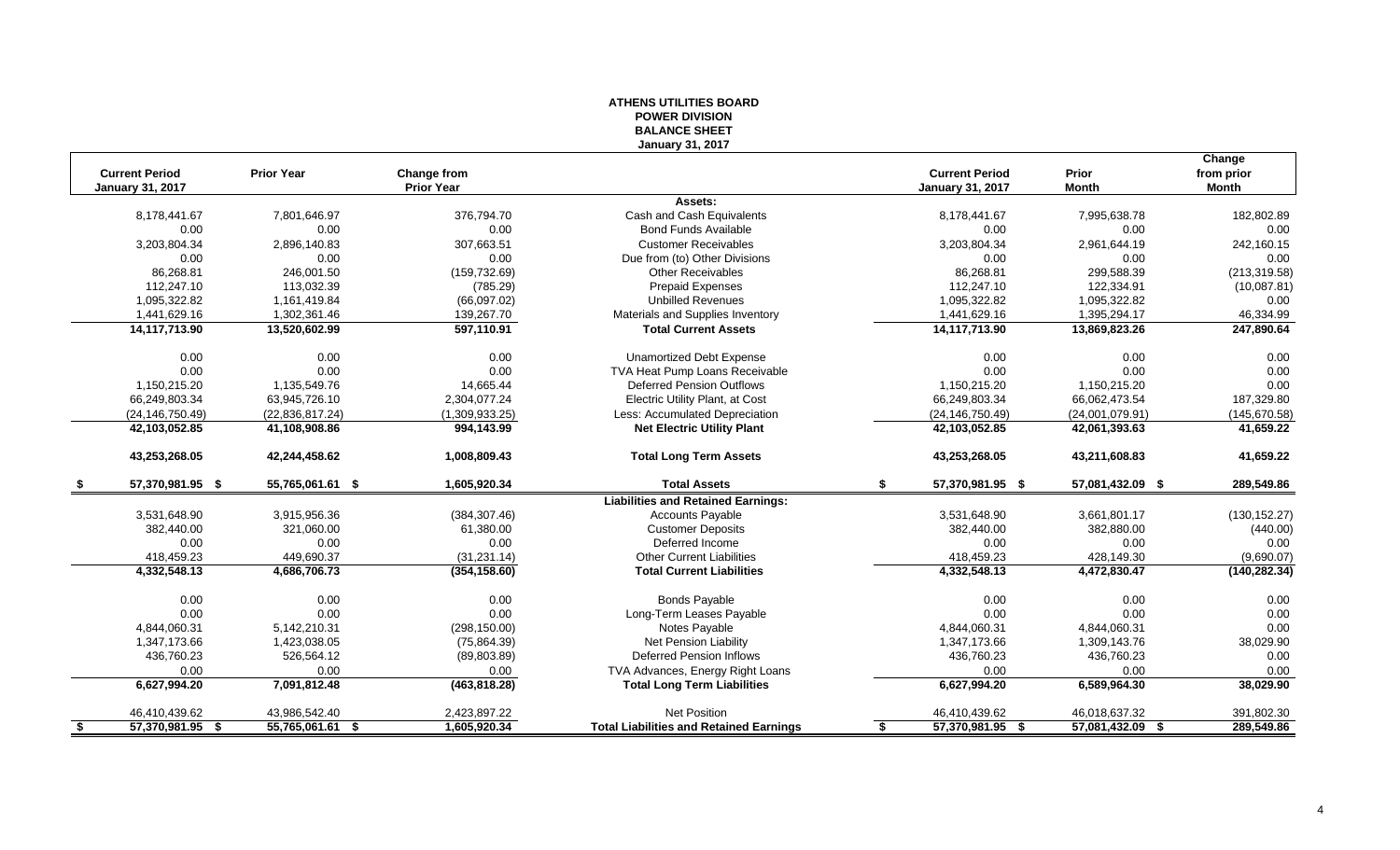|                                         |                            |                       | <b>Profit and Loss Statement - Power</b>                       |                         |                    |                       |
|-----------------------------------------|----------------------------|-----------------------|----------------------------------------------------------------|-------------------------|--------------------|-----------------------|
| Year-to-Date<br><b>January 31, 2017</b> | Year-to-Date<br>Prior Year | Variance<br>Favorable | <b>January 31, 2017</b><br><b>Description</b>                  | Current<br>Month        | Current<br>Month   | Variance<br>Favorable |
|                                         |                            | (Unfavorable)         |                                                                | <b>January 31, 2017</b> | <b>Prior Year</b>  | (Unfavorable)         |
|                                         |                            |                       | <b>REVENUE:</b>                                                |                         |                    |                       |
| 9,875,282.23                            | 8,733,028.86               | 1, 142, 253. 37       | <b>Residential Sales</b>                                       | 1,592,961.65            | 1,268,652.73       | 324,308.92            |
| 2,582,106.23                            | 2,384,157.17               | 197,949.06            | <b>Small Commercial Sales</b>                                  | 344,054.09              | 308,703.96         | 35,350.13             |
| 18,327,358.25                           | 17,699,618.93              | 627,739.32            | Large Commercial Sales                                         | 2,259,600.12            | 2,169,248.84       | 90,351.28             |
| 244,981.92                              | 249,020.27                 | (4,038.35)            | Street and Athletic Lighting                                   | 35,045.14               | 35,011.17          | 33.97                 |
| 340,780.08                              | 316, 341.57                | 24,438.51             | Outdoor Lighting                                               | 48,661.04               | 46,337.83          | 2,323.21              |
| 473,995.05                              | 410,797.31                 | 63,197.74             | Revenue from Fees                                              | 102,423.25              | 72,447.79          | 29,975.46             |
| 31,844,503.76                           | 29,792,964.11              | 2,051,539.65          | <b>Total Revenue</b>                                           | 4,382,745.29            | 3,900,402.32       | 482,342.97            |
| 26, 180, 129. 24                        | 24,887,051.22              | (1,293,078.02)        | <b>Power Costs</b>                                             | 3,420,633.08            | 3,795,200.01       | 374,566.93            |
| 5,664,374.52                            | 4,905,912.89               | 758,461.63            | <b>Contribution Margin</b>                                     | 962,112.21              | 105,202.31         | 856,909.90            |
|                                         |                            |                       | <b>OPERATING EXPENSES:</b>                                     |                         |                    |                       |
| 358.50                                  | 59.75                      | (298.75)              | <b>Transmission Expense</b>                                    | 59.75                   | 59.75              | 0.00                  |
| 518,257.02                              | 508,149.19                 | (10, 107.83)          | <b>Distribution Expense</b>                                    | 72,888.14               | 70,325.24          | (2,562.90)            |
| 415,017.43                              | 407,085.62                 | (7,931.81)            | Customer Service and Customer Acct. Expense                    | 51,840.59               | 43,495.15          | (8, 345.44)           |
| 984,001.04                              | 873,925.34                 | (110, 075.70)         | Administrative and General Expenses                            | 136,473.43              | 85,780.04          | (50, 693.39)          |
| 1,917,633.99                            | 1,789,219.90               | (128, 414.09)         | <b>Total operating expenses</b><br><b>Maintenance Expenses</b> | 261,261.91              | 199,660.18         | (61, 601.73)          |
| 99.14                                   | 0.00                       | (99.14)               | <b>Transmission Expense</b>                                    | 0.00                    | 0.00               | 0.00                  |
| 681,019.94                              | 726,135.52                 | 45,115.58             | <b>Distribution Expense</b>                                    | 82,652.98               | 81,703.38          | (949.60)              |
| 15,605.25                               | 32,616.13                  | 17,010.88             | Administrative and General Expense                             | 3,549.47                | 4,535.84           | 986.37                |
| 696,724.33                              | 758,751.65                 | 62,027.32             | <b>Total Maintenance Expenses</b>                              | 86.202.45               | 86.239.22          | 36.77                 |
|                                         |                            |                       | <b>Other Operating Expense</b>                                 |                         |                    |                       |
| 946,511.52                              | 993,816.25                 | 47,304.73             | <b>Depreciation Expense</b>                                    | 134, 158.99             | 137,940.46         | 3,781.47              |
| 554,693.46                              | 550,638.57                 | (4,054.89)            | <b>Tax Equivalents</b>                                         | 78,718.50               | 79,329.16          | 610.66                |
| 1,501,204.98                            | 1,544,454.82               | 43,249.84             | <b>Total Other Operating Expenses</b>                          | 212,877.49              | 217,269.62         | 4.392.13              |
| 30,295,692.54                           | 28,979,477.59              | (1,316,214.95)        | <b>Total Operating and Maintenance Expenses</b>                | 3,980,974.93            | 4,298,369.03       | 317,394.10            |
| 1,548,811.22                            | 813,486.52                 | 735,324.70            | <b>Operating Income</b>                                        | 401,770.36              | (397, 966.71)      | 799,737.07            |
| 21,761.03                               | 35,720.38                  | (13,959.35)           | Other Income                                                   | 3,218.78                | 2,007.60           | 1,211.18              |
| 1,570,572.25                            | 849,206.90                 | 721,365.35            | <b>Total Income</b>                                            | 404,989.14              | (395, 959.11)      | 800,948.25            |
| 17,494.94                               | 18,879.48                  | 1,384.54              | Miscellaneous Income Deductions                                | 7,466.90                | 7.653.48           | 186.58                |
| 1,553,077.31                            | 830,327.42                 | 722,749.89            | <b>Net Income Before Debt Expenses</b>                         | 397,522.24              | (403, 612.59)      | 801,134.83            |
|                                         |                            |                       | <b>DEBT RELATED EXPENSES:</b>                                  |                         |                    |                       |
| 0.00                                    | 0.00                       | 0.00                  | Amortization of Debt Related Expenses                          | 0.00                    | 0.00               | 0.00                  |
| 23,816.40                               | 10,504.62                  | (13, 311.78)          | <b>Interest Expense</b>                                        | 7,611.42                | 4,074.33           | (3,537.09)            |
| 23,816.40                               | 10,504.62                  | (13, 311.78)          | Total debt related expenses                                    | 7,611.42                | 4,074.33           | (3,537.09)            |
| 1,529,260.91                            | 819,822.80                 | 709,438.11            | Net Income before Extraordinary Exp.                           | 389,910.82              | (407, 686.92)      | 797,597.74            |
| 48,504.90                               | 12,951.28                  | 35,553.62             | Extraordinary Income (Expense)                                 | 1,891.48                | 0.00               | 1,891.48              |
| 1,577,765.81 \$<br>- 5                  | 832,774.08<br>-9           | 744,991.73            | <b>CHANGE IN NET ASSETS</b>                                    | 391,802.30<br>-9        | $(407, 686.92)$ \$ | 799,489.22            |

# **Athens Utilities Board**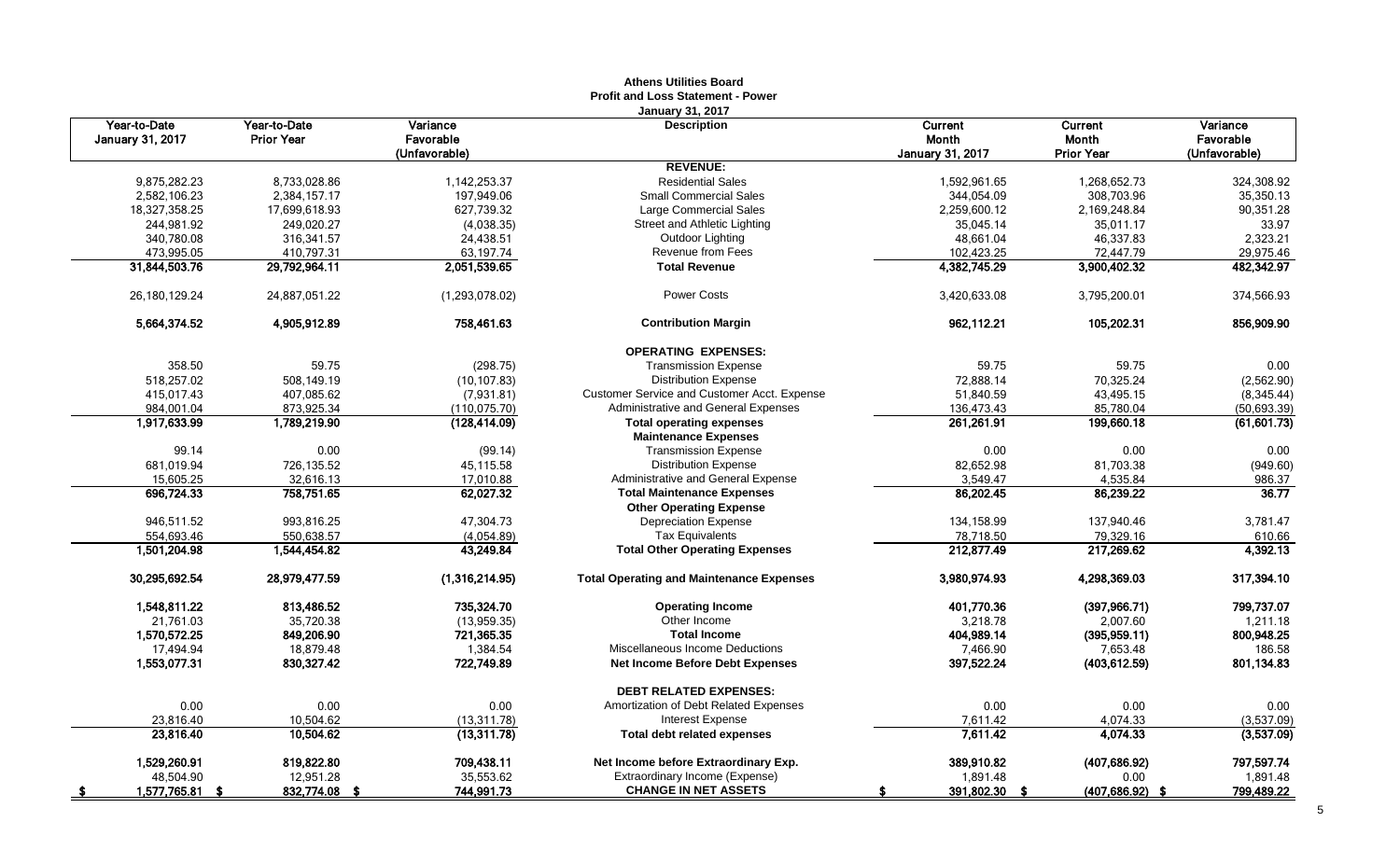|                                  |                               |                     | Athens Utilities Board<br><b>Budget Comparison - Power</b>       |                                                 |                                 |                           |
|----------------------------------|-------------------------------|---------------------|------------------------------------------------------------------|-------------------------------------------------|---------------------------------|---------------------------|
| Year-to-Date<br>January 31, 2017 | Year-to-Date<br><b>Budget</b> | $Y-T-D$<br>Variance | January 31, 2017<br><b>Description</b>                           | <b>Current Month</b><br><b>January 31, 2017</b> | <b>Monthly</b><br><b>Budget</b> | <b>Budget</b><br>Variance |
|                                  |                               |                     | <b>REVENUE:</b>                                                  |                                                 |                                 |                           |
| 9,875,282.23                     | 9,019,067.06                  | 856,215.17          | <b>Residential Sales</b>                                         | 1,592,961.65                                    | 1,322,339.69                    | 270,621.96                |
| 2,582,106.23                     | 2,441,438.97                  | 140,667.26          | <b>Small Commercial Sales</b>                                    | 344,054.09                                      | 316,635.44                      | 27,418.65                 |
| 18,327,358.25                    | 17,218,549.79                 | 1,108,808.46        | Large Commercial Sales                                           | 2,259,600.12                                    | 2,274,710.49                    | (15, 110.37)              |
| 244,981.92                       | 275,449.37                    | (30, 467.45)        | Street and Athletic Lighting                                     | 35,045.14                                       | 38,797.47                       | (3,752.33)                |
| 340,780.08                       | 306,500.00                    | 34,280.08           | Outdoor Lighting                                                 | 48,661.04                                       | 44,000.00                       | 4,661.04                  |
| 473,995.05                       | 358,750.00                    | 115,245.05          | Revenue from Fees                                                | 102,423.25                                      | 51,250.00                       | 51,173.25                 |
| 31,844,503.76                    | 29,619,755.18                 | 2,224,748.58        | <b>Total Revenue</b>                                             | 4,382,745.29                                    | 4,047,733.09                    | 335,012.20                |
| 26,180,129.24                    | 24,691,468.92                 | (1,488,660.32)      | <b>Power Costs</b>                                               | 3,420,633.08                                    | 3,962,113.33                    | 541,480.25                |
| 5,664,374.52                     | 4,928,286.26                  | 736,088.26          | <b>Contribution Margin</b><br><b>OPERATING EXPENSES:</b>         | 962,112.21                                      | 85,619.76                       | 876,492.45                |
| 358.50                           | 0.00                          | (358.50)            | <b>Transmission Expense</b>                                      | 59.75                                           | 0.00                            | (59.75)                   |
| 518,257.02                       | 516,876.92                    | (1,380.10)          | <b>Distribution Expense</b>                                      | 72,888.14                                       | 86,366.19                       | 13,478.05                 |
| 415,017.43                       | 409,065.50                    | (5,951.93)          | Customer Service and Customer Acct. Expense                      | 51,840.59                                       | 55,252.92                       | 3,412.33                  |
| 984,001.04                       | 874,850.26                    | (109, 150.78)       | Administrative and General Expenses                              | 136,473.43                                      | 134,398.51                      | (2,074.92)                |
| 1,917,633.99                     | 1,800,792.68                  | (116, 841.31)       | <b>Total operating expenses</b>                                  | 261,261.91                                      | 276,017.63                      | 14,755.72                 |
|                                  |                               |                     | <b>Maintenance Expenses</b>                                      |                                                 |                                 |                           |
| 99.14                            | 0.00                          | (99.14)             | <b>Transmission Expense</b>                                      | 0.00                                            | 0.00                            | 0.00                      |
| 681,019.94                       | 693,971.39                    | 12,951.45           | <b>Distribution Expense</b>                                      | 82,652.98                                       | 144,613.55                      | 61,960.57                 |
| 15,605.25                        | 37,536.41                     | 21,931.16           | Administrative and General Expense                               | 3,549.47                                        | 4,572.25                        | 1,022.78                  |
| 696,724.33                       | 731,507.81                    | 34,783.48           | <b>Total Maintenance Expenses</b>                                | 86,202.45                                       | 149,185.80                      | 62,983.35                 |
|                                  |                               |                     | <b>Other Operating Expense</b>                                   |                                                 |                                 |                           |
| 946,511.52                       | 1,000,686.16                  | 54,174.64           | <b>Depreciation Expense</b>                                      | 134,158.99                                      | 142,895.62                      | 8,736.63                  |
| 554,693.46                       | 579,460.27                    | 24,766.81           | <b>Tax Equivalents</b>                                           | 78,718.50                                       | 83,455.97                       | 4,737.47                  |
| 1,501,204.98                     | 1,580,146.43                  | 78,941.45           | <b>Total Other Operating Expenses</b>                            | 212,877.49                                      | 226,351.59                      | 13,474.10                 |
| 30,295,692.54                    | 28,803,915.84                 | (1,491,776.70)      | <b>Total Operating and Maintenance Expenses</b>                  | 3,980,974.93                                    | 4,613,668.34                    | 632,693.41                |
| 1,548,811.22                     | 815,839.34                    | 732,971.88          | <b>Operating Income</b>                                          | 401,770.36                                      | (565, 935.25)                   | 967,705.61                |
| 21,761.03                        | 21,277.82                     | 483.21              | Other Income                                                     | 3,218.78                                        | 3,677.78                        | (459.00)                  |
| 1,570,572.25                     | 837,117.16                    | 733,455.09          | <b>Total Income</b>                                              | 404,989.14                                      | (562, 257.47)                   | 967,246.61                |
| 17,494.94                        | 16,891.50                     | (603.44)            | Miscellaneous Income Deductions                                  | 7,466.90                                        | 2,477.54                        | (4,989.36)                |
| 1,553,077.31                     | 820,225.66                    | 732,851.65          | Net Income Before Debt Expenses<br><b>DEBT RELATED EXPENSES:</b> | 397,522.24                                      | (564, 735.01)                   | 962,257.25                |
| 0.00                             | 0.00                          | 0.00                | Amortization of Debt Related Expenses                            | 0.00                                            | 0.00                            | 0.00                      |
| 23,816.40                        | 6,850.47                      | (16,965.93)         | <b>Interest Expense</b>                                          | 7,611.42                                        | 1,215.92                        | (6, 395.50)               |
| 23,816.40                        | 6,850.47                      | (16, 965.93)        | <b>Total debt related expenses</b>                               | 7,611.42                                        | 1,215.92                        | (6, 395.50)               |
| 1,529,260.91                     | 813,375.19                    | 715,885.72          | Net Income before Extraordinary Exp.                             | 389,910.82                                      | (565, 950.93)                   | 955,861.75                |
| 48,504.90                        | 11,666.67                     | 36,838.23           | <b>Extraordinary Income (Expense)</b>                            | 1,891.48                                        | 1,666.67                        | 224.81                    |
| 1,577,765.81 \$<br><u>_\$</u>    | 825,041.86 \$                 | 752,723.95          | <b>CHANGE IN NET ASSETS</b>                                      | 391,802.30 \$<br>\$                             | $(564, 284.26)$ \$              | 956,086.56                |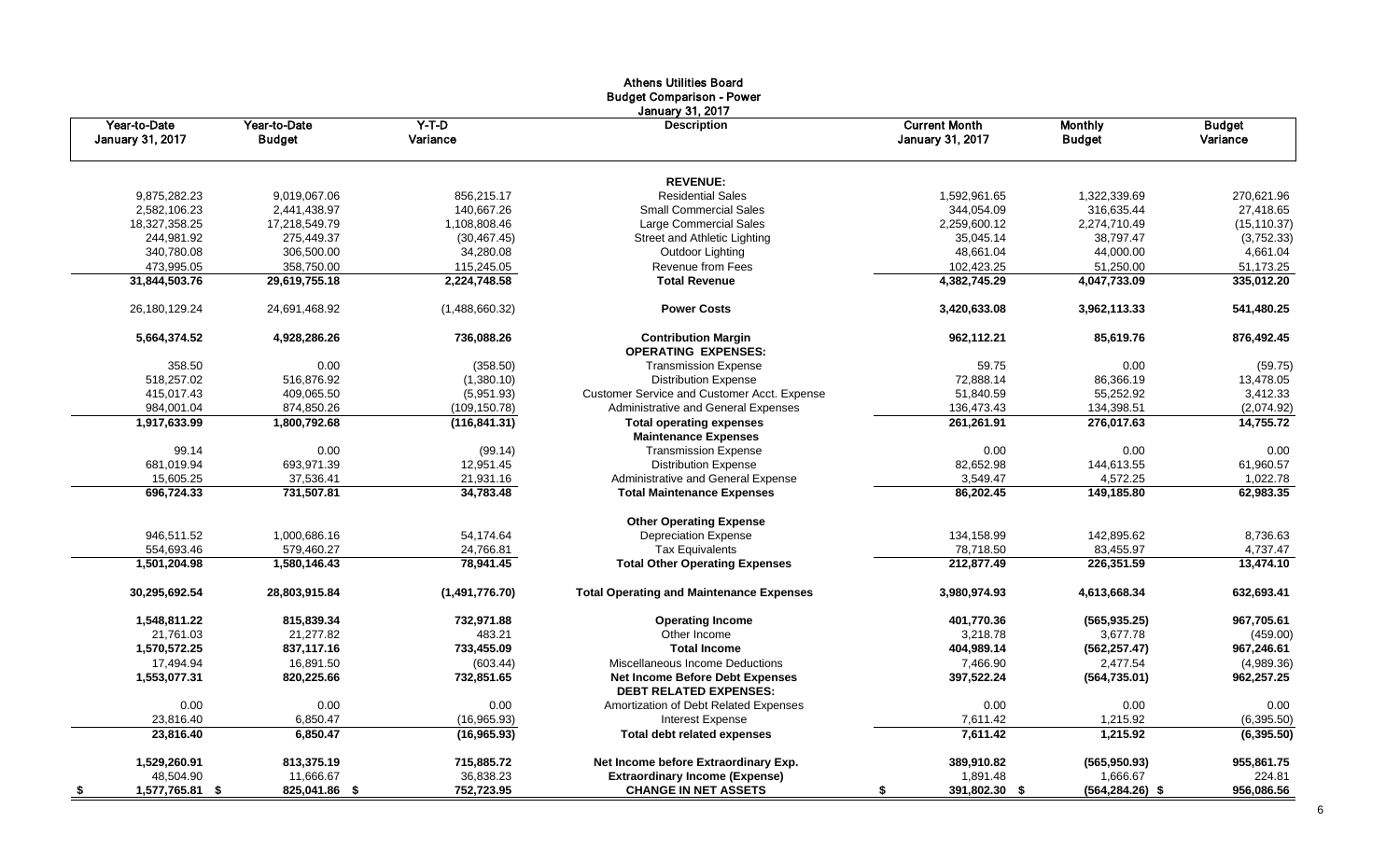## **Athens Utilities Board Power Division STATEMENTS OF CASH FLOWS January 31, 2017**

| Year-to-Date<br><b>January 31, 2017</b> | Year-to-Date<br><b>Prior Year</b> | Variance      |                                                                                     | <b>Month to Date</b><br><b>January 31, 2017</b> | <b>Month to Date</b><br><b>Prior Year</b> | Variance       |
|-----------------------------------------|-----------------------------------|---------------|-------------------------------------------------------------------------------------|-------------------------------------------------|-------------------------------------------|----------------|
|                                         |                                   |               | <b>CASH FLOWS FROM OPERATION ACTIVITIES:</b>                                        |                                                 |                                           |                |
| 1,577,765.81                            | 832,774.08                        | 744,991.73    | Net Operating Income                                                                | 391,802.30                                      | (407, 686.92)                             | 799,489.22     |
|                                         |                                   |               | Adjustments to reconcile operating income                                           |                                                 |                                           |                |
|                                         |                                   |               | to net cash provided by operations:                                                 |                                                 |                                           |                |
| 946,511.52                              | 993,816.25                        | (47, 304.73)  | Depreciation                                                                        | 134,158.99                                      | 137,940.46                                | (3,781.47)     |
|                                         |                                   |               | <b>Changes in Assets and Liabilities:</b>                                           |                                                 |                                           |                |
| 44,967.58                               | 692,431.17                        | (647, 463.59) | <b>Accounts Receivable</b>                                                          | (28, 840.57)                                    | (67, 530.94)                              | 38,690.37      |
| 0.00                                    | 0.00                              | 0.00          | Due from (to) Other Divisions                                                       | 0.00                                            | 0.00                                      | 0.00           |
| 125,401.78                              | 116,601.30                        | 8,800.48      | <b>Prepaid Expenses</b>                                                             | 10,087.81                                       | 21,237.95                                 | (11, 150.14)   |
| 132,571.19                              | (568,072.36)                      | 700,643.55    | <b>Deferred Pension Outflows</b>                                                    | 0.00                                            | 0.00                                      | 0.00           |
| 0.00                                    | 0.00                              | 0.00          | Accrued, Unbilled Revenue                                                           | 0.00                                            | 0.00                                      | 0.00           |
| (28, 623.38)                            | (17,073.88)                       | (11,549.50)   | <b>Materials and Supplies</b>                                                       | (46, 334.99)                                    | (61, 940.35)                              | 15,605.36      |
| (996, 194.67)                           | (929, 114.56)                     | (67,080.11)   | <b>Accounts Payable</b>                                                             | (130, 152.27)                                   | 885,463.49                                | (1,015,615.76) |
| (52, 526.62)                            | (36,694.75)                       | (15,831.87)   | <b>Other Current Liabilities</b>                                                    | (9,690.07)                                      | (15,780.69)                               | 6,090.62       |
| 20,060.00                               | 19,060.00                         | 1,000.00      | <b>Customer Deposits</b>                                                            | (440.00)                                        | 5,320.00                                  | (5,760.00)     |
| (344, 722.07)                           | 156,383.22                        | (501, 105.29) | Net Pension Liability                                                               | 38,029.90                                       | 23,520.81                                 | 14,509.09      |
| 0.00                                    | 0.00                              | 0.00          | <b>Deferred Pension Inflows</b>                                                     | 0.00                                            | 0.00                                      | 0.00           |
| 64,637.86                               | 25,758.24                         | 38,879.62     | <b>Retirements and Salvage</b>                                                      | 11,511.59                                       | 4,557.89                                  | 6,953.70       |
| 0.00                                    | 0.00                              | 0.00          | Deferred Income                                                                     | 0.00                                            | 0.00                                      | 0.00           |
| 1,489,849.00                            | 1,285,868.71                      | 203,980.29    | <b>Net Cash from Operating Activities</b><br><b>CASH FROM NONCAPITAL FINANCING:</b> | 370,132.69                                      | 525,101.70                                | (154, 969.01)  |
| 0.00                                    | 0.00                              | 0.00          | Changes in Long-Term Lease Payable                                                  | 0.00                                            | 0.00                                      | 0.00           |
| 0.00                                    | (169, 200.00)                     | 169,200.00    | Changes in Notes Payable                                                            | 0.00                                            | 0.00                                      | 0.00           |
| 0.00                                    | 0.00                              | 0.00          | Changes in Bonds Payable                                                            | 0.00                                            | 0.00                                      | 0.00           |
| 0.00                                    | (440.21)                          | 440.21        | Changes in TVA Loan Program                                                         | 0.00                                            | (0.83)                                    | 0.83           |
| 0.00                                    | (169, 640.21)                     | 169,640.21    | <b>Net Cash from Noncapital Financing Activities</b>                                | 0.00                                            | (0.83)                                    | 0.83           |
|                                         |                                   |               | <b>CASH FLOWS FROM CAPITAL AND RELATED</b><br><b>INVESTING ACTIVITIES</b>           |                                                 |                                           |                |
| 0.00                                    | 0.00                              | 0.00          | Adj.Retained Earnings - TVA loss Adjustment                                         | 0.00                                            | 0.00                                      | 0.00           |
| 0.00                                    | (65, 272.79)                      | 65,272.79     | <b>Prior Period Adjustment</b>                                                      | 0.00                                            | (65, 272.79)                              | 65,272.79      |
| (1,701,200.70)                          | (1,290,494.50)                    | (410, 706.20) | Changes in Electric Plant                                                           | (187, 329.80)                                   | (43,820.44)                               | (143, 509.36)  |
| (1,701,200.70)                          | (1,355,767.29)                    | (345, 433.41) | <b>Capital and Related Investing Activities</b>                                     | (187, 329.80)                                   | (109, 093.23)                             | (78, 236.57)   |
| $(211, 351.70)$ \$                      | $(239.538.79)$ \$                 | 28,187.09     | <b>Net Changes in Cash Position</b>                                                 | 182,802.89 \$                                   | 416,007.64 \$                             | (233, 204.75)  |
|                                         |                                   |               |                                                                                     |                                                 |                                           |                |
| 8,389,793.37                            | 8,041,185.76                      | 348,607.61    | Cash at Beginning of Period                                                         | 7,995,638.78                                    | 7,385,639.33                              | 609,999.45     |
| 8,178,441.67                            | 7,801,646.97                      | 376,794.70    | Cash at end of Period                                                               | 8,178,441.67                                    | 7,801,646.97                              | 376,794.70     |
| \$<br>$(211, 351.70)$ \$                | $(239, 538.79)$ \$                | 28,187.09     | <b>Changes in Cash and Equivalents</b>                                              | 182,802.89 \$<br>\$                             | 416,007.64 \$                             | (233, 204.75)  |

**Long-Term Debt** \$4,844,060.31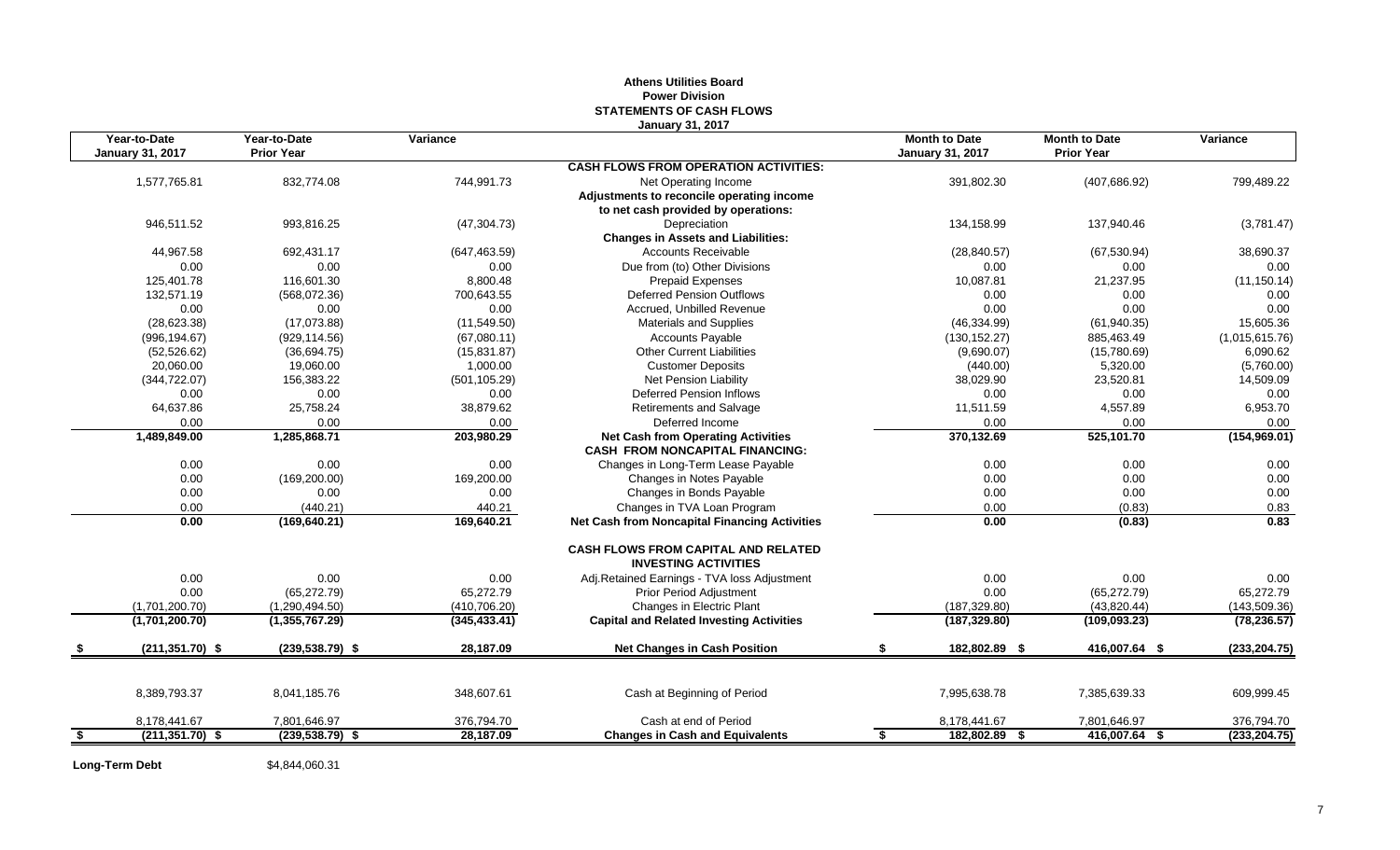#### Athens Utilities Board Statistics Report January 31, 2017

| Power:                       |         |        |          |                |
|------------------------------|---------|--------|----------|----------------|
|                              | Current | Prior  |          | # Accounts     |
| Number of services:          | Month   | Year   | Change   | Change         |
| Residential                  | 10,877  | 10,935 | -0.53%   | $-58$          |
| Small Commercial             | 1,945   | 1,974  | $-1.47%$ | $-29$          |
| Large Commercial             | 272     | 261    | 4.21%    | 11             |
| Street and Athletic Lighting | 21      | 21     | $0.00\%$ | $\overline{0}$ |
| Outdoor Lighting             | 60      | 61     | $-1.64%$ | -11            |
| <b>Total Services</b>        | 13.175  | 13,252 | $-0.58%$ | -77            |

| <b>ISales Volumes:</b>     |            | <b>Current Month</b> |          | Year-to-Date |                   |          |  |
|----------------------------|------------|----------------------|----------|--------------|-------------------|----------|--|
| Kwh                        | 1/31/2017  | <b>Prior Year</b>    | Change   | 1/31/2017    | <b>Prior Year</b> | Change   |  |
| Residential                | 15,902,628 | 12,861,295           | 23.65%   | 96,310,797   | 86,646,653        | 11.15%   |  |
| <b>I</b> Small Commercial  | 2,828,143  | 2,570,515            | 10.02%   | 21,469,514   | 20,130,037        | 6.65%    |  |
| Large Commercial           | 32,307,012 | 32.577.117           | $-0.83%$ | 258.124.648  | 242,258,766       | 6.55%    |  |
| <b>Street and Athletic</b> | 269,565    | 293,557              | $-8.17%$ | 1,857,710    | 2,063,985         | $-9.99%$ |  |
| Outdoor Lighting           | 272.798    | 279,353              | $-2.35%$ | 1.932.869    | 1,953,980         | $-1.08%$ |  |
| <b>Total</b>               | 51.580.146 | 48,581,837           | 6.17%    | 379,695,538  | 353,053,421       | 7.55%    |  |

| Employment         |                  |                   |                   |
|--------------------|------------------|-------------------|-------------------|
|                    | January 31, 2017 | <b>Same Month</b> | <b>Difference</b> |
|                    |                  | <b>Prior Year</b> |                   |
| Employee Headcount | 55.00            | 53.00             | 2.00              |
| <b>IFTE</b>        | 59.16            | 58.70             | 0.46              |
| Y-T-D FTE          | 58.27            | 56.8              | 1.47              |

| Heating/Cooling Degree Days (Calendar Month): |                         |                   |                   |
|-----------------------------------------------|-------------------------|-------------------|-------------------|
|                                               | <b>January 31, 2017</b> | <b>Prior Year</b> | <b>Difference</b> |
| Heating Degree Days                           | 594                     | 940               | $-347$            |
| Cooling Degree Days                           |                         |                   |                   |
|                                               |                         |                   |                   |

| Heating/Cooling Degree Days (Billing Period): |                         |                   |                   |
|-----------------------------------------------|-------------------------|-------------------|-------------------|
|                                               | <b>January 31, 2017</b> | <b>Prior Year</b> | <b>Difference</b> |
| <b>Heating Degree Days</b>                    | 689                     | 616               | 73                |
| Cooling Degree Days                           |                         | 10                | -10               |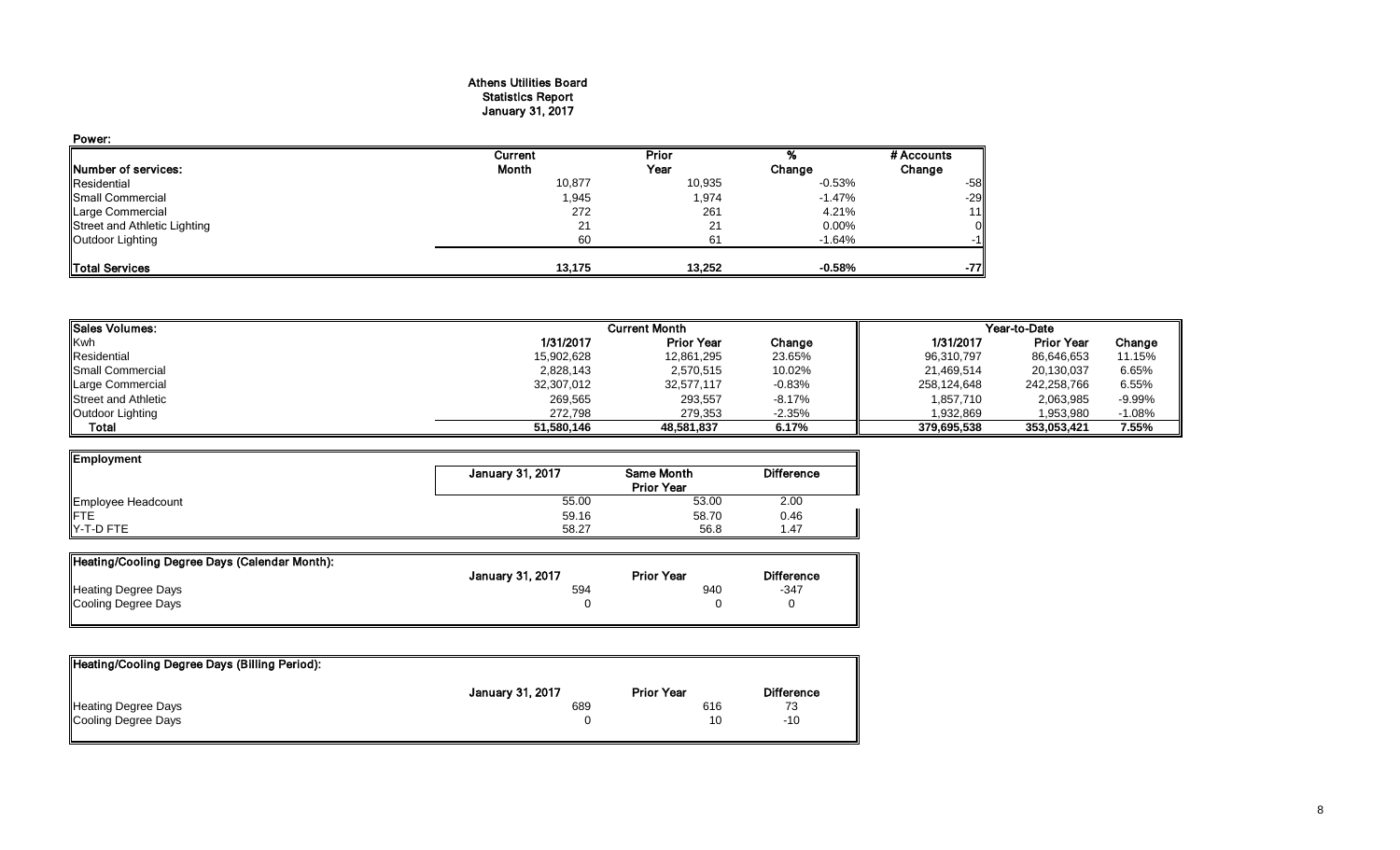## **Athens Utilities Board Power Division Capital Budget Month Ending as of January 31, 2017**

|                                                      | <b>Budget</b>  | <b>Actual</b>   | Variance to date<br>Favorable | <b>Estimated</b><br>% Project | % of Budget<br><b>Expended</b> |
|------------------------------------------------------|----------------|-----------------|-------------------------------|-------------------------------|--------------------------------|
| <b>Planned Capital Improvements:</b>                 |                |                 | (Unfavorable)                 | <b>Completion</b>             |                                |
| Replace Truck 7 (CNG)                                | 50,000         |                 | 50,000                        |                               |                                |
| Replace Truck 36                                     | 280,000        |                 | 280,000                       |                               |                                |
| Truck 11 (AGM)                                       | 40,000         |                 | 40,000                        |                               |                                |
| <b>SCADA</b>                                         | 130,000        |                 | 130,000                       |                               |                                |
| Bohanan Addition change out/upgrade                  | 150,000        |                 | 150,000                       |                               |                                |
| MPower (Place Holder)                                | 20,000         |                 | 20,000                        |                               |                                |
| <b>LED Purchases</b>                                 | 300,000        | 149,993         | 150,007                       | 2.00%                         | 50.00%                         |
| Purchase Etowah Switching Station (BOND/DEBT)        | 1,100,000      |                 | 1,100,000                     |                               |                                |
| <b>Etowah Switch Station Fiber</b>                   | 90,000         |                 | 90,000                        |                               |                                |
| Etowah Switching Station Renovation (BOND/DEBT)      | 500,000        |                 | 500,000                       |                               |                                |
| <b>Wireless Network</b>                              | 50,000         | 853             | 49,147                        | 0.00%                         | 1.71%                          |
| 411 North Fiber                                      | 90,000         |                 | 90,000                        |                               |                                |
| Capacitor System (Continue)                          | 150,000        |                 | 150,000                       |                               |                                |
| Server, Switch, Data Processing Upgrades             | 26,650         | 19,349          | 7,301                         |                               | 72.60%                         |
| <b>Communications Tower</b>                          | 20,500         | 1,487           | 19,013                        | 50.00%                        | 7.26%                          |
| Backup Radio System                                  | 30,000         |                 | 30,000                        |                               |                                |
| Other System Improvements                            | 337,653        | 162,222         | 175,431                       |                               | 48.04% Continuous              |
| Poles                                                | 303,887        | 86,415          | 217,472                       |                               | 28.44% Continuous              |
| Primary Wire and Underground                         | 500,000        | 339,561         | 160,439                       |                               | 67.91% Continuous              |
| Transformers                                         | 450,204        | 249,756         | 200,447                       |                               | 55.48% Continuous              |
| Services                                             | 281,377        | 123,085         | 158,292                       |                               | 43.74% Continuous              |
| <b>Total Planned Capital Improvements:</b>           | 4,900,271      | 1,132,722       | 3,767,549                     |                               |                                |
| <b>Other Assets:</b>                                 |                |                 |                               |                               |                                |
| Central Athens Sub Replace AIM Switch 600            |                | 70,060          | (70,060)                      |                               |                                |
| Replace Truck 3 (CNG) (2015 Budget)                  | 55,000.00      | 44,156          | 10,844                        |                               |                                |
| <b>RTC Fiber</b>                                     |                | 60,006          | (60,006)                      |                               |                                |
| 300 Kva pad mount transformer - Athens Regional Park |                | 15,724          | (15, 724)                     |                               |                                |
| Replace Truck 27 (2016 Budget)                       | 150,000.00     | 107,732         | 42,268                        |                               |                                |
| TDPT Project - Denso Dr                              |                | 10,377          | (10, 377)                     |                               |                                |
| Tornado Damage/Repair Work                           |                | 262,079         | (262, 079)                    |                               |                                |
| Other                                                |                | 50,284          | (50, 284)                     |                               |                                |
| <b>Total Other Assets:</b>                           | 205,000        | 620,417         | (415, 417)                    |                               |                                |
| <b>Totals:</b>                                       | $5,105,271$ \$ | 1,753,139<br>-5 | 3,352,132                     |                               |                                |

Percentage of Budget Spent Year-to-date 34.34%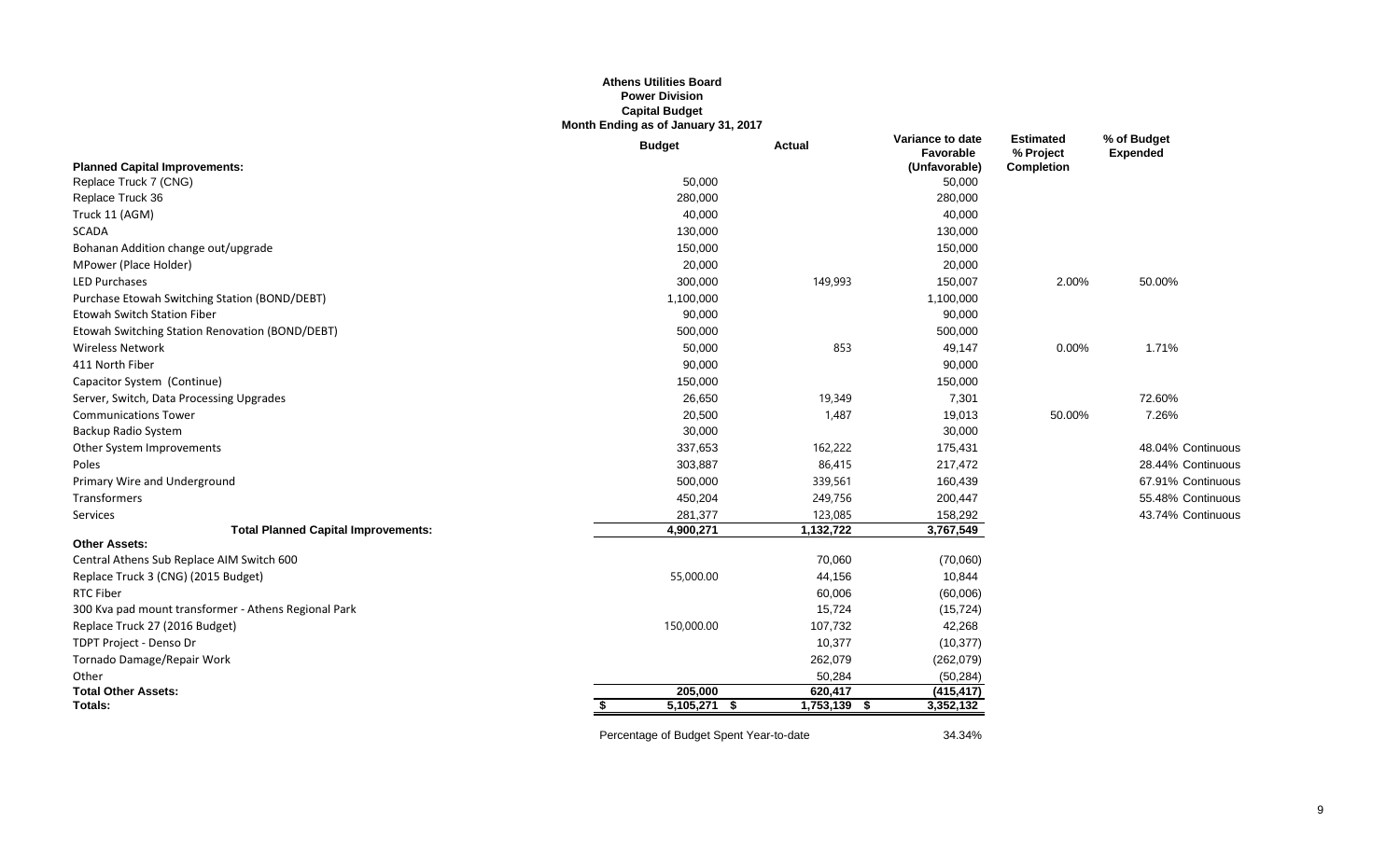## **ATHENS UTILITIES BOARD WATER DIVISION BALANCE SHEET January 31, 2017**

|      | <b>Current Period</b>   | <b>Prior Year</b> | Change from       |                                                | <b>Current Period</b>   | Prior            | Change<br>from prior |
|------|-------------------------|-------------------|-------------------|------------------------------------------------|-------------------------|------------------|----------------------|
|      | <b>January 31, 2017</b> |                   | <b>Prior Year</b> |                                                | <b>January 31, 2017</b> | <b>Month</b>     | <b>Month</b>         |
|      |                         |                   |                   | Assets:                                        |                         |                  |                      |
|      | 4,423,098.59            | 4,244,899.86      | 178,198.73        | Cash and Cash Equivalents                      | 4,423,098.59            | 4,536,580.80     | (113, 482.21)        |
|      | 302,967.21              | 289,473.27        | 13,493.94         | <b>Customer Receivables</b>                    | 302,967.21              | 289,388.00       | 13,579.21            |
|      | 0.00                    | 0.00              | 0.00              | Due to/from Other Divisions                    | 0.00                    | 0.00             | 0.00                 |
|      | 15,479.96               | 244,132.64        | (228, 652.68)     | <b>Other Receivables</b>                       | 15,479.96               | 16,547.26        | (1,067.30)           |
|      | 153,489.22              | 157,557.86        | (4,068.64)        | <b>Prepaid Expenses</b>                        | 153,489.22              | 155,628.56       | (2, 139.34)          |
|      | 196,668.69              | 222.588.65        | (25,919.96)       | Materials and Supplies Inventory               | 196,668.69              | 191,831.73       | 4,836.96             |
|      | 5,091,703.67            | 5,158,652.28      | (66,948.61)       | <b>Total Current Assets</b>                    | 5,091,703.67            | 5,189,976.35     | (98, 272.68)         |
|      | 0.00                    | 0.00              | 0.00              | Reserve and Other                              | 0.00                    | 0.00             | 0.00                 |
|      | 0.00                    | 0.00              | 0.00              | <b>Total Restricted Assets</b>                 | 0.00                    | 0.00             | 0.00                 |
|      | 0.00                    | 0.00              | 0.00              | Debt Issue Costs, Net of Amortization          | 0.00                    | 0.00             | 0.00                 |
|      | 319,681.30              | 374,693.89        | (55,012.59)       | <b>Deferred Pension Outflows</b>               | 319,681.30              | 319,681.30       | 0.00                 |
|      | 32, 357, 573. 78        | 30,428,601.91     | 1,928,971.87      | Water Utility Plant, at cost                   | 32, 357, 573. 78        | 32,147,440.55    | 210,133.23           |
|      | (12,921,807.76)         | (12, 301, 856.09) | (619.951.67)      | Less: Accumulated Depreciation                 | (12,921,807.76)         | (12,856,773.15)  | (65,034.61)          |
|      | 19,435,766.02           | 18,126,745.82     | 1,309,020.20      | <b>Net Water Utility Plant</b>                 | 19,435,766.02           | 19,290,667.40    | 145,098.62           |
|      | 19,755,447.32           | 18,501,439.71     | 1,254,007.61      | <b>Total Long Term Assets</b>                  | 19,755,447.32           | 19,610,348.70    | 145,098.62           |
| - \$ | 24,847,150.99 \$        | 23,660,091.99 \$  | 1,187,059.00      | <b>Total Assets</b>                            | \$<br>24,847,150.99 \$  | 24,800,325.05 \$ | 46,825.94            |
|      |                         |                   |                   | <b>Liabilities and Retained Earnings:</b>      |                         |                  |                      |
|      | 135,970.84              | 118.094.87        | 17.875.97         | <b>Accounts Payable</b>                        | 135.970.84              | 127.528.57       | 8,442.27             |
|      | 46,715.00               | 40,505.00         | 6.210.00          | <b>Customer Deposits</b>                       | 46.715.00               | 46,415.00        | 300.00               |
|      | 106,264.07              | 118,364.76        | (12, 100.69)      | <b>Other Current Liabilities</b>               | 106,264.07              | 108,766.52       | (2,502.45)           |
|      | 288,949.91              | 276,964.63        | 11,985.28         | <b>Total Current Liabilities</b>               | 288,949.91              | 282,710.09       | 6,239.82             |
|      | 372,099.26              | 400,009.84        | (27, 910.58)      | Net Pension Liability                          | 372,099.26              | 361,105.32       | 10,993.94            |
|      | 120,006.40              | 148,263.33        | (28, 256.93)      | <b>Deferred Pension Inflows</b>                | 120,006.40              | 120,006.40       | 0.00                 |
|      | 0.00                    | 0.00              | 0.00              | <b>Bonds Payable</b>                           | 0.00                    | 0.00             | 0.00                 |
|      | 3,563,223.41            | 3,244,141.07      | 319,082.34        | Note Payable                                   | 3,563,223.41            | 3,570,096.92     | (6,873.51)           |
|      | 4,055,329.07            | 3,792,414.24      | 262,914.83        | <b>Total Long Term Liabilities</b>             | 4,055,329.07            | 4,051,208.64     | 4,120.43             |
|      | 20,502,872.01           | 19,590,713.12     | 912,158.89        | <b>Net Position</b>                            | 20,502,872.01           | 20,466,406.32    | 36,465.69            |
| - 5  | 24,847,150.99 \$        | 23,660,091.99 \$  | 1,187,059.00      | <b>Total Liabilities and Retained Earnings</b> | 24,847,150.99 \$<br>\$  | 24,800,325.05 \$ | 46,825.94            |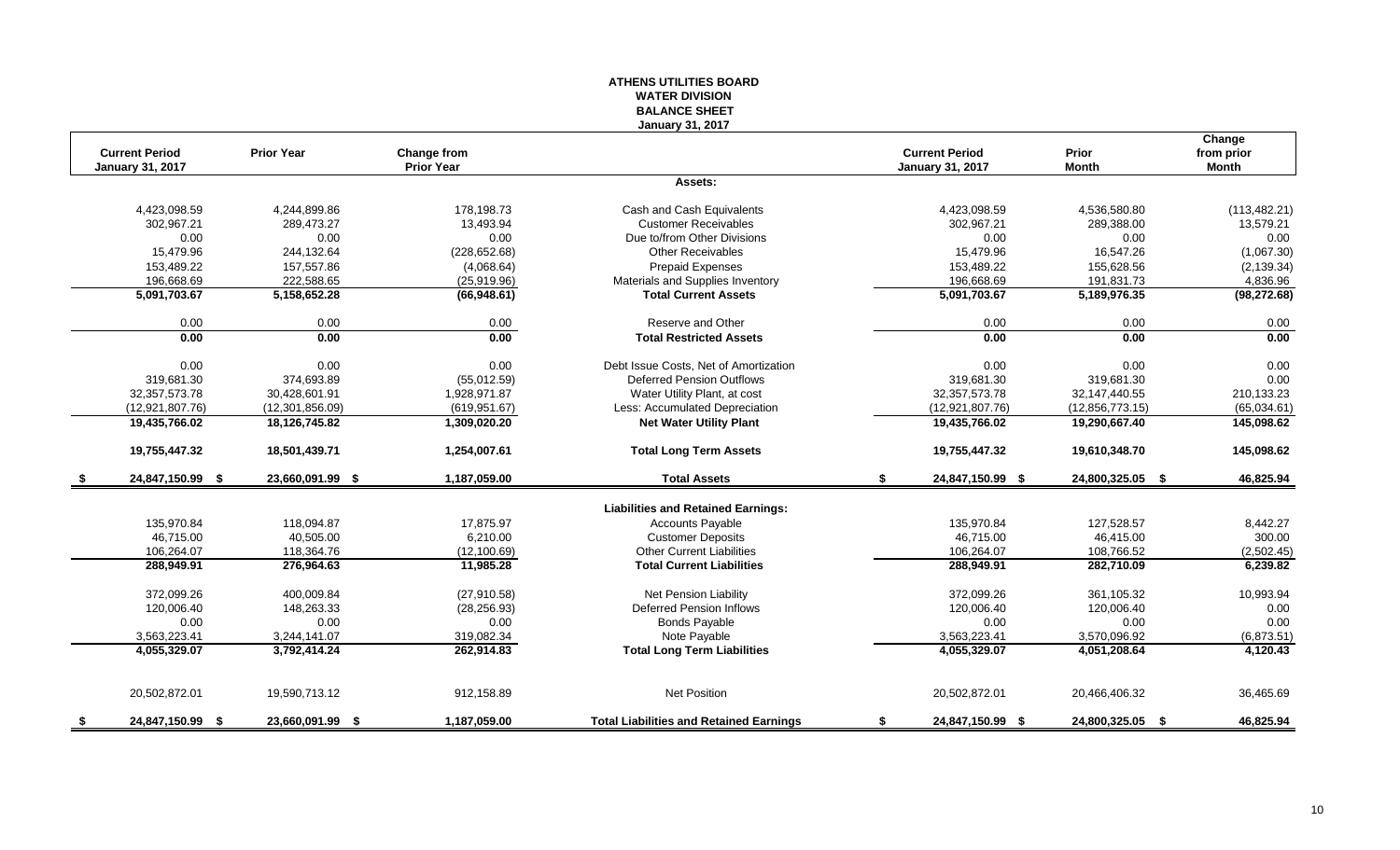|                                  |                                   |                                        | <b>Profit and Loss Statement - Water</b><br><b>January 31, 2017</b> |                                             |                                              |                                        |
|----------------------------------|-----------------------------------|----------------------------------------|---------------------------------------------------------------------|---------------------------------------------|----------------------------------------------|----------------------------------------|
| Year-to-Date<br>January 31, 2017 | Year-to-Date<br><b>Prior Year</b> | Variance<br>Favorable<br>(Unfavorable) | <b>Description</b>                                                  | Current<br><b>Month</b><br>January 31, 2017 | Current<br><b>Month</b><br><b>Prior Year</b> | Variance<br>Favorable<br>(Unfavorable) |
|                                  |                                   |                                        | <b>REVENUE:</b>                                                     |                                             |                                              |                                        |
| 1,071,809.16                     | 1.028.036.38                      | 43.772.78                              | Residential                                                         | 144,023.18                                  | 139.774.86                                   | 4,248.32                               |
| 1,168,237.12                     | 1,091,000.19                      | 77,236.93                              | Small Commercial                                                    | 152,561.30                                  | 145,456.56                                   | 7,104.74                               |
| 254,923.42                       | 260,896.78                        | (5,973.36)                             | Large Commercial                                                    | 35,315.08                                   | 36,875.91                                    | (1,560.83)                             |
| 73,237.73                        | 75,222.60                         | (1,984.87)                             | Other                                                               | 5,610.59                                    | 13,434.43                                    | (7,823.84)                             |
| 2,568,207.43                     | 2,455,155.95                      | 113,051.48                             | <b>Total Revenue</b>                                                | 337,510.15                                  | 335,541.76                                   | 1,968.39                               |
| 381,350.16                       | 335,374.85                        | (45, 975.31)                           | <b>Purchased Supply</b>                                             | 47,987.46                                   | 51,864.55                                    | 3,877.09                               |
| 2,186,857.27                     | 2,119,781.10                      | 67,076.17                              | <b>Contribution Margin</b>                                          | 289,522.69                                  | 283,677.21                                   | 5,845.48                               |
|                                  |                                   |                                        | <b>OPERATING EXPENSES:</b>                                          |                                             |                                              |                                        |
| 195,561.58                       | 207.732.70                        | 12.171.12                              | Source and Pump Expense                                             | 35.075.43                                   | 35,353.44                                    | 278.01                                 |
| 108,211.28                       | 97,232.60                         | (10, 978.68)                           | <b>Distribution Expense</b>                                         | 15,361.71                                   | 11,535.13                                    | (3,826.58)                             |
| 238,262.26                       | 238,719.49                        | 457.23                                 | Customer Service and Customer Acct. Expense                         | 30,978.07                                   | 31,066.44                                    | 88.37                                  |
| 454,850.36                       | 440,823.70                        | (14,026.66)                            | Administrative and General Expense                                  | 63,890.96                                   | 69,787.58                                    | 5,896.62                               |
| 996,885.48                       | 984,508.49                        | (12, 376.99)                           | <b>Total operating expenses</b>                                     | 145,306.17                                  | 147,742.59                                   | 2,436.42                               |
|                                  |                                   |                                        | <b>Maintenance Expenses</b>                                         |                                             |                                              |                                        |
| 47,927.28                        | 42,080.75                         | (5,846.53)                             | Source and Pump Expense                                             | 3,995.35                                    | 4,407.67                                     | 412.32                                 |
| 191,380.86                       | 188,962.45                        | (2,418.41)                             | <b>Distribution Expense</b>                                         | 31,595.49                                   | 23,541.60                                    | (8,053.89)                             |
| 2,757.30                         | 4,097.54                          | 1,340.24                               | Administrative and General Expense                                  | 119.52                                      | 868.11                                       | 748.59                                 |
| 242,065.44                       | 235, 140.74                       | (6,924.70)                             | <b>Total Maintenance Expense</b>                                    | 35,710.36                                   | 28,817.38                                    | (6,892.98)                             |
|                                  |                                   |                                        | <b>Other Operating Expenses</b>                                     |                                             |                                              |                                        |
| 431,737.21                       | 430,538.36                        | (1, 198.85)                            | <b>Depreciation Expense</b>                                         | 59,521.07                                   | 61,973.62                                    | 2,452.55                               |
| 431,737.21                       | 430,538.36                        | (1, 198.85)                            | <b>Total Other Operating Expenses</b>                               | 59,521.07                                   | 61,973.62                                    | 2,452.55                               |
| 2,052,038.29                     | 1,985,562.44                      | (66, 475.85)                           | <b>Total Operating and Maintenance Expense</b>                      | 288,525.06                                  | 290,398.14                                   | 1,873.08                               |
| 516,169.14                       | 469,593.51                        | 46,575.63                              | <b>Operating Income</b>                                             | 48,985.09                                   | 45,143.62                                    | 3,841.47                               |
| 11,072.57                        | 7,923.88                          | 3,148.69                               | Other Income                                                        | 1,611.69                                    | 1,289.85                                     | 321.84                                 |
| 527,241.71                       | 477.517.39                        | 49,724.32                              | <b>Total Income</b>                                                 | 50,596.78                                   | 46,433.47                                    | 4,163.31                               |
| 10,221.25                        | 10,404.60                         | 183.35                                 | Other Expense                                                       | 6,080.00                                    | 6,053.00                                     | (27.00)                                |
| 517,020.46                       | 467,112.79                        | 49,907.67                              | Net Income Before Debt Expense                                      | 44,516.78                                   | 40,380.47                                    | 4,136.31                               |
|                                  |                                   |                                        | <b>DEBT RELATED EXPENSES:</b>                                       |                                             |                                              |                                        |
| 0.00                             | 0.00                              | 0.00                                   | Amortization of Debt Discount                                       | 0.00                                        | 0.00                                         | 0.00                                   |
| 54,154.80                        | 54,649.81                         | 495.01                                 | Interest on Long Term Debt                                          | 8,201.56                                    | 8,130.59                                     | (70.97)                                |
| 54,154.80                        | 54,649.81                         | 495.01                                 | <b>Total debt related expenses</b>                                  | 8,201.56                                    | 8,130.59                                     | (70.97)                                |
| 462,865.66                       | 412,462.98                        | 50,402.68                              | Net Income Before Extraordinary Income                              | 36,315.22                                   | 32,249.88                                    | 4,065.34                               |
| 124,424.80                       | (81, 691.32)                      | 206,116.12                             | Grants, Contributions, Extraordinary                                | 150.47                                      | (148, 808.00)                                | 148,958.47                             |
| 587,290.46<br>- \$               | 330,771.66 \$                     | 256,518.80                             | <b>CHANGE IN NET ASSETS</b>                                         | 36,465.69<br>-S                             | $(116, 558.12)$ \$                           | 153,023.81                             |

# Athens Utilities Board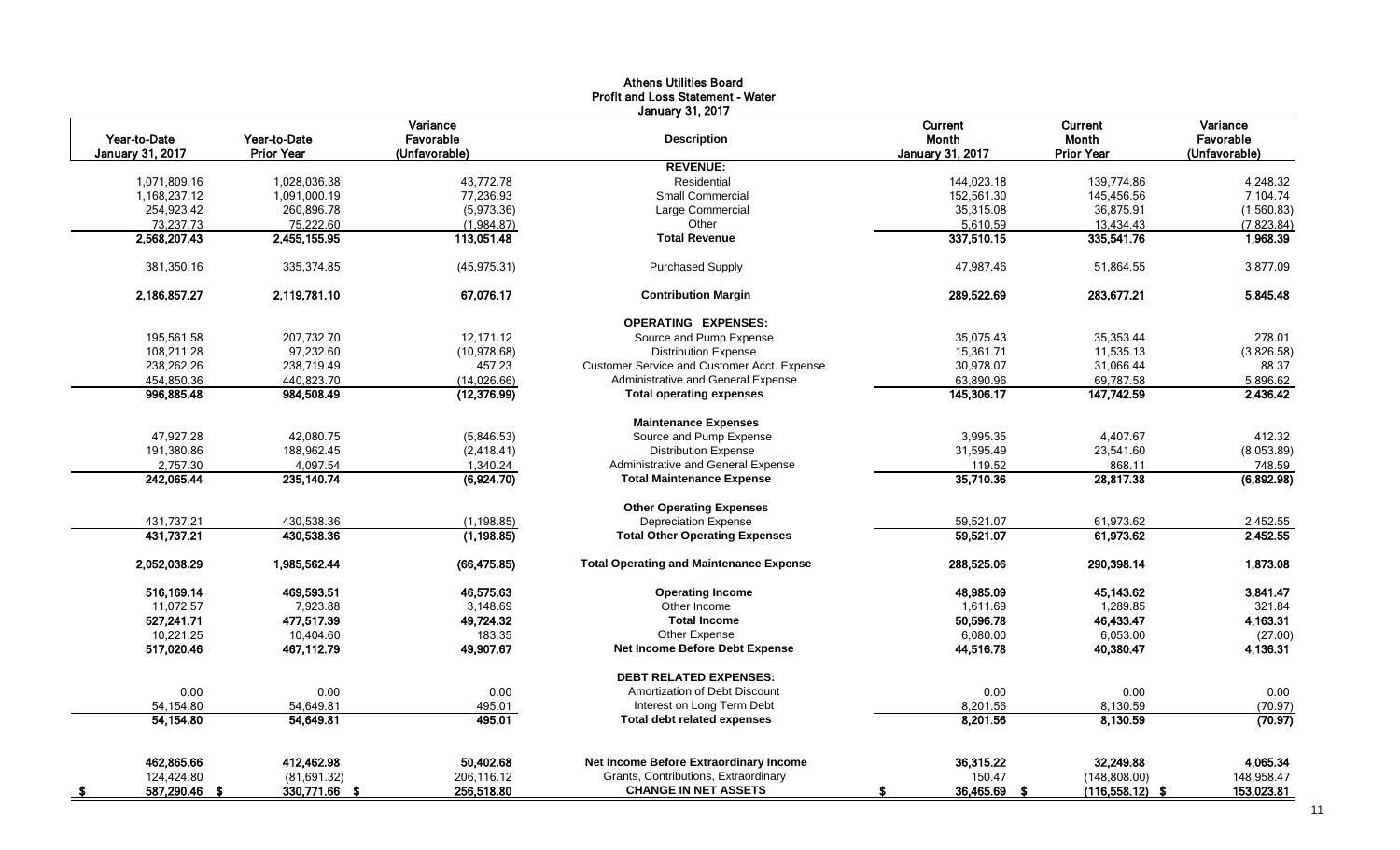|                                  |                               |                       | <b>Athens Utilities Board</b><br><b>Budget Comparison - Water</b> |                                                 |                                 |                            |
|----------------------------------|-------------------------------|-----------------------|-------------------------------------------------------------------|-------------------------------------------------|---------------------------------|----------------------------|
|                                  |                               |                       | January 31, 2017                                                  |                                                 |                                 |                            |
| Year-to-Date<br>January 31, 2017 | Year-to-Date<br><b>Budget</b> | $Y-T-D$<br>Variance   | <b>Description</b>                                                | <b>Current Month</b><br><b>January 31, 2017</b> | <b>Monthly</b><br><b>Budget</b> | <b>Budget</b><br>Variance  |
|                                  |                               |                       |                                                                   |                                                 |                                 |                            |
|                                  |                               |                       | <b>REVENUE:</b><br>Residential                                    |                                                 |                                 |                            |
| 1,071,809.16                     | 1,024,935.10                  | 46,874.06             | <b>Small Commercial</b>                                           | 144,023.18                                      | 157,454.02                      | (13, 430.84)               |
| 1,168,237.12<br>254,923.42       | 1,131,612.92                  | 36,624.20<br>6,964.27 |                                                                   | 152,561.30                                      | 171,852.94<br>37,093.91         | (19, 291.64)               |
|                                  | 247,959.15                    |                       | Large Commercial<br>Other                                         | 35,315.08                                       |                                 | (1,778.83)                 |
| 73,237.73<br>2,568,207.43        | 66,597.33<br>2,471,104.50     | 6,640.40<br>97.102.93 | <b>Total Revenue</b>                                              | 5,610.59<br>337,510.15                          | 9,067.55<br>375,468.43          | (3,456.96)<br>(37, 958.28) |
|                                  |                               |                       |                                                                   |                                                 |                                 |                            |
| 381,350.16                       | 340,312.94                    | (41,037.22)           | <b>Purchased Supply</b>                                           | 47,987.46                                       | 50,899.03                       | 2,911.57                   |
| 2,186,857.27                     | 2,130,791.56                  | 56,065.71             | <b>Contribution Margin</b>                                        | 289,522.69                                      | 324,569.40                      | (35,046.71)                |
|                                  |                               |                       | <b>OPERATING EXPENSES:</b>                                        |                                                 |                                 |                            |
| 195,561.58                       | 212,788.10                    | 17,226.52             | Source and Pump Expense                                           | 35,075.43                                       | 32,036.76                       | (3,038.67)                 |
| 108,211.28                       | 97,709.29                     | (10, 501.99)          | <b>Distribution Expense</b>                                       | 15,361.71                                       | 12,814.27                       | (2,547.44)                 |
| 238,262.26                       | 231,883.98                    | (6,378.28)            | Customer Service and Customer Acct. Expense                       | 30,978.07                                       | 30,567.40                       | (410.67)                   |
| 454,850.36                       | 447,343.61                    | (7,506.75)            | Administrative and General Expense                                | 63,890.96                                       | 63,070.33                       | (820.63)                   |
| 996,885.48                       | 989,724.98                    | (7, 160.50)           | <b>Total operating expenses</b>                                   | 145,306.17                                      | 138,488.76                      | (6,817.41)                 |
|                                  |                               |                       | <b>Maintenance Expenses</b>                                       |                                                 |                                 |                            |
| 47,927.28                        | 51,476.42                     | 3,549.14              | Source and Pump Expense                                           | 3,995.35                                        | 4,765.55                        | 770.20                     |
| 191,380.86                       | 211,068.45                    | 19,687.59             | <b>Distribution Expense</b>                                       | 31,595.49                                       | 38,929.83                       | 7,334.34                   |
| 2,757.30                         | 4,281.80                      | 1,524.50              | Administrative and General Expense                                | 119.52                                          | 667.72                          | 548.20                     |
| 242,065.44                       | 266,826.67                    | 24,761.23             | <b>Total Maintenance Expense</b>                                  | 35,710.36                                       | 44,363.10                       | 8,652.74                   |
|                                  |                               |                       | <b>Other Operating Expenses</b>                                   |                                                 |                                 |                            |
| 431,737.21                       | 442,184.70                    | 10,447.49             | <b>Depreciation Expense</b>                                       | 59,521.07                                       | 63,729.64                       | 4,208.57                   |
| 431,737.21                       | 442,184.70                    | 10,447.49             | <b>Total Other Operating Expenses</b>                             | 59,521.07                                       | 63,729.64                       | 4,208.57                   |
| 2,052,038.29                     | 2,039,049.28                  | (12,989.01)           | <b>Total Operating and Maintenance Expenses</b>                   | 288,525.06                                      | 297,480.53                      | 8,955.47                   |
| 516,169.14                       | 432,055.21                    | 84,113.93             | <b>Operating Income</b>                                           | 48,985.09                                       | 77,987.90                       | (29,002.81)                |
| 11,072.57                        | 13,611.49                     | (2,538.92)            | Other Income                                                      | 1,611.69                                        | 4,883.51                        | (3,271.82)                 |
| 527,241.71                       | 445,666.70                    | 81,575.01             | <b>Total Income</b>                                               | 50,596.78                                       | 82,871.41                       | (32, 274.63)               |
| 10,221.25                        | 5,727.66                      | (4,493.59)            | Other Expense                                                     | 6,080.00                                        | 935.07                          | (5, 144.93)                |
| 517,020.46                       | 439,939.04                    | 77,081.42             | Net Income Before Debt Expense                                    | 44,516.78                                       | 81,936.35                       | (37, 419.57)               |
|                                  |                               |                       | <b>DEBT RELATED EXPENSES:</b>                                     |                                                 |                                 |                            |
| 0.00                             | 0.00                          | 0.00                  | Amortization of Debt Discount                                     | 0.00                                            | 0.00                            | 0.00                       |
| 54,154.80                        | 52,946.05                     | (1,208.75)            | Interest on Long Term Debt                                        | 8,201.56                                        | 8,224.58                        | 23.02                      |
| 54,154.80                        | 52,946.05                     | (1, 208.75)           | Total debt related expenses                                       | 8,201.56                                        | 8,224.58                        | 23.02                      |
| 462,865.66                       | 386,992.99                    | 75,872.67             | Net Income Before Extraordinary Income                            | 36,315.22                                       | 73,711.76                       | (37, 396.54)               |
| 124,424.80                       | 299,250.00                    | (174, 825.20)         | Grants, Contributions, Extraordinary                              | 150.47                                          | 42,750.00                       | (42, 599.53)               |
| 587,290.46 \$                    | 686,242.99 \$                 | (98, 952.53)          | <b>CHANGE IN NET ASSETS</b>                                       | 36,465.69 \$<br>\$                              | 116,461.76 \$                   | (79,996.07)                |
| <u>್ರ</u>                        |                               |                       |                                                                   |                                                 |                                 |                            |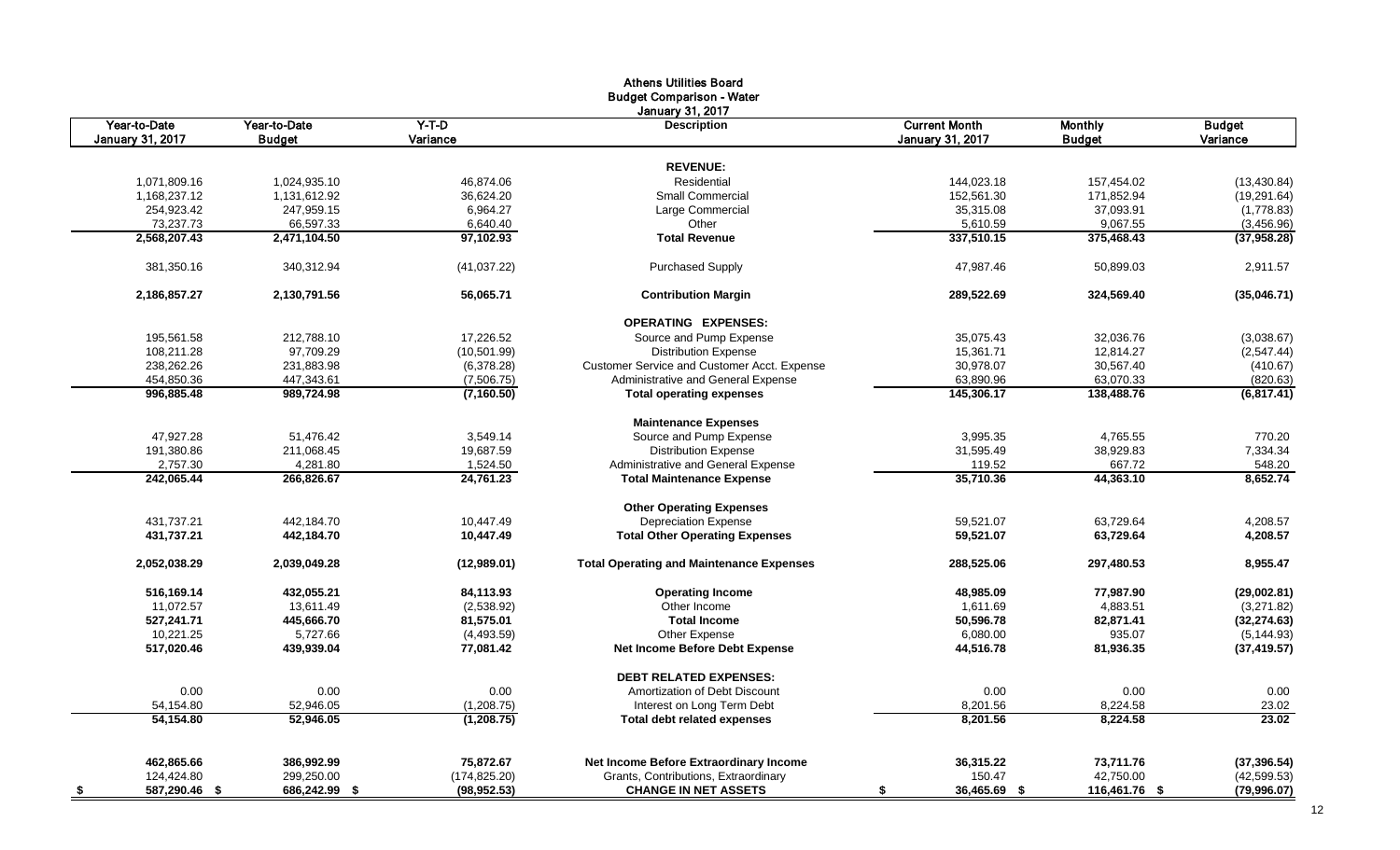## **Athens Utilities Board Water Division STATEMENTS OF CASH FLOWS January 31, 2017**

|      | Year-to-Date            | Year-to-Date      | Variance       |                                                                                               | <b>Month to Date</b>     | <b>Month to Date</b> | Variance     |
|------|-------------------------|-------------------|----------------|-----------------------------------------------------------------------------------------------|--------------------------|----------------------|--------------|
|      | <b>January 31, 2017</b> | <b>Prior Year</b> |                |                                                                                               | <b>January 31, 2017</b>  | <b>Prior Year</b>    |              |
|      |                         |                   |                | <b>CASH FLOWS FROM OPERATING ACTIVITIES:</b>                                                  |                          |                      |              |
|      | 462,865.66              | 412,462.98        | 50,402.68      | Net Operating Income                                                                          | 36,315.22                | 32,249.88            | 4,065.34     |
|      |                         |                   |                | <b>Adjustments to Reconcile Operating Income</b>                                              |                          |                      |              |
|      |                         |                   |                | to Net Cash Provided by Operations                                                            |                          |                      |              |
|      | 431,737.21              | 430,538.36        | 1,198.85       | Depreciation                                                                                  | 59,521.07                | 61,973.62            | (2,452.55)   |
|      |                         |                   |                | <b>Changes in Assets and Liabilities:</b>                                                     |                          |                      |              |
|      | 19,185.35               | (12, 123.53)      | 31,308.88      | <b>Receivables</b>                                                                            | (13, 579.21)             | (57,624.51)          | 44,045.30    |
|      | 0.00                    | 0.00              | 0.00           | Due from Other Divisions                                                                      | 0.00                     | 0.00                 | 0.00         |
|      | 540.43                  | (146, 946.75)     | 147,487.18     | <b>Other Receivables</b>                                                                      | 1,067.30                 | 69,484.43            | (68, 417.13) |
|      | 48.289.80               | 49.668.87         | (1,379.07)     | <b>Prepaid Expenses</b>                                                                       | 2,139.34                 | 9,838.98             | (7,699.64)   |
|      | 36,425.91               | (159, 728.86)     | 196,154.77     | <b>Deferred Pension Outflows</b>                                                              | 0.00                     | 0.00                 | 0.00         |
|      | 9,485.84                | (1,495.81)        | 10.981.65      | Materials and Supplies Inventory                                                              | (4,836.96)               | (681.02)             | (4, 155.94)  |
|      | 0.00                    | 0.00              | 0.00           | <b>Other Assets</b>                                                                           | 0.00                     | 0.00                 | 0.00         |
|      | (3,834.17)              | (113, 511.12)     | 109,676.95     | <b>Current Liabilities</b>                                                                    | 5,939.82                 | (47, 636.38)         | 53,576.20    |
|      | (92, 774.36)            | 43,361.01         | (136, 135.37)  | Net Pension Liability                                                                         | 10,993.94                | 6,384.21             | 4,609.73     |
|      | 0.00                    | 0.00              | 0.00           | <b>Deferred Pension Inflows</b>                                                               | 0.00                     | 0.00                 | 0.00         |
|      | 25.241.56               | (3,943.38)        | 29,184.94      | <b>Retirements and Salvage</b>                                                                | 5,513.54                 | 5,309.85             | 203.69       |
|      | 2,995.00                | 3,455.00          | (460.00)       | <b>Customer Deposits</b>                                                                      | 300.00                   | 335.00               | (35.00)      |
|      | 940,158.23              | 501,736.77        | 438,421.46     | <b>Net Cash from Operating Activities</b><br>CASH FLOWS FROM NONCAPITAL FINANCING ACTIVITIES: | 103,374.06               | 79,634.06            | 23,740.00    |
|      | 0.00                    | 0.00              | 0.00           | <b>Bonds Payable</b>                                                                          | 0.00                     | 0.00                 | 0.00         |
|      | 448.765.17              | 191,724.60        | 257,040.57     | Notes Payable                                                                                 | (6,873.51)               | (6,810.62)           | (62.89)      |
|      | 448,765.17              | 191,724.60        | 257,040.57     | <b>Net Cash from Financing Activities</b>                                                     | (6,873.51)               | (6,810.62)           | (62.89)      |
|      |                         |                   |                | <b>CASH FLOW FROM CAPITAL AND INVESTING ACTIVITIES:</b>                                       |                          |                      |              |
|      | 0.00                    | 0.00              | 0.00           | <b>Adjust Net Pension Obligation</b>                                                          | 0.00                     | 0.00                 | 0.00         |
|      | 0.00                    | 0.00              | 0.00           | Prior Period Adjustment                                                                       | 0.00                     | 0.00                 | 0.00         |
|      | 124,424.80              | (81,691.32)       | 206,116.12     | Grants, Contributions & Other Extraordinary                                                   | 150.47                   | (148, 808.00)        | 148,958.47   |
|      | (1,757,307.07)          | (469, 658.91)     | (1,287,648.16) | <b>Water Utility Plant</b>                                                                    | (210, 133.23)            | (185, 805.82)        | (24, 327.41) |
|      | (1,632,882.27)          | (551, 350.23)     | (1,081,532.04) | <b>Net from Capital and Investing Activities</b>                                              | (209, 982.76)            | (334, 613.82)        | 124,631.06   |
|      |                         |                   |                |                                                                                               |                          |                      |              |
|      | $(243,958.87)$ \$       | 142,111.14 \$     | (386,070.01)   | <b>Net Changes in Cash Position</b>                                                           | \$<br>$(113, 482.21)$ \$ | $(261,790.38)$ \$    | 148,308.17   |
|      |                         |                   |                |                                                                                               |                          |                      |              |
|      | 4,667,057.46            | 4,102,788.72      | 564,268.74     | Cash at Beginning of Period                                                                   | 4,536,580.80             | 4,506,690.24         | 29,890.56    |
|      | 4,423,098.59            | 4,244,899.86      | 178,198.73     | Cash at End of Period                                                                         | 4,423,098.59             | 4,244,899.86         | 178,198.73   |
| - \$ | $(243,958.87)$ \$       | 142,111.14 \$     | (386,070.01)   | <b>Changes in Cash and Equivalents</b>                                                        | $(113, 482.21)$ \$<br>\$ | $(261,790.38)$ \$    | 148,308.17   |

**Long-Term Debt** 3,563,223.41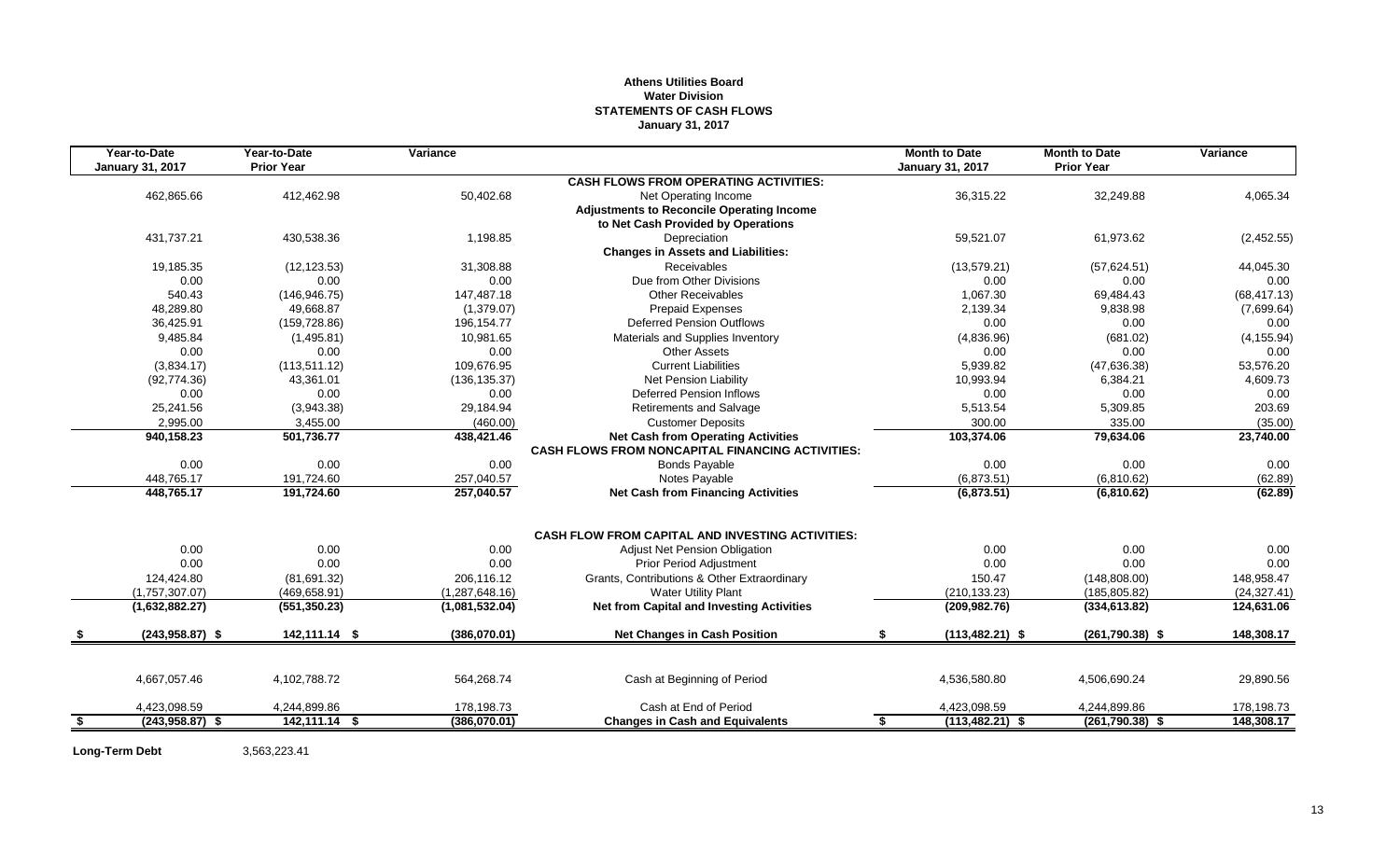## Athens Utilities Board Statistics Report January 31, 2017

| Current      | Prior | %        | # Accounts |
|--------------|-------|----------|------------|
| <b>Month</b> | Year  | Change   | Change     |
| 6,788        | 6,783 | 0.07%    |            |
| 1,202        | 1,206 | $-0.33%$ | (4)        |
| 35           | 35    | $0.00\%$ | $\Omega$   |
|              |       |          |            |
|              | 8,025 | 8,024    | 0.01%      |

| <b>ISales Volumes:</b>  |                         | <b>Current Month</b> |          |           |                   | Year-to-Date |  |  |
|-------------------------|-------------------------|----------------------|----------|-----------|-------------------|--------------|--|--|
| Gallonsx100             | <b>January 31, 2017</b> | <b>Prior Year</b>    | Change   | 1/31/2017 | <b>Prior Year</b> | Change       |  |  |
| Residential             | 256,628                 | 245,856              | 4.38%    | 1,950,901 | 1,848,214         | 5.56%        |  |  |
| <b>Small Commercial</b> | 398,582                 | 368,242              | 8.24%    | 3,019,425 | 2,754,403         | $9.62\%$     |  |  |
| Large Commercial        | 90,215                  | 93,959               | $-3.98%$ | 652.641   | 670,464           | $-2.66\%$    |  |  |
|                         | 745.425                 | 708.057              | 5.28%    | 5,622,967 | 5,273,081         | 6.64%        |  |  |

| <b>Employment</b>  |                  |                   |                   |
|--------------------|------------------|-------------------|-------------------|
|                    | January 31, 2017 | <b>Prior Year</b> | <b>Difference</b> |
| Employee Headcount | 15.00            | 14.00             | 1.00              |
| <b>FTE</b>         | 16.11            | 15.46             | 0.65              |
| Y-T-D FTE          | 14.95            | 15                | $-0.05$           |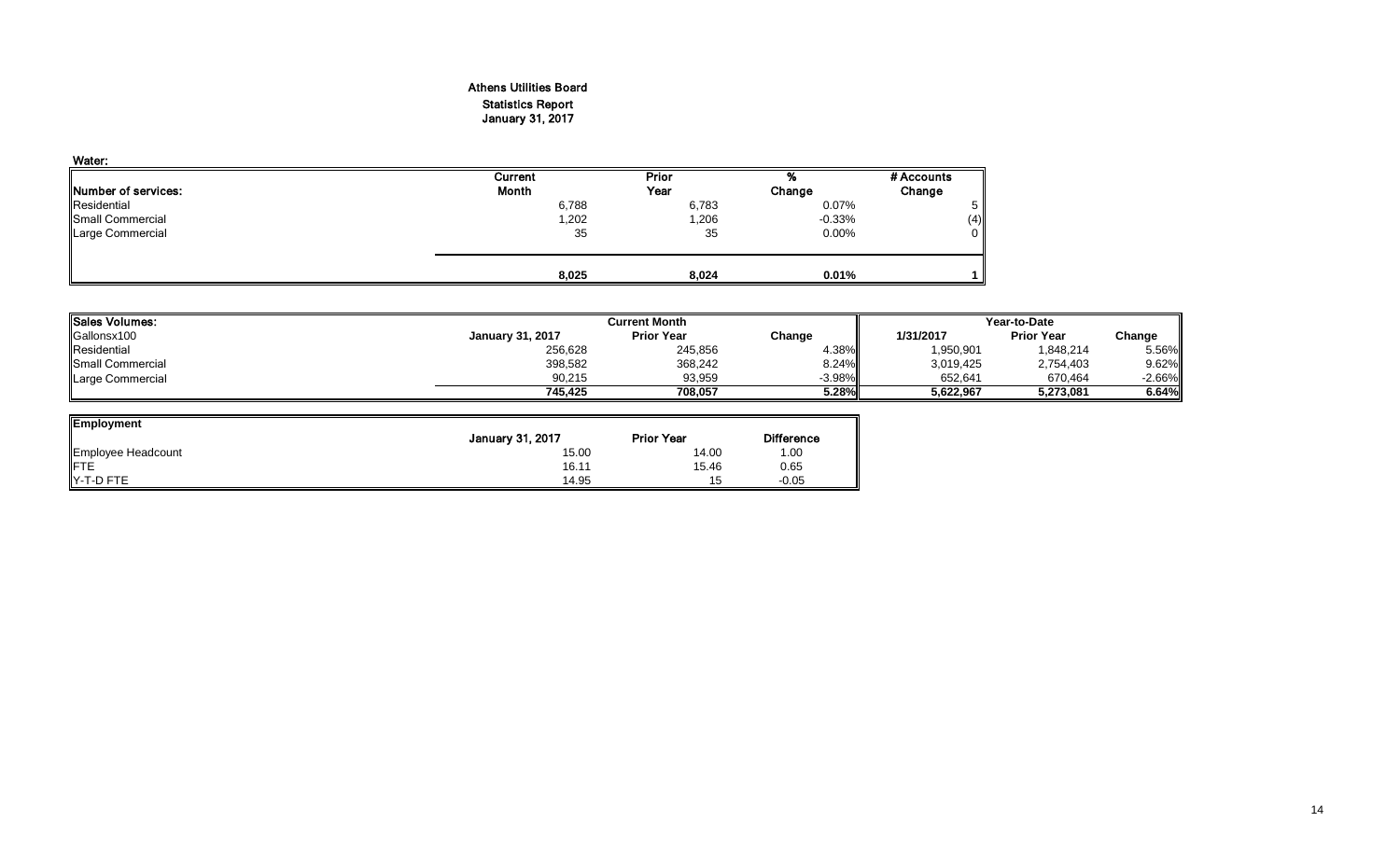|                                                 |    |                                         | <b>Athens Utilities Board</b><br><b>Water Division</b><br><b>Capital Budget</b><br>Month Ending as of January 31, 2017 |                                                       |                                                    |                                          |
|-------------------------------------------------|----|-----------------------------------------|------------------------------------------------------------------------------------------------------------------------|-------------------------------------------------------|----------------------------------------------------|------------------------------------------|
|                                                 |    | <b>Budget</b>                           | <b>Actual</b>                                                                                                          | <b>Variance to date</b><br>Favorable<br>(Unfavorable) | <b>Estimated</b><br>% Project<br><b>Completion</b> | <b>Percent Budget</b><br><b>Expended</b> |
| <b>Planned Capital Improvements:</b>            |    |                                         |                                                                                                                        |                                                       |                                                    |                                          |
| Boom Lift                                       |    | 40,000                                  |                                                                                                                        | 40,000                                                |                                                    |                                          |
| Replace Truck 17 (2013 F150)                    |    | 45,000                                  |                                                                                                                        | 45,000                                                |                                                    |                                          |
| Water Project #3 (CR 186, 185)                  |    | 230,000                                 |                                                                                                                        | 230,000                                               |                                                    |                                          |
| <b>Repair Flocculator Drive</b>                 |    | 65,000                                  |                                                                                                                        | 65,000                                                |                                                    |                                          |
| <b>SRF Water Plant Renovation</b>               |    | 2,432,500                               | 1,424,074                                                                                                              | 1,008,426                                             | 60.00%                                             | 58.54%                                   |
| <b>Communications Tower</b>                     |    | 12,000                                  | 7,575                                                                                                                  | 4,425                                                 | 50.00%                                             | 63.13%                                   |
| <b>Fence Spring Property</b>                    |    | 50,000                                  | 43,095                                                                                                                 | 6,905                                                 | 100.00%                                            | 86.19%                                   |
| Replace pumps and roof at Niota Booster Station |    | 60,000                                  |                                                                                                                        | 60,000                                                |                                                    |                                          |
| Server, Switch, Data Processing Upgrades        |    | 15,600                                  | 12,093                                                                                                                 | 3,507                                                 | 80.00%                                             | 77.52%                                   |
| <b>Tap Machine</b>                              |    | 25,000                                  |                                                                                                                        | 25,000                                                |                                                    |                                          |
| Highway 30 Project                              |    | 145,000                                 | 486                                                                                                                    | 144,514                                               | 0.00%                                              | 0.34%                                    |
| Water Plant Building Maint and Lab Equipment    |    | 50,000                                  | 9,397                                                                                                                  | 40,603                                                | 20.00%                                             | 18.79%                                   |
| Meter Change Out (Large, Small and Testing)     |    | 35,000                                  | 11,256                                                                                                                 | 23,744                                                |                                                    | 32.16% Continuous                        |
| Reservoir and Pump Maintenance                  |    | 10,000                                  |                                                                                                                        | 10,000                                                |                                                    | Continuous                               |
| <b>Water Line Extensions</b>                    |    | 300,000                                 | 81,772                                                                                                                 | 218,228                                               |                                                    | 27.26% Continuous                        |
| <b>Distribution Rehabilitation</b>              |    | 100,000                                 | 67,448                                                                                                                 | 32,552                                                |                                                    | 67.45% Continuous                        |
| Field and Safety Equipment                      |    | 25,000                                  | 3,283                                                                                                                  | 21,717                                                |                                                    | 13.13% Continuous                        |
| <b>Water Services</b>                           |    | 80,000                                  | 66,452                                                                                                                 | 13,548                                                |                                                    | 83.06% Continuous                        |
| Technology (SCADA, Computers)                   |    | 30,000                                  | 373                                                                                                                    | 29,627                                                |                                                    | 1.24% Continuous                         |
| <b>Total Planned Capital Improvements:</b>      | S. | $3,750,100$ \$                          | $1,727,305$ \$                                                                                                         | 2,022,795                                             |                                                    |                                          |
| <b>Other Assets:</b>                            |    |                                         |                                                                                                                        |                                                       |                                                    |                                          |
| Replace Truck 56 (FY 2016)                      |    | 40,000.00                               | 34,750                                                                                                                 | 5,250                                                 |                                                    |                                          |
| Communications Tower (2016 Budget)              |    | 13,903.00                               | 14,228                                                                                                                 | (325)                                                 |                                                    |                                          |
| Other                                           |    |                                         | 7,083                                                                                                                  | (7,083)                                               |                                                    |                                          |
| <b>Total Other Assets:</b>                      |    | 40,000.00 \$                            | 56,061 \$                                                                                                              | (2, 158)                                              |                                                    |                                          |
| Totals:                                         |    | 3,790,100 \$                            | 1,783,366 \$                                                                                                           | 2,020,637                                             |                                                    |                                          |
|                                                 |    | Percentage of Budget Spent Year-to-date |                                                                                                                        | 47.05%                                                |                                                    |                                          |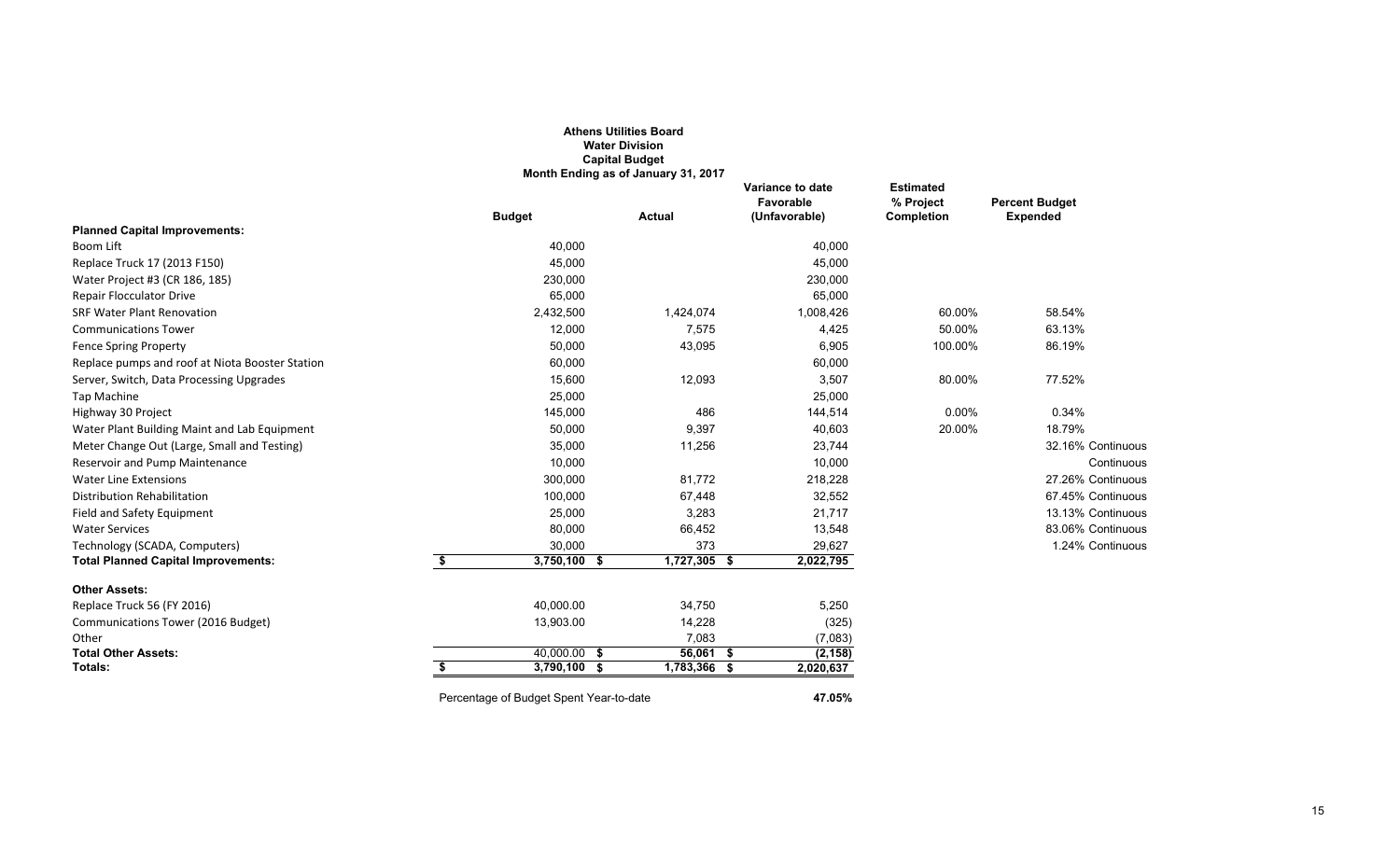## **ATHENS UTILITIES BOARD GAS DIVISION BALANCE SHEET January 31, 2017**

| <b>Current Period</b>   | <b>Prior Year</b> | Change from       |                                                | <b>Current Period</b>   | Prior            | Change<br>from prior |
|-------------------------|-------------------|-------------------|------------------------------------------------|-------------------------|------------------|----------------------|
| <b>January 31, 2017</b> |                   | <b>Prior Year</b> |                                                | <b>January 31, 2017</b> | <b>Month</b>     | Month                |
|                         |                   |                   | Assets:                                        |                         |                  |                      |
| 4,878,637.65            | 7,527,299.66      | (2,648,662.01)    | Cash and Cash Equivalents                      | 4,878,637.65            | 4,790,467.08     | 88,170.57            |
| 789.241.32              | 695.040.58        | 94.200.74         | <b>Receivables</b>                             | 789,241.32              | 529,890.45       | 259,350.87           |
| 397.662.03              | 347,636.02        | 50.026.01         | Prepaid Expenses                               | 397.662.03              | 315,447.08       | 82,214.95            |
| 0.00                    | 0.00              | 0.00              | <b>Gas Unit Loans</b>                          | 0.00                    | 0.00             | 0.00                 |
| 112.005.42              | 103,239.50        | 8,765.92          | Materials and Supplies Inventory               | 112.005.42              | 99,412.45        | 12.592.97            |
| 6,177,546.42            | 8,673,215.76      | (2,495,669.34)    | <b>Total Current Assets</b>                    | 6,177,546.42            | 5,735,217.06     | 442,329.36           |
| 21,852,585.38           | 18,469,834.91     | 3,382,750.47      | Gas Utility Plant, at Cost                     | 21,852,585.38           | 21,907,067.16    | (54, 481.78)         |
| (7,833,860.42)          | (7,427,495.98)    | (406, 364.44)     | Less: Accumulated Depreciation                 | (7,833,860.42)          | (7,869,277.58)   | 35,417.16            |
| 14,018,724.96           | 11,042,338.93     | 2,976,386.03      | <b>Net Gas Utility Plant</b>                   | 14,018,724.96           | 14,037,789.58    | (19,064.62)          |
| 235,366.32              | 258,044.83        | (22, 678.51)      | <b>Deferred Pension Outflows</b>               | 235,366.32              | 235,366.32       | 0.00                 |
| 20,431,637.70 \$        | 19,973,599.52 \$  | 458,038.18        | <b>Total Assets</b>                            | \$<br>20,431,637.70 \$  | 20,008,372.96 \$ | 423,264.74           |
|                         |                   |                   |                                                |                         |                  |                      |
|                         |                   |                   | <b>Liabilities and Retained Earnings:</b>      |                         |                  |                      |
| 0.00                    | 0.00              | 0.00              | Short Term Notes Payable                       | 0.00                    | 0.00             | 0.00                 |
| 592.180.28              | 486.690.72        | 105.489.56        | <b>Accounts Payable</b>                        | 592.180.28              | 459.944.49       | 132,235.79           |
| 102,870.00              | 113,390.00        | (10,520.00)       | <b>Customer Deposits</b>                       | 102,870.00              | 102,525.00       | 345.00               |
| 68.781.72               | 69,399.30         | (617.58)          | <b>Accrued Liabilities</b>                     | 68.781.72               | 65.737.30        | 3,044.42             |
| 763,832.00              | 669,480.02        | 94,351.98         | <b>Total Current Liabilities</b>               | 763,832.00              | 628,206.79       | 135,625.21           |
| 281,357.75              | 282.148.06        | (790.31)          | Net Pension Liability                          | 281,357.75              | 273.120.21       | 8,237.54             |
| 90,709.04               | 103,937.18        | (13, 228.14)      | Deferred Pension Inflows                       | 90,709.04               | 90,709.04        | 0.00                 |
| 19,295,738.91           | 18,918,034.26     | 377,704.65        | <b>Net Position</b>                            | 19,295,738.91           | 19,016,336.92    | 279,401.99           |
| 20,431,637.70 \$        | 19,973,599.52 \$  | 458.038.18        | <b>Total Liabilities and Retained Earnings</b> | 20,431,637.70 \$        | 20,008,372.96 \$ | 423,264.74           |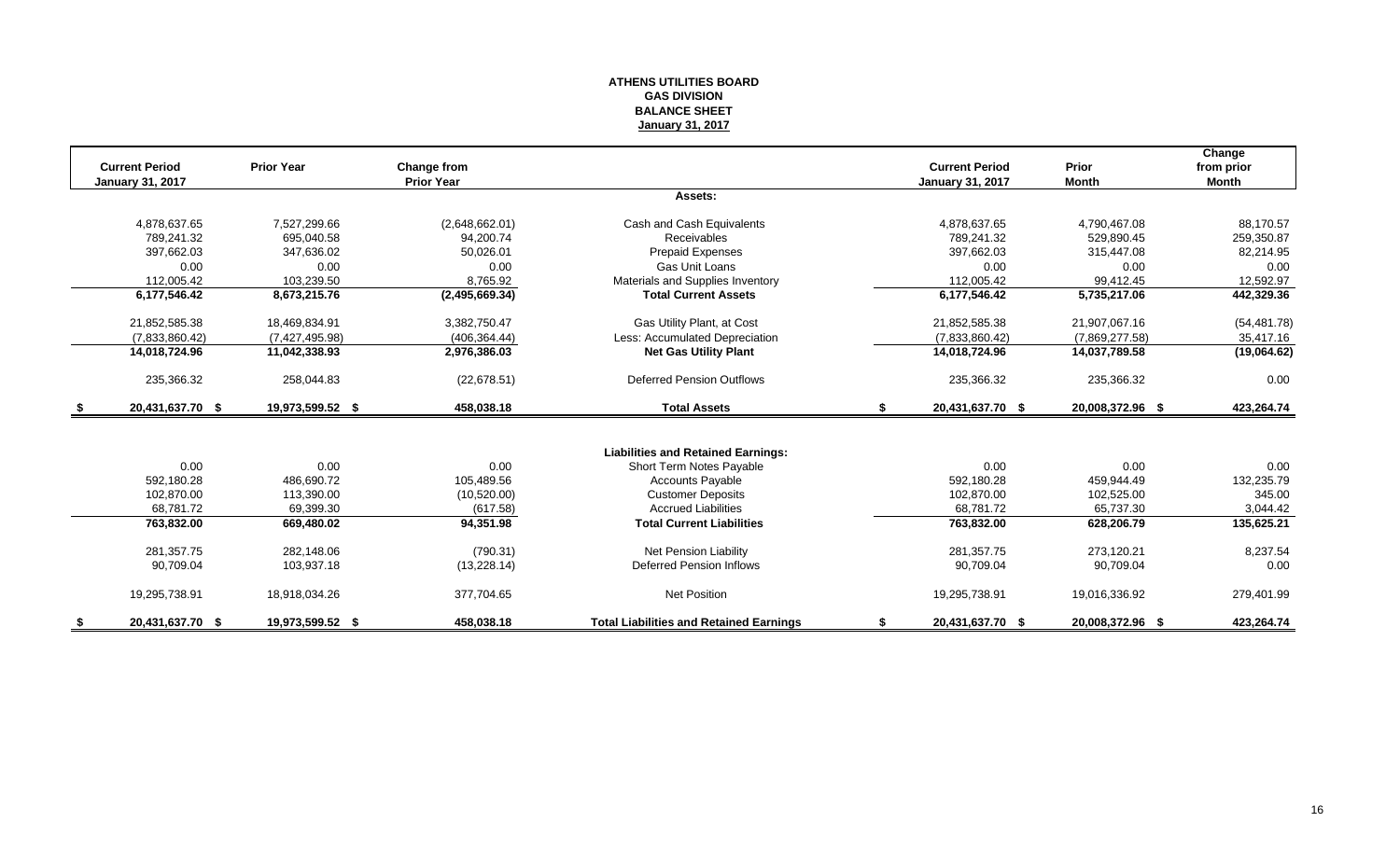## Athens Utilities Board Profit and Loss Statement - Gas January 31, 2017

| Year-to-Date<br>January 31, 2017 | Year-to-Date<br><b>Prior Year</b> | Variance<br>Favorable<br>(Unfavorable) |                                           | Current<br>Month<br><b>January 31, 2017</b> | Current<br>Month<br><b>Prior Year</b> | Variance<br>Favorable<br>(Unfavorable) |
|----------------------------------|-----------------------------------|----------------------------------------|-------------------------------------------|---------------------------------------------|---------------------------------------|----------------------------------------|
|                                  |                                   |                                        | <b>REVENUE:</b>                           |                                             |                                       |                                        |
| 995,770.11                       | 849,085.09                        | 146,685.02                             | Residential                               | 444,769.04                                  | 300,715.82                            | 144,053.22                             |
| 772,465.57                       | 616,685.20                        | 155,780.37                             | <b>Small Commercial</b>                   | 284,109.13                                  | 202,315.49                            | 81,793.64                              |
| 418,637.61                       | 422,757.06                        | (4, 119.45)                            | Large Commercial                          | 86,769.43                                   | 94,595.47                             | (7,826.04)                             |
| 601,118.56                       | 615,106.40                        | (13,987.84)                            | Interruptible                             | 112,266.91                                  | 123, 174.74                           | (10,907.83)                            |
| 12,064.02                        | 22,337.39                         | (10, 273.37)                           | <b>CNG</b>                                | 1,374.37                                    | 3,497.95                              | (2, 123.58)                            |
| 36,809.30                        | 35,397.53                         | 1,411.77                               | Fees and Other Gas Revenues               | 9,370.14                                    | 4,796.04                              | 4,574.10                               |
| 2,836,865.17                     | 2,561,368.67                      | 275,496.50                             | <b>Total Revenue</b>                      | 938,659.02                                  | 729,095.51                            | 209,563.51                             |
| 1,903,189.38                     | 1,894,964.75                      | (8,224.63)                             | Purchased supply                          | 458,635.76                                  | 546,904.09                            | 88,268.33                              |
| 933,675.79                       | 666,403.92                        | 267,271.87                             | <b>Contribution Margin</b>                | 480,023.26                                  | 182,191.42                            | 297,831.84                             |
|                                  |                                   |                                        | <b>OPERATING EXPENSES:</b>                |                                             |                                       |                                        |
| 188,191.85                       | 203,352.68                        | 15,160.83                              | <b>Distribution Expense</b>               | 25,735.18                                   | 28,841.84                             | 3,106.66                               |
| 175.065.30                       | 175,372.51                        | 307.21                                 | Customer Service and Customer Acct. Exp.  | 21,982.31                                   | 23,202.50                             | 1,220.19                               |
| 366,455.44                       | 364,514.07                        | (1,941.37)                             | Administrative and General Expense        | 49,525.74                                   | 48,991.41                             | (534.33)                               |
| 729,712.59                       | 743,239.26                        | 13,526.67                              | <b>Total operating expenses</b>           | 97,243.23                                   | 101,035.75                            | 3,792.52                               |
|                                  |                                   |                                        | <b>Maintenance Expense</b>                |                                             |                                       |                                        |
| 167,111.33                       | 112,932.84                        | (54, 178.49)                           | <b>Distribution Expense</b>               | 24,274.81                                   | 17,342.31                             | (6,932.50)                             |
| 4,503.91                         | 5,500.78                          | 996.87                                 | Administrative and General Expense        | 1,664.79                                    | 1,485.08                              | (179.71)                               |
| 171,615.24                       | 118,433.62                        | (53, 181.62)                           | <b>Total Maintenance Expense</b>          | 25,939.60                                   | 18,827.39                             | (7, 112.21)                            |
|                                  |                                   |                                        | <b>Other Operating Expenses</b>           |                                             |                                       |                                        |
| 267,340.49                       | 264,932.91                        | (2,407.58)                             | Depreciation                              | 38,176.04                                   | 39,847.05                             | 1,671.01                               |
| 146,946.41                       | 121,573.33                        | (25, 373.08)                           | <b>Tax Equivalents</b>                    | 23,648.15                                   | 20,549.71                             | (3,098.44)                             |
| 414,286.90                       | 386,506.24                        | (27,780.66)                            | <b>Total Other Operating Expenses</b>     | 61,824.19                                   | 60,396.76                             | (1,427.43)                             |
| 3,218,804.11                     | 3, 143, 143.87                    | (75,660.24)                            | <b>Operating and Maintenance Expenses</b> | 643,642.78                                  | 727,163.99                            | 83,521.21                              |
| (381, 938.94)                    | (581,775.20)                      | 199.836.26                             | <b>Operating Income</b>                   | 295.016.24                                  | 1.931.52                              | 293,084.72                             |
| 14,089.82                        | 17,385.29                         | (3,295.47)                             | Other Income                              | 1,898.93                                    | 1,799.36                              | 99.57                                  |
| (367, 849.12)                    | (564, 389.91)                     | 196,540.79                             | <b>Total Income</b>                       | 296,915.17                                  | 3,730.88                              | 293,184.29                             |
| 26,969.65                        | 12,937.46                         | (14,032.19)                            | Miscellaneous Income Deductions           | 17,627.54                                   | 7,388.49                              | (10, 239.05)                           |
| (394, 818.77)                    | (577, 327.37)                     | 182,508.60                             | <b>Net Income Before Extraordinary</b>    | 279,287.63                                  | (3,657.61)                            | 282,945.24                             |
| 114.36                           | 39,900.00                         | (39, 785.64)                           | Grants, Contributions, Extraordinary      | 114.36                                      | 0.00                                  | 114.36                                 |
| $(394, 704.41)$ \$               | $(537, 427.37)$ \$                | 142,722.96                             | <b>Change in Net Assets</b>               | 279,401.99                                  | $(3,657.61)$ \$<br>- \$               | 283,059.60                             |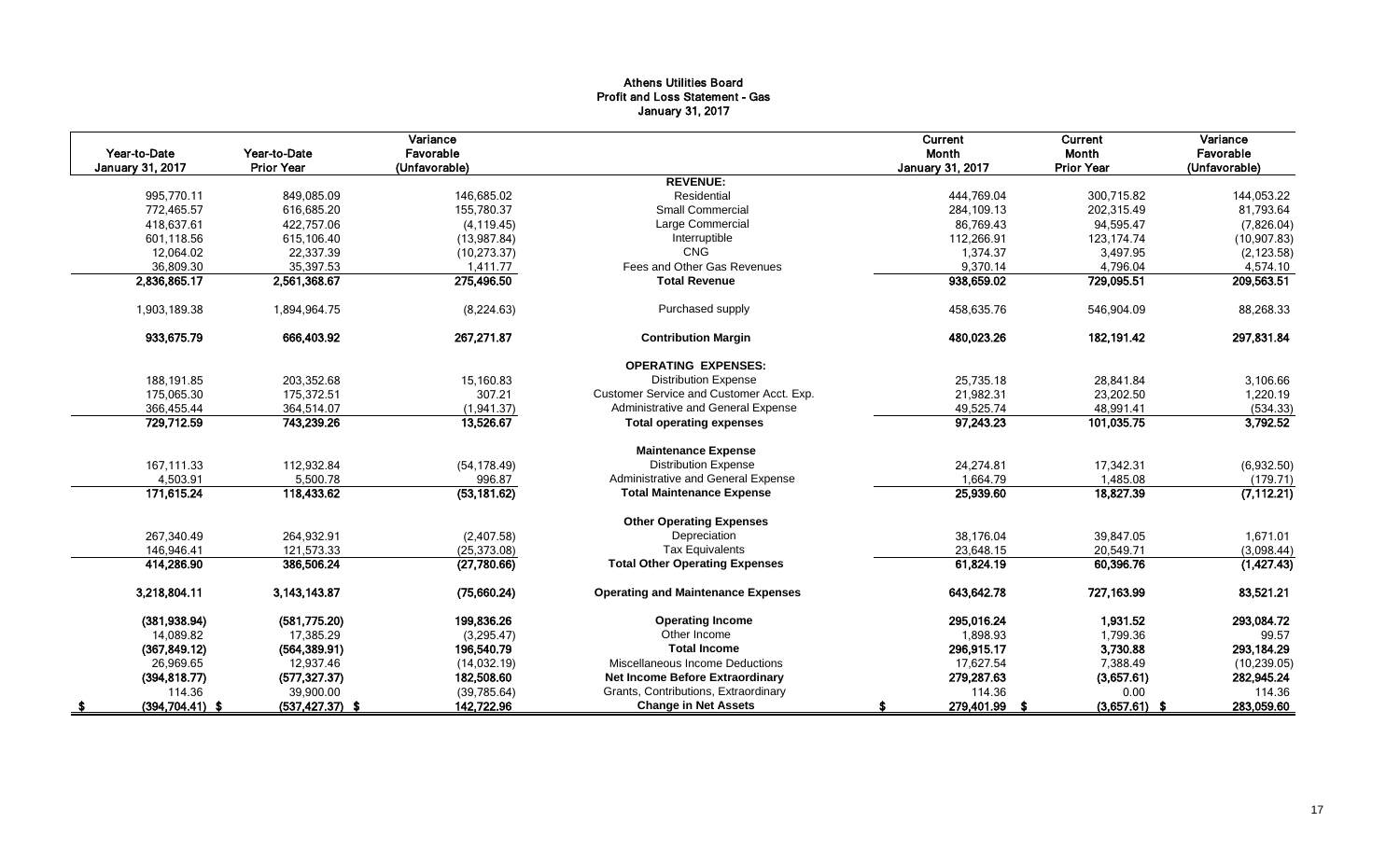## Athens Utilities Board Budget Comparison - Gas January 31, 2017

|      | Year-to-Date            | Year-to-Date       | $Y-T-D$       | <b>Description</b>                        | <b>Current Month</b>    | <b>Monthly</b> | <b>Budget</b> |
|------|-------------------------|--------------------|---------------|-------------------------------------------|-------------------------|----------------|---------------|
|      | <b>January 31, 2017</b> | <b>Budget</b>      | Variance      |                                           | <b>January 31, 2017</b> | <b>Budget</b>  | Variance      |
|      |                         |                    |               | <b>REVENUE:</b>                           |                         |                |               |
|      | 995,770.11              | 1,178,068.38       | (182, 298.27) | Residential                               | 444,769.04              | 453,221.80     | (8,452.76)    |
|      | 772,465.57              | 803,034.93         | (30, 569.36)  | <b>Small Commercial</b>                   | 284,109.13              | 277,594.38     | 6,514.75      |
|      | 418,637.61              | 440,351.53         | (21,713.92)   | Large Commercial                          | 86,769.43               | 109,853.57     | (23,084.14)   |
|      | 601,118.56              | 685,333.45         | (84, 214.89)  | Interruptible                             | 112,266.91              | 127,688.16     | (15, 421.25)  |
|      | 12,064.02               | 21,583.33          | (9,519.31)    | <b>CNG</b>                                | 1,374.37                | 3,083.33       | (1,708.96)    |
|      | 36,809.30               | 41,064.76          | (4, 255.46)   | Fees and Other Gas Revenues               | 9,370.14                | 5,624.88       | 3,745.26      |
|      | 2,836,865.17            | 3,169,436.39       | (332, 571.22) | <b>Total Revenue</b>                      | 938,659.02              | 977,066.14     | (38, 407.12)  |
|      | 1,903,189.38            | 2,376,399.81       | 473,210.43    | Purchased supply                          | 458,635.76              | 638,467.74     | 179,831.98    |
|      | 933,675.79              | 793,036.58         | 140,639.21    | <b>Contribution Margin</b>                | 480,023.26              | 338,598.40     | 141,424.86    |
|      |                         |                    |               | <b>OPERATING EXPENSES:</b>                |                         |                |               |
|      | 188,191.85              | 218,106.94         | 29,915.09     | <b>Distribution Expense</b>               | 25,735.18               | 30,296.00      | 4,560.82      |
|      | 175,065.30              | 173,213.54         | (1,851.76)    | Cust. Service and Cust. Acct. Expense     | 21,982.31               | 22,563.54      | 581.23        |
|      | 366,455.44              | 396,842.27         | 30,386.83     | Administrative and General Expense        | 49,525.74               | 50,941.53      | 1,415.79      |
|      | 729,712.59              | 788,162.75         | 58,450.16     | <b>Total operating expenses</b>           | 97,243.23               | 103,801.06     | 6,557.83      |
|      |                         |                    |               | <b>Maintenance Expense</b>                |                         |                |               |
|      | 167,111.33              | 123,526.21         | (43, 585.12)  | <b>Distribution Expense</b>               | 24,274.81               | 17,846.76      | (6,428.05)    |
|      | 4,503.91                | 6,178.95           | 1,675.04      | Administrative and General Expense        | 1,664.79                | 1,542.10       | (122.69)      |
|      | 171,615.24              | 129,705.16         | (41,910.08)   | <b>Total Maintenance Expense</b>          | 25,939.60               | 19,388.87      | (6, 550.73)   |
|      |                         |                    |               | <b>Other Operating Expenses</b>           |                         |                |               |
|      | 267,340.49              | 271,918.46         | 4,577.97      | Depreciation                              | 38,176.04               | 39,600.20      | 1,424.16      |
|      | 146,946.41              | 123,917.81         | (23,028.60)   | <b>Tax Equivalents</b>                    | 23,648.15               | 18,420.47      | (5,227.68)    |
|      | 414,286.90              | 395,836.27         | (18, 450.63)  | <b>Total Other Operating Expenses</b>     | 61,824.19               | 58,020.67      | (3,803.52)    |
|      | 3,218,804.11            | 3,690,104.00       | 471,299.89    | <b>Operating and Maintenance Expenses</b> | 643,642.78              | 819,678.33     | 176,035.55    |
|      | (381, 938.94)           | (520, 667.61)      | 138,728.67    | <b>Operating Income</b>                   | 295,016.24              | 157,387.80     | 137,628.44    |
|      | 14,089.82               | 8,375.21           | 5.714.61      | Other Income                              | 1,898.93                | 471.74         | 1,427.19      |
|      | (367, 849.12)           | (512, 292.41)      | 144,443.29    | <b>Total Income</b>                       | 296,915.17              | 157,859.54     | 139,055.63    |
|      | 26,969.65               | 5,143.91           | (21, 825.74)  | Miscellaneous Income Deductions           | 17,627.54               | 1,341.66       | (16, 285.88)  |
|      | (394, 818.77)           | (517, 436.31)      | 122,617.54    | Net Before Extraordinary                  | 279,287.63              | 156,517.88     | 122,769.75    |
|      | 114.36                  | 2,625.00           | (2,510.64)    | Grants, Contributions, Extraordinary      | 114.36                  | 375.00         | (260.64)      |
| - \$ | $(394, 704.41)$ \$      | $(514, 811.31)$ \$ | 120,106.90    | <b>Change in Net Assets</b>               | 279,401.99 \$<br>\$     | 156,892.88 \$  | 122,509.11    |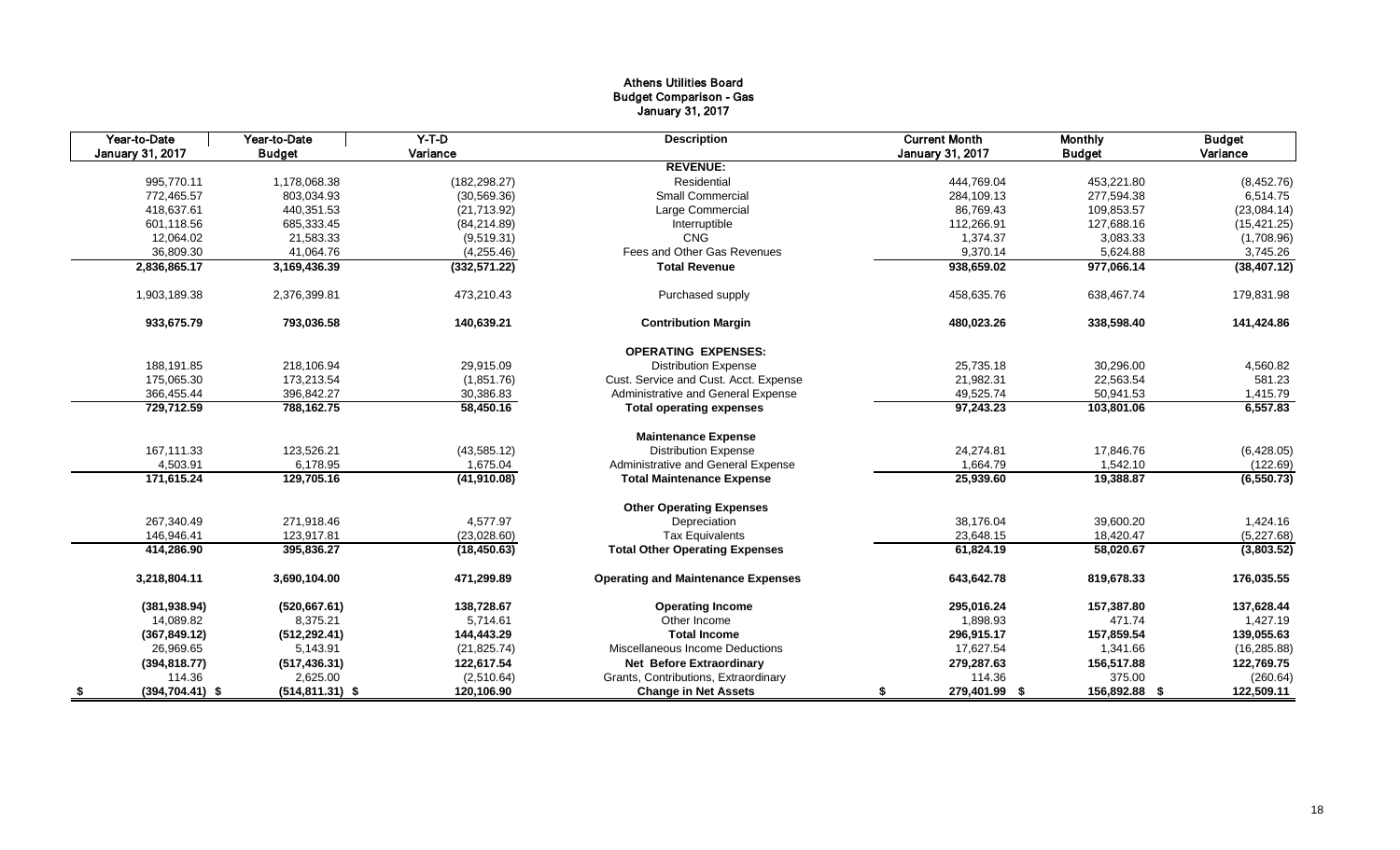## **Athens Utilities Board Gas Division STATEMENTS OF CASH FLOWS January 31, 2017**

| Year-to-Date<br><b>January 31, 2017</b> | Year-to-Date<br><b>Prior Year</b> | Variance               |                                                              | <b>Month to Date</b><br><b>January 31, 2017</b> | <b>Month to Date</b><br><b>Prior Year</b> | Variance       |
|-----------------------------------------|-----------------------------------|------------------------|--------------------------------------------------------------|-------------------------------------------------|-------------------------------------------|----------------|
|                                         |                                   |                        | <b>CASH FLOWS FROM OPERATING ACTIVITIES:</b>                 |                                                 |                                           |                |
| (394, 818.77)                           | (577, 327.37)                     | 182,508.60             | Net Operating Income                                         | 279,287.63                                      | (3,657.61)                                | 282,945.24     |
|                                         |                                   |                        | <b>Adjustments to Reconcile Operating Income</b>             |                                                 |                                           |                |
|                                         |                                   |                        | to Net Cash Provided by Operations:                          |                                                 |                                           |                |
| 267,340.49                              | 264,932.91                        | 2,407.58               | Depreciation                                                 | 38,176.04                                       | 39,847.05                                 | (1,671.01)     |
|                                         |                                   |                        | <b>Changes in Assets and Liabilities:</b>                    |                                                 |                                           |                |
| (575,034.06)                            | (391, 136.08)                     | (183, 897.98)          | <b>Receivables</b>                                           | (259, 350.87)                                   | (147, 557.39)                             | (111, 793.48)  |
| (52, 460.00)                            | 36.746.39                         | (89, 206.39)           | <b>Prepaid Expenses</b>                                      | (82, 214.95)                                    | 163.605.08                                | (245, 820.03)  |
| 27,533.20                               | (114, 463.34)                     | 141,996.54             | <b>Deferred Pension Outflows</b>                             | 0.00                                            | 0.00                                      | 0.00           |
| (5,398.07)                              | (1,371.55)                        | (4,026.52)             | Materials and Supplies Inventories                           | (12, 592.97)                                    | (4, 156.19)                               | (8,436.78)     |
| 284.217.80                              | 183,485.41                        | 100,732.39             | Accounts Payable and Accrued Liabilities                     | 135,280.21                                      | 161,541.51                                | (26, 261.30)   |
| (120.00)                                | 8,790.00                          | (8,910.00)             | <b>Customer Deposits</b>                                     | 345.00                                          | (1, 120.00)                               | 1,465.00       |
| (70,025.50)                             | 32,126.19                         | (102, 151.69)          | <b>Net Pension Liabilities</b>                               | 8,237.54                                        | 4,955.43                                  | 3,282.11       |
| 0.00                                    | 0.00                              | 0.00                   | <b>Deferred Pension Inflows</b>                              | 0.00                                            | 0.00                                      | 0.00           |
| 40,771.34                               | 36,592.35                         | 4,178.99               | <b>Retirements and Salvage</b>                               | (770.63)                                        | 6,479.51                                  | (7,250.14)     |
| 0.00                                    | 0.00                              | 0.00                   | Gas Unit Loans                                               | 0.00                                            | 0.00                                      | 0.00           |
| (477, 993.57)                           | (521, 625.09)                     | 43,631.52              | <b>Net Cash from Operating Activities</b>                    | 106,397.00                                      | 219,937.39                                | (113, 540.39)  |
|                                         |                                   |                        |                                                              |                                                 |                                           |                |
|                                         |                                   |                        | <b>CASH FROM CAPITAL AND INVESTING ACTIVITIES:</b>           |                                                 |                                           |                |
| 0.00                                    | 0.00                              | 0.00                   | <b>Adjust Net Pension Obligation</b>                         | 0.00                                            | 0.00                                      | 0.00           |
| 0.00                                    | 0.00                              | 0.00                   | <b>Prior Period Adjustment</b>                               | 0.00                                            | 0.00                                      | 0.00           |
| 114.36                                  | 39,900.00                         | (39, 785.64)           | Grants, Contributions & Other Extraordinary Income (Expense) | 114.36                                          | 0.00                                      | 114.36         |
| (426, 017.96)                           | (2,215,289.28)                    | 1,789,271.32           | Changes in Gas Utility Plant                                 | (18, 340.79)                                    | (1,476,924.59)                            | 1,458,583.80   |
| (425, 903.60)                           | (2, 175, 389.28)                  | 1,749,485.68           | Net Cash from Capital and Related Investing Activities       | (18, 226.43)                                    | (1,476,924.59)                            | 1,458,698.16   |
|                                         |                                   |                        | <b>Cash from Financing Activities</b>                        |                                                 |                                           |                |
|                                         |                                   |                        |                                                              |                                                 |                                           | 0.00           |
|                                         |                                   |                        |                                                              |                                                 |                                           |                |
| $(903, 897.17)$ \$                      | $(2,697,014.37)$ \$               | 1,793,117.20           | <b>Net Changes in Cash Position</b>                          | \$<br>88,170.57 \$                              | $(1,256,987.20)$ \$                       | 1,345,157.77   |
| 5,782,534.82                            | 10,224,314.03                     | (4,441,779.21)         | Cash at Beginning of Period                                  | 4,790,467.08                                    | 8,784,286.86                              | (3,993,819.78) |
|                                         |                                   |                        |                                                              |                                                 |                                           | (2,648,662.01) |
|                                         |                                   |                        |                                                              |                                                 |                                           |                |
| $(903, 897.17)$ \$                      | $(2,697,014.37)$ \$               | 1,793,117.20           | <b>Changes in Cash and Equivalents</b>                       | 88,170.57 \$                                    | $(1,256,987.20)$ \$                       | 1,345,157.77   |
| 0.00<br>4,878,637.65                    | 0.00<br>7,527,299.66              | 0.00<br>(2,648,662.01) | Short Term Notes Payable<br>Cash at End of Period            | 0.00<br>4,878,637.65                            | 0.00<br>7,527,299.66                      |                |

**Long-Term Debt** \$0.00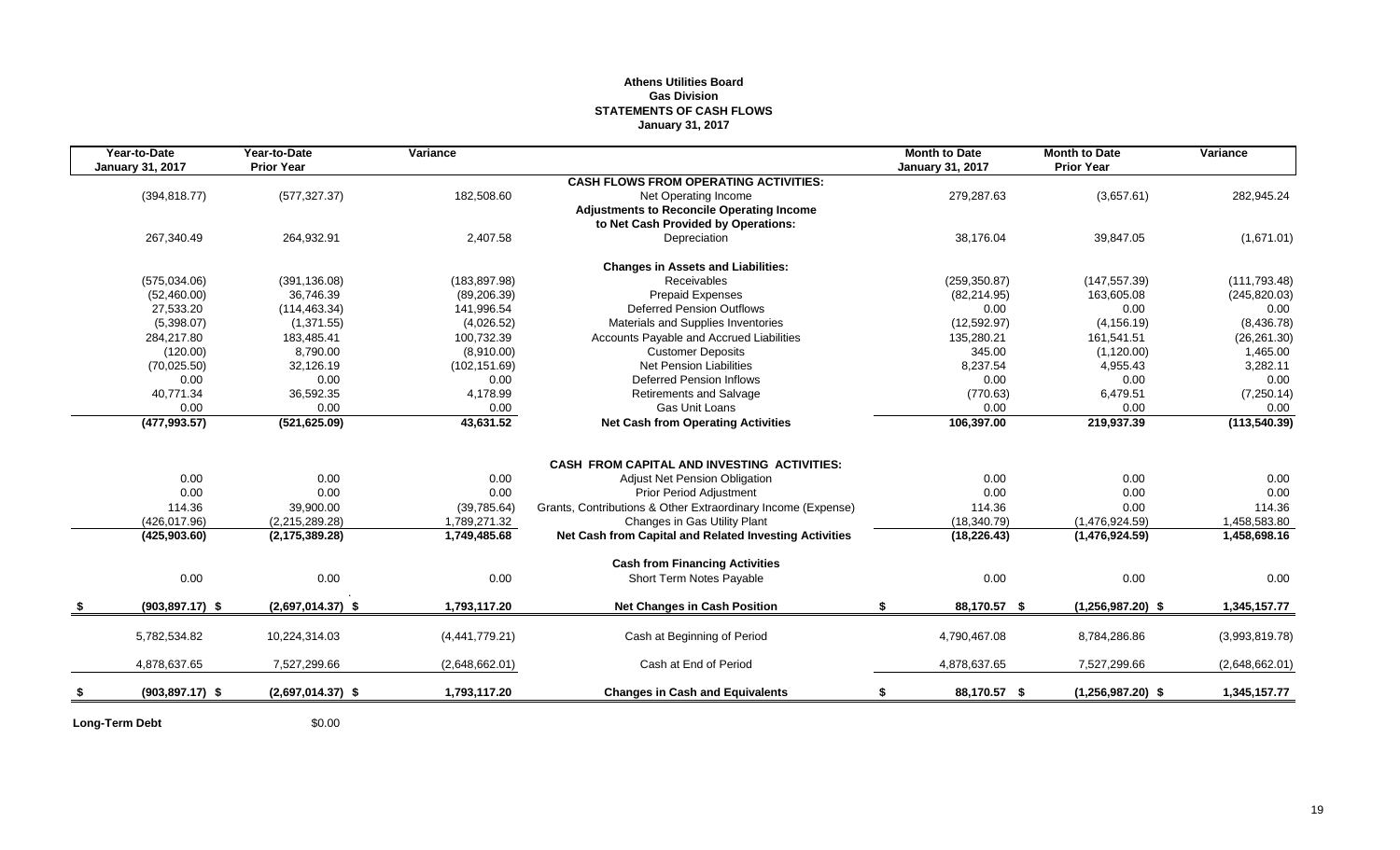#### Athens Utilities Board Statistics Report January 31, 2017

| Gas:                |              |       |           |            |
|---------------------|--------------|-------|-----------|------------|
|                     | Current      | Prior |           | # Accounts |
| Number of services: | <b>Month</b> | Year  | Change    | Change     |
| Residential         | 5,317        | 5,319 | $-0.04\%$ | -2         |
| Small Commercial    | 894          | 893   | 0.11%     |            |
| Large Commercial    | 9            |       | $0.00\%$  |            |
| Interruptible       |              |       | 0.00%     |            |
| <b>CNG</b>          |              |       | 0.00%     |            |
| Total Services      | 6,227        | 6,228 | $-0.02\%$ | -1         |

| <b>Sales Volumes:</b><br><b>Current Month</b> |           |                   |           |           | Year-to-Date      |           |
|-----------------------------------------------|-----------|-------------------|-----------|-----------|-------------------|-----------|
| <b>Units Sold</b>                             | 1/31/2017 | <b>Prior Year</b> | Change    | 1/31/2017 | <b>Prior Year</b> | Change    |
| Residential                                   | 460,816   | 300,010           | 53.60%    | 873,296   | 713,748           | 22.35%    |
| Small Commercial                              | 367,124   | 257,915           | 42.34%    | 955,036   | 752,972           | 26.84%    |
| Large Commercial                              | 124,834   | 136,950           | $-8.85\%$ | 603,180   | 621,799           | $-2.99\%$ |
| Interruptible                                 | 232,209   | 249,867           | -7.07%    | 1,222,363 | 1,234,937         | $-1.02%$  |
| <b>CNG</b>                                    | 2,332     | 4,254             | $-45.18%$ | 17.540    | 25,568            | $-31.40%$ |
|                                               | .187,315  | 948,996           | 25.11%    | 3,671,415 | 3,349,024         | 9.63%     |

ᆜ

| Employment         |                         |                   |                   |
|--------------------|-------------------------|-------------------|-------------------|
|                    | <b>January 31, 2017</b> | <b>Prior Year</b> | <b>Difference</b> |
| Employee Headcount | 9.00                    | 9.00              | 0.00              |
| FTE                | 9.85                    | 10.48             | $-0.63$           |
| Y-T-D FTE          | 9.64                    | 9.53              | 0.11              |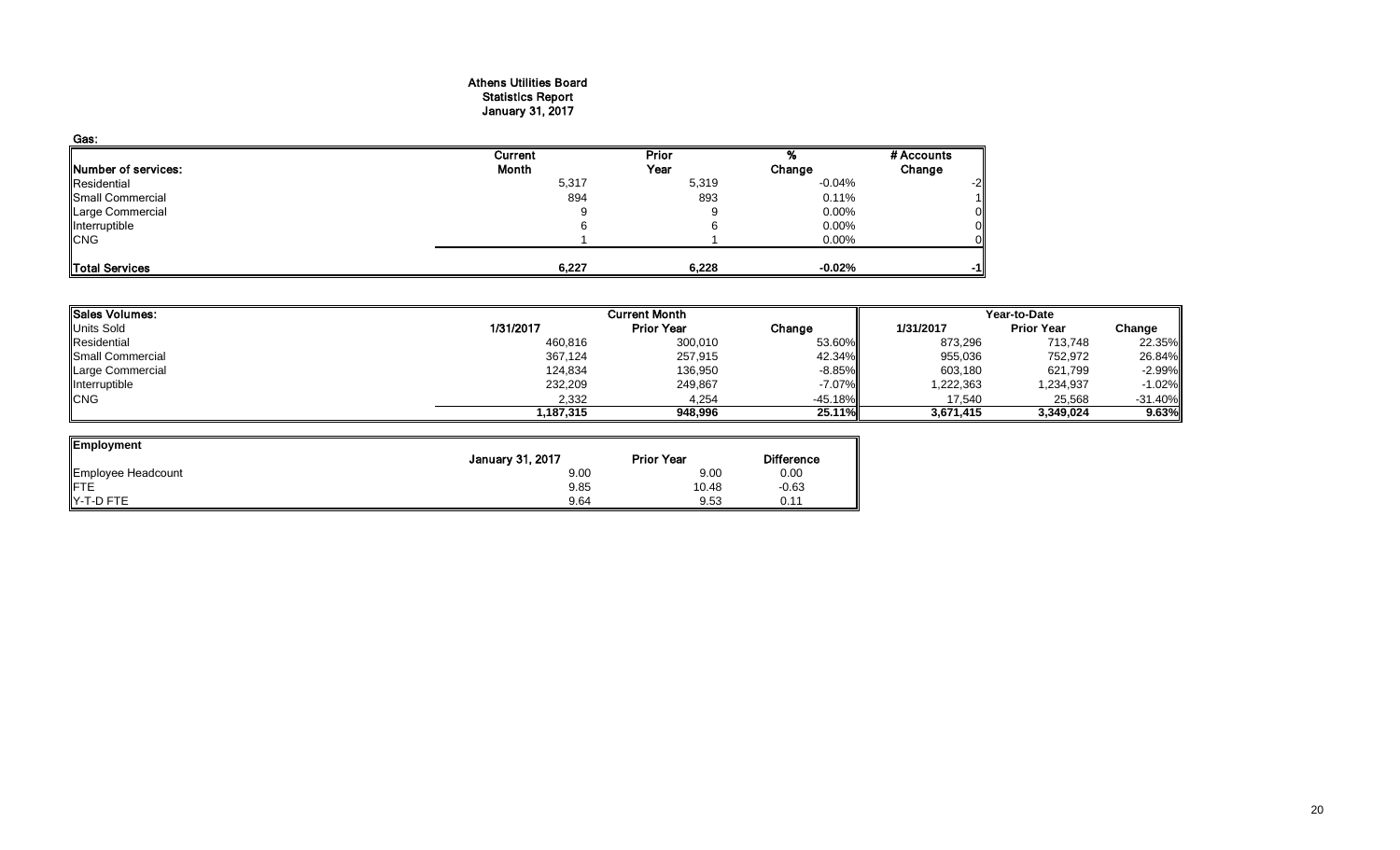|                                                                                        |                                         | <b>Gas Division</b><br><b>Capital Budget</b><br>Month Ending as of January 31, 2017 |                                                |                                                    |                                          |
|----------------------------------------------------------------------------------------|-----------------------------------------|-------------------------------------------------------------------------------------|------------------------------------------------|----------------------------------------------------|------------------------------------------|
|                                                                                        | <b>Budget</b>                           | Actual                                                                              | Variance to date<br>Favorable<br>(Unfavorable) | <b>Estimated</b><br>% Project<br><b>Completion</b> | <b>Percent Budget</b><br><b>Expended</b> |
| <b>Planned Capital Improvements:</b>                                                   |                                         |                                                                                     |                                                |                                                    |                                          |
| Truck 53 (2009)                                                                        | 40,000                                  |                                                                                     | 40,000                                         |                                                    |                                          |
| New City Gate - Northern McMinn Co - Co Rd 406                                         | 1,603,300                               | 281,788                                                                             | 1,321,512                                      | 17%                                                | 17.58%                                   |
| Upgrading Cathodic Protection Field -                                                  | 15,000                                  |                                                                                     | 15,000                                         |                                                    |                                          |
| Replace Equipment Trailer                                                              | 12,000                                  |                                                                                     | 12,000                                         |                                                    |                                          |
| Uprate Cumber Hills 20 psi to 50 psi                                                   | 25,000                                  |                                                                                     | 25,000                                         |                                                    |                                          |
| <b>Replace Mechanical Correctors</b>                                                   | 10,000                                  | 1,659                                                                               | 8,341                                          | 20%                                                | 16.59%                                   |
| Replace Leak Machines                                                                  | 10,000                                  |                                                                                     | 10,000                                         |                                                    |                                          |
| Replace 200' of Drill Steel for Directional Drill                                      | 6,000<br>18,000                         | 8,578                                                                               | (2,578)<br>18,000                              | 100%                                               | 142.97%                                  |
| Replace Locating System for Directional Drill<br>Rail Head Bit (rock) for direct drill | 12,000                                  | 2,494                                                                               | 9,506                                          | 100%                                               | 20.78%                                   |
| Replace Pressure Chart Co Rd 432                                                       | 6,500                                   |                                                                                     | 6,500                                          |                                                    |                                          |
| Hot Water Replacement Program                                                          | 25,000                                  |                                                                                     | 25,000                                         |                                                    |                                          |
| Convert to Utility Center to NIS                                                       | 2,000                                   |                                                                                     | 2,000                                          |                                                    |                                          |
| Server, Switch, Data Processing Upgrades                                               | 12,350                                  | 9,191                                                                               | 3,159                                          | 80%                                                | 74.42%                                   |
| <b>Communications Tower</b>                                                            | 9,500                                   |                                                                                     | 9,500                                          | 50%                                                |                                          |
| System Improvement                                                                     | 60,000                                  | 19,133                                                                              | 40,867                                         |                                                    | 31.89% Continuous                        |
| Main                                                                                   | 100,000                                 | 9,720                                                                               | 90,280                                         |                                                    | 9.72% Continuous                         |
| Services                                                                               | 130,000                                 | 95,347                                                                              | 34,653                                         |                                                    | 73.34% Continuous                        |
| <b>Total Planned Capital Improvements:</b>                                             | \$<br>2,096,650                         | 427,911 \$<br>- \$                                                                  | 1,668,739                                      |                                                    |                                          |
| <b>Other Assets:</b>                                                                   |                                         |                                                                                     |                                                |                                                    |                                          |
| Other                                                                                  |                                         | 21,561                                                                              | (21, 561)                                      |                                                    |                                          |
| <b>Total Other Assets:</b>                                                             | $\blacksquare$                          | $21,561$ \$                                                                         | (21, 561)                                      |                                                    |                                          |
| Totals:                                                                                | 2,096,650                               | 449,472 \$                                                                          | 1,647,178                                      |                                                    |                                          |
|                                                                                        | Percentage of Budget Spent Year-to-date |                                                                                     | 21.44%                                         |                                                    |                                          |

## **Athens Utilities Board**

**Gas Division**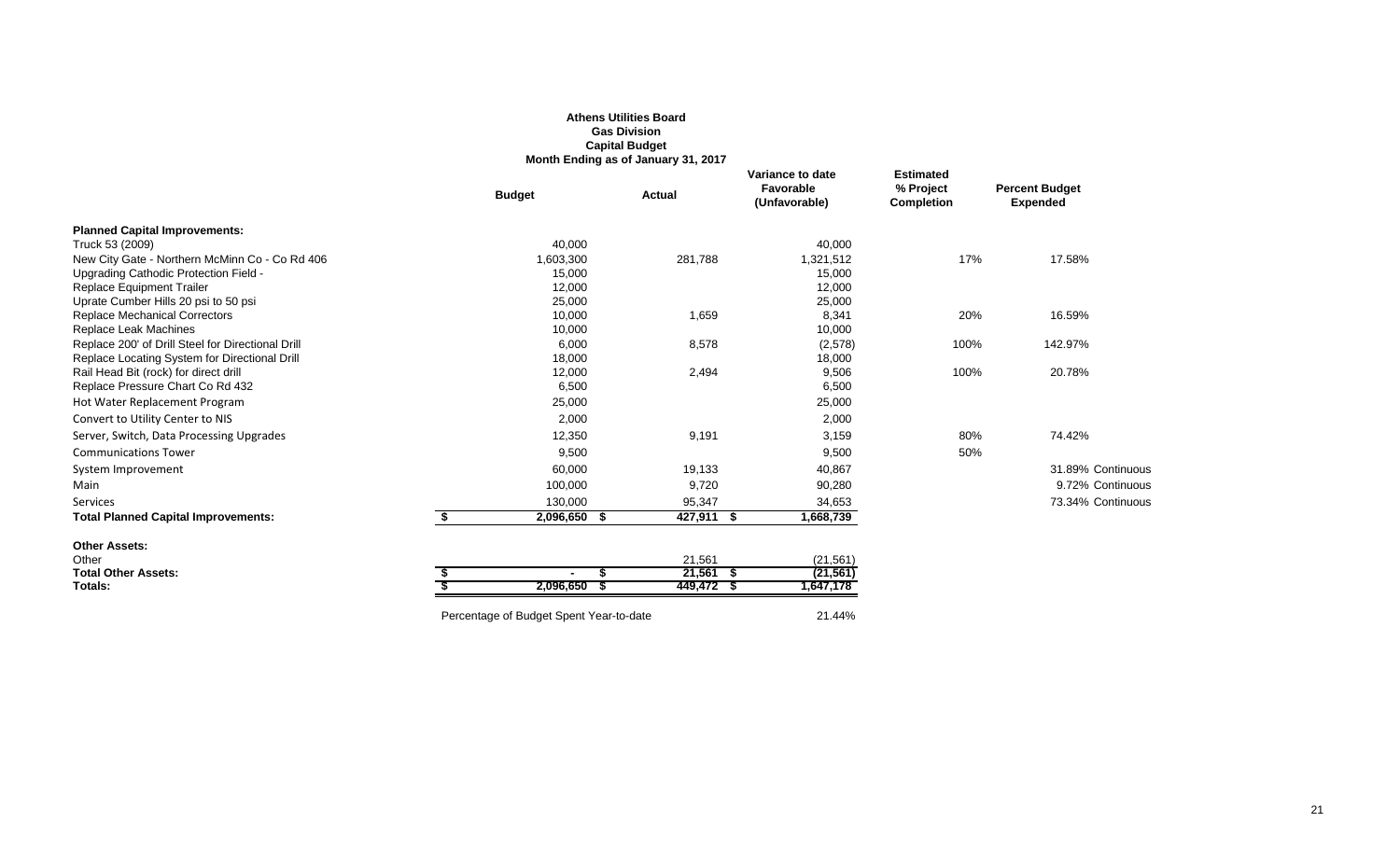## **ATHENS UTILITIES BOARD WASTEWATER DIVISION BALANCE SHEET January 31, 2017**

|                         |                   |                    |                                            |                         |                  | Change       |
|-------------------------|-------------------|--------------------|--------------------------------------------|-------------------------|------------------|--------------|
| <b>Current Period</b>   | <b>Prior Year</b> | <b>Change from</b> |                                            | <b>Current Period</b>   | <b>Prior</b>     | from prior   |
| <b>January 31, 2017</b> |                   | <b>Prior Year</b>  |                                            | <b>January 31, 2017</b> | <b>Month</b>     | <b>Month</b> |
|                         |                   |                    | Assets:                                    |                         |                  |              |
| 4,690,299.40            | 4,298,149.81      | 392,149.59         | Cash and Cash Equivalents                  | 4,690,299.40            | 4,576,135.19     | 114,164.21   |
| 405,716.71              | 398,187.40        | 7,529.31           | Receivables                                | 405,716.71              | 366,981.80       | 38,734.91    |
| 0.00                    | 0.00              | 0.00               | Short Term Balances Due from Other Div.    | 0.00                    | 0.00             | 0.00         |
| 82,635.01               | 77,558.43         | 5,076.58           | Prepaid Expenses                           | 82,635.01               | 93,891.83        | (11, 256.82) |
| 269,299.53              | 331,171.56        | (61, 872.03)       | Materials and Supplies Inventory           | 269,299.53              | 281,037.20       | (11, 737.67) |
| 5,447,950.65            | 5,105,067.20      | 342,883.45         | <b>Total Current Assets</b>                | 5,447,950.65            | 5,318,046.02     | 129,904.63   |
| 0.00                    | 0.00              | 0.00               | Bond and Interest Sinking Fund and Reserve | 0.00                    | 0.00             | 0.00         |
| 0.00                    | 0.00              | 0.00               | Reserve and Other                          | 0.00                    | 0.00             | 0.00         |
| 0.00                    | 0.00              | 0.00               | <b>Total Restricted Assets</b>             | 0.00                    | 0.00             | 0.00         |
| 0.00                    | 440,812.49        | (440, 812.49)      | Debt Issue Costs, Net of Amortization      | 0.00                    | 0.00             | 0.00         |
| 391,243.19              | 0.00              | 391,243.19         | Deferred Pension Outflows                  | 391,243.19              | 391,243.19       | 0.00         |
| 52,725,449.10           | 52,740,961.40     | (15, 512.30)       | Sewer Utility Plant, at Cost               | 52,725,449.10           | 52,686,615.49    | 38,833.61    |
| (17,657,069.38)         | (17, 178, 013.58) | (479, 055.80)      | Less: Accumulated Depreciation             | (17,657,069.38)         | (17,526,408.87)  | (130,660.51) |
| 35,068,379.72           | 35,562,947.82     | (494, 568.10)      | <b>Net Sewer Utility Plant</b>             | 35,068,379.72           | 35,160,206.62    | (91, 826.90) |
| 35,459,622.91           | 36,003,760.31     | (544, 137.40)      | <b>Total Long Term Assets</b>              | 35,459,622.91           | 35,551,449.81    | (91, 826.90) |
| 40,907,573.56 \$        | 41,108,827.51 \$  | (201, 253.95)      | <b>Total Assets</b>                        | \$<br>40,907,573.56 \$  | 40,869,495.83 \$ | 38,077.73    |
|                         |                   |                    | <b>Liabilities and Retained Earnings:</b>  |                         |                  |              |
| 21,603.00               | 15,796.52         | 5,806.48           | Accounts Payable                           | 21,603.00               | 23,872.17        | (2,269.17)   |
| 59,055.00               | 57,635.00         | 1,420.00           | <b>Customer Deposits</b>                   | 59,055.00               | 59,290.00        | (235.00)     |
| 116,185.36              | 124,024.24        | (7,838.88)         | <b>Other Current Liabilities</b>           | 116,185.36              | 116,932.79       | (747.43)     |
| 196,843.36              | 197,455.76        | (612.40)           | <b>Total Current Liabilities</b>           | 196,843.36              | 200,094.96       | (3,251.60)   |
| 0.00                    | 0.00              | 0.00               | <b>Bonds Payable</b>                       | 0.00                    | 0.00             | 0.00         |
| 2,181,585.12            | 2,306,837.29      | (125, 252.17)      | Notes Payable - State of Tennessee         | 2,181,585.12            | 2,192,139.16     | (10, 554.04) |
| 15,751,487.89           | 16,243,085.89     | (491, 598.00)      | Notes Payable - Other                      | 15,751,487.89           | 15,751,487.89    | 0.00         |
| 453.882.85              | 478.289.69        | (24, 406.84)       | <b>Net Pension Liability</b>               | 453,882.85              | 442.348.34       | 11,534.51    |
| 149,073.33              | 176,540.37        | (27, 467.04)       | <b>Deferred Pension Inflows</b>            | 149,073.33              | 149,073.33       | 0.00         |
| 18,536,029.19           | 19,204,753.24     | (668, 724.05)      | <b>Total Long Term Liabilities</b>         | 18,536,029.19           | 18,535,048.72    | 980.47       |
| 22,174,701.01           | 21,706,618.51     | 468,082.50         | <b>Net Position</b>                        | 22,174,701.01           | 22, 134, 352. 15 | 40,348.86    |
| \$<br>40,907,573.56 \$  | 41,108,827.51 \$  | (201, 253.95)      | <b>Total Liabilities and Net Assets</b>    | \$<br>40,907,573.56 \$  | 40,869,495.83 \$ | 38,077.73    |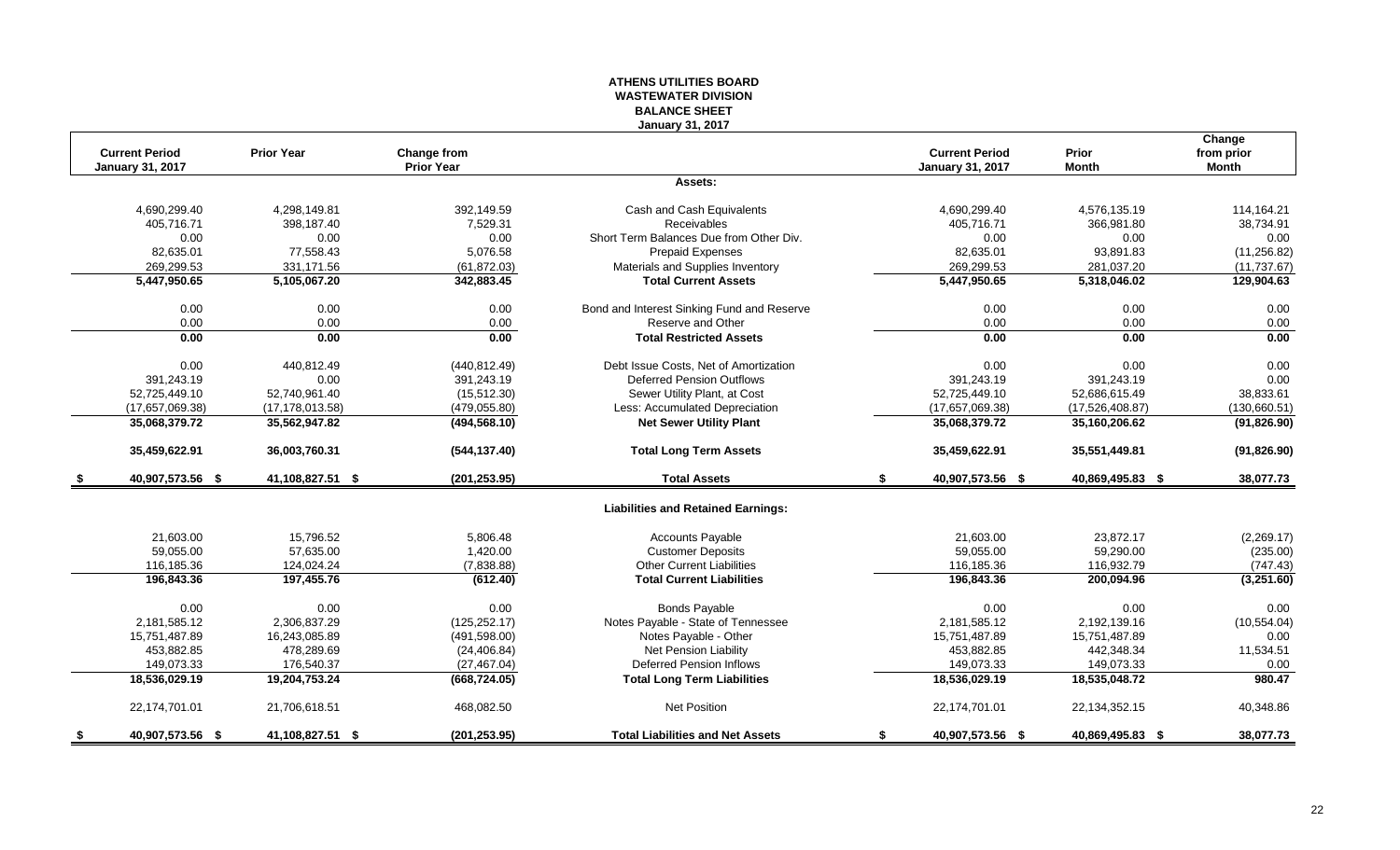## Athens Utilities Board Profit and Loss Statement - Wastewater January 31, 2017

| Year-to-Date<br><b>January 31, 2017</b> | Year-to-Date<br><b>Prior Year</b> | Variance<br>Favorable<br>(Unfavorable) |                                            | Current<br>Month<br>January 31, 2017 | Current<br>Month<br><b>Prior Year</b> | Variance<br>Favorable<br>(Unfavorable) |
|-----------------------------------------|-----------------------------------|----------------------------------------|--------------------------------------------|--------------------------------------|---------------------------------------|----------------------------------------|
|                                         |                                   |                                        | <b>REVENUE:</b>                            |                                      |                                       |                                        |
| 1,133,017.36                            | 1,100,091.15                      | 32,926.21                              | Residential                                | 159,950.35                           | 153,639.17                            | 6,311.18                               |
| 897,634.67                              | 895,744.45                        | 1,890.22                               | <b>Small Commercial</b>                    | 127,272.74                           | 124,482.72                            | 2,790.02                               |
| 903,941.00                              | 917,207.69                        | (13, 266.69)                           | Large Commercial                           | 147, 112.47                          | 138,685.19                            | 8,427.28                               |
| 91,787.97                               | 113,522.84                        | (21, 734.87)                           | Other                                      | 15,732.48                            | 7,378.37                              | 8,354.11                               |
| 3,026,381.00                            | 3,026,566.13                      | (185.13)                               | <b>Total Revenue</b>                       | 450,068.04                           | 424, 185.45                           | 25,882.59                              |
|                                         |                                   |                                        | <b>OPERATING AND MAINTENANCE EXPENSES:</b> |                                      |                                       |                                        |
| 692,943.39                              | 728,351.70                        | 35,408.31                              | Sewer Treatment Plant Expense              | 101,918.84                           | 107.596.13                            | 5,677.29                               |
| 35,639.56                               | 50,206.02                         | 14,566.46                              | <b>Pumping Station Expense</b>             | 5,600.27                             | 9,614.29                              | 4,014.02                               |
| 150,845.87                              | 155,664.59                        | 4,818.72                               | <b>General Expense</b>                     | 27,220.12                            | 23,525.81                             | (3,694.31)                             |
| 80,267.85                               | 77,142.69                         | (3, 125.16)                            | Cust. Service and Cust. Acct. Expense      | 11,204.04                            | 10,394.60                             | (809.44)                               |
| 540,032.38                              | 509,135.07                        | (30, 897.31)                           | Administrative and General Expense         | 77,588.57                            | 76,381.29                             | (1, 207.28)                            |
| 1,499,729.05                            | 1,520,500.07                      | 20,771.02                              | <b>Total Operating Expenses</b>            | 223,531.84                           | 227,512.12                            | 3,980.28                               |
|                                         |                                   |                                        | <b>Maintenance Expense</b>                 |                                      |                                       |                                        |
| 100,813.39                              | 132,703.05                        | 31,889.66                              | Sewer Treatment Plant Expense              | 11,019.49                            | 16,698.94                             | 5,679.45                               |
| 42,691.63                               | 41,933.07                         | (758.56)                               | <b>Pumping Station Expense</b>             | 6,352.08                             | 4,680.16                              | (1,671.92)                             |
| 111,657.74                              | 138,889.02                        | 27,231.28                              | General Expense                            | 20,786.91                            | 17.088.89                             | (3,698.02)                             |
| 1,888.49                                | 3,155.44                          | 1,266.95                               | Administrative and General Expense         | 382.55                               | 634.34                                | 251.79                                 |
| 257,051.25                              | 316,680.58                        | 59,629.33                              | <b>Total Maintenance Expense</b>           | 38,541.03                            | 39,102.33                             | 561.30                                 |
|                                         |                                   |                                        | <b>Other Operating Expenses</b>            |                                      |                                       |                                        |
| 848,394.98                              | 937,054.64                        | 88,659.66                              | Depreciation                               | 124,886.16                           | 133,792.26                            | 8,906.10                               |
| 848,394.98                              | 937,054.64                        | 88,659.66                              | <b>Total Other Operating Expenses</b>      | 124,886.16                           | 133,792.26                            | 8,906.10                               |
| 2,605,175.28                            | 2,774,235.29                      | 169,060.01                             | <b>Operating and Maintenance Expenses</b>  | 386,959.03                           | 400,406.71                            | 13,447.68                              |
| 421,205.72                              | 252,330.84                        | 168,874.88                             | <b>Operating Income</b>                    | 63,109.01                            | 23,778.74                             | 39,330.27                              |
| 10,858.17                               | 16,003.59                         | (5, 145.42)                            | Other Income                               | 1,618.22                             | 485.62                                | 1,132.60                               |
| 432,063.89                              | 268,334.43                        | 163,729.46                             | <b>Total Income</b>                        | 64,727.23                            | 24,264.36                             | 40,462.87                              |
| 10,143.40                               | 10,271.40                         | 128.00                                 | Other Expense                              | 6,053.00                             | 6,037.00                              | (16.00)                                |
| 421,920.49                              | 258,063.03                        | 163,857.46                             | Net Income Before Debt Expense             | 58,674.23                            | 18,227.36                             | 40,446.87                              |
|                                         |                                   |                                        | <b>DEBT RELATED EXPENSES:</b>              |                                      |                                       |                                        |
| 0.00                                    | 0.00                              | 0.00                                   | Amortization of Debt Discount              | 0.00                                 | 0.00                                  | 0.00                                   |
| 0.00                                    | 0.00                              | 0.00                                   | <b>Bond Interest</b>                       | 0.00                                 | 0.00                                  | 0.00                                   |
| 104,935.43                              | 50,335.95                         | (54, 599.48)                           | <b>Other Debt Interest</b>                 | 18,421.67                            | 7,596.81                              | (10, 824.86)                           |
| 104,935.43                              | 50,335.95                         | (54, 599.48)                           | <b>Total debt related expenses</b>         | 18,421.67                            | 7,596.81                              | (10, 824.86)                           |
| 316,985.06                              | 207,727.08                        | 109,257.98                             | <b>Net Before Extraordinary</b>            | 40,252.56                            | 10,630.55                             | 29,622.01                              |
| 2.196.30                                | 100.00                            | 2.096.30                               | Grants, Contributions, Extraordinary       | 96.30                                | 0.00                                  | 96.30                                  |
| 319,181.36 \$                           | 207,827.08 \$                     | 111,354.28                             | <b>Change in Net Assets</b>                | 40,348.86 \$                         | 10,630.55 \$                          | 29,718.31                              |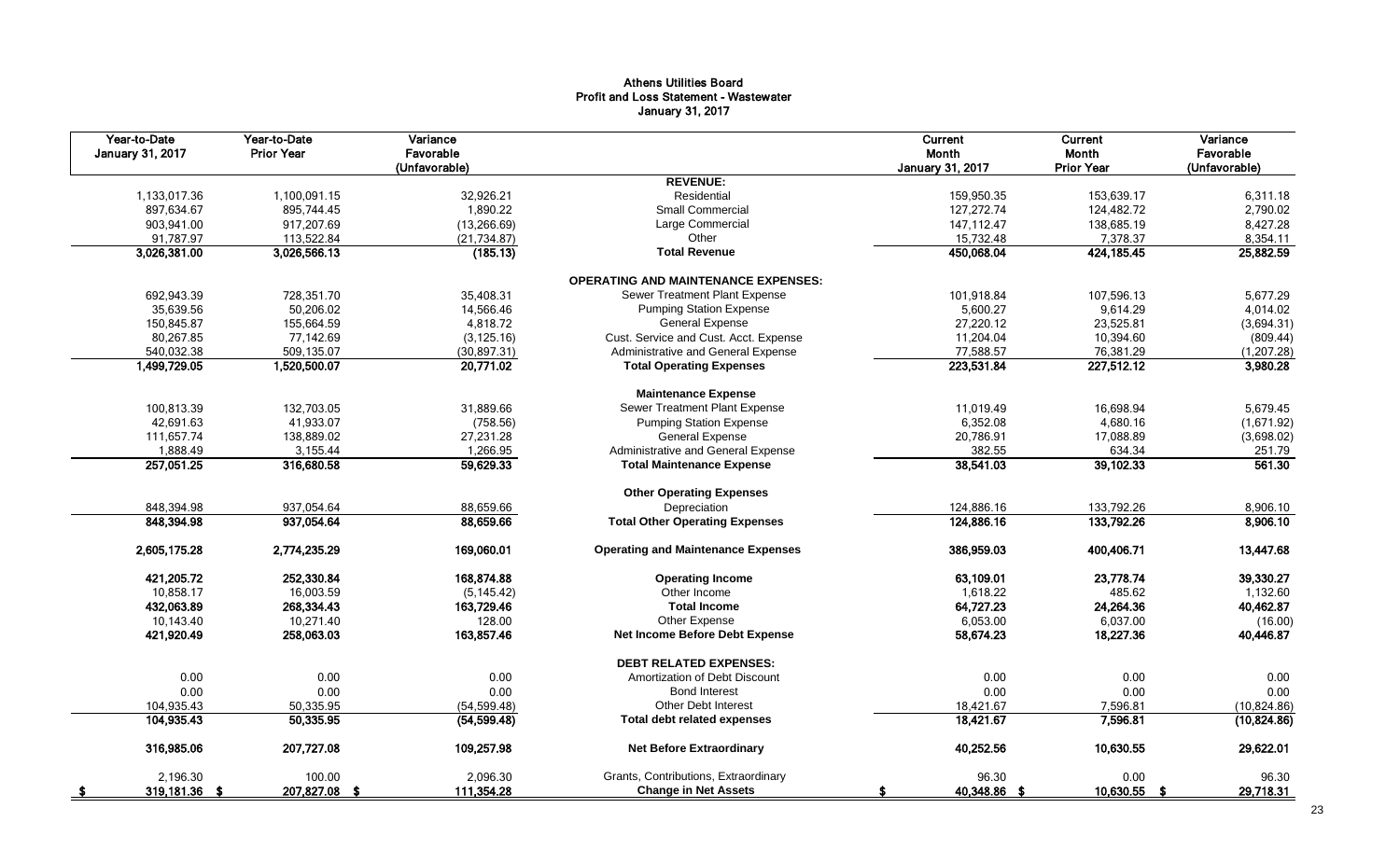#### Athens Utilities Board Budget Comparison - Wastewater January 31, 2017

| Year-to-Date<br><b>January 31, 2017</b> | Year-to-Date<br><b>Budget</b> | $Y-T-D$<br>Variance | <b>Description</b>                          | <b>Current Month</b><br><b>January 31, 2017</b> | <b>Monthly</b><br><b>Budget</b> | <b>Budget</b><br>Variance |
|-----------------------------------------|-------------------------------|---------------------|---------------------------------------------|-------------------------------------------------|---------------------------------|---------------------------|
|                                         |                               |                     |                                             |                                                 |                                 |                           |
|                                         |                               |                     | <b>REVENUE:</b>                             |                                                 |                                 |                           |
| 1,133,017.36                            | 1,113,095.08                  | 19,922.28           | Residential                                 | 159,950.35                                      | 155,956.16                      | 3,994.19                  |
| 897,634.67                              | 871,382.42                    | 26,252.25           | <b>Small Commercial</b>                     | 127,272.74                                      | 119,012.63                      | 8,260.11                  |
| 903,941.00                              | 928,444.00                    | (24, 503.00)        | Large Commercial                            | 147,112.47                                      | 123,664.38                      | 23,448.09                 |
| 91,787.97                               | 90,985.41                     | 802.56              | Other                                       | 15,732.48                                       | 13,548.80                       | 2,183.68                  |
| 3,026,381.00                            | 3,003,906.91                  | 22,474.09           | <b>Total Revenue</b>                        | 450,068.04                                      | 412,181.97                      | 37,886.07                 |
|                                         |                               |                     | <b>OPERATING AND MAINTENANCE EXPENSES:</b>  |                                                 |                                 |                           |
| 692,943.39                              | 712,978.75                    | 20,035.36           | Sewer Treatment Plant Expense               | 101,918.84                                      | 107,062.87                      | 5,144.03                  |
| 35,639.56                               | 49,225.15                     | 13,585.59           | <b>Pumping Station Expense</b>              | 5,600.27                                        | 7,072.45                        | 1,472.18                  |
| 150,845.87                              | 154,109.14                    | 3,263.27            | General Expense                             | 27,220.12                                       | 27,784.65                       | 564.53                    |
| 80,267.85                               | 80,807.85                     | 540.00              | Customer Service and Customer Acct. Expense | 11,204.04                                       | 14,016.59                       | 2,812.55                  |
| 540,032.38                              | 499,350.25                    | (40, 682.13)        | Administrative and General Expense          | 77,588.57                                       | 70,681.93                       | (6,906.64)                |
| 1,499,729.05                            | 1,496,471.13                  | (3,257.92)          | <b>Total Operating Expenses</b>             | 223,531.84                                      | 226,618.48                      | 3,086.64                  |
|                                         |                               |                     | <b>Maintenance Expense</b>                  |                                                 |                                 |                           |
| 100,813.39                              | 131,046.87                    | 30,233.48           | Sewer Treatment Plant Expense               | 11,019.49                                       | 19,552.55                       | 8,533.06                  |
| 42,691.63                               | 39,843.21                     | (2,848.42)          | <b>Pumping Station Expense</b>              | 6,352.08                                        | 5,654.96                        | (697.12)                  |
| 111,657.74                              | 134,432.35                    | 22,774.61           | <b>General Expense</b>                      | 20,786.91                                       | 18,070.42                       | (2,716.49)                |
|                                         |                               |                     |                                             |                                                 |                                 |                           |
| 1,888.49                                | 3,167.29                      | 1,278.80            | Administrative and General Expense          | 382.55                                          | 449.64                          | 67.09                     |
| 257,051.25                              | 308,489.72                    | 51,438.47           | <b>Total Maintenance Expense</b>            | 38,541.03                                       | 43,727.57                       | 5,186.54                  |
|                                         |                               |                     | <b>Other Operating Expenses</b>             |                                                 |                                 |                           |
| 848,394.98                              | 984,871.93                    | 136,476.95          | Depreciation                                | 124,886.16                                      | 141,501.92                      | 16,615.76                 |
| 848,394.98                              | 984,871.93                    | 136,476.95          | <b>Total Other Operating Expenses</b>       | 124,886.16                                      | 141,501.92                      | 16,615.76                 |
| 2,605,175.28                            | 2,789,832.79                  | 184,657.51          | <b>Operating and Maintenance Expenses</b>   | 386,959.03                                      | 411,847.98                      | 24,888.95                 |
| 421,205.72                              | 214,074.12                    | 207,131.60          | <b>Operating Income</b>                     | 63,109.01                                       | 333.99                          | 62,775.02                 |
| 10,858.17                               | 4,082.79                      | 6,775.38            | Other Income                                | 1,618.22                                        | 391.43                          | 1,226.79                  |
| 432,063.89                              | 218,156.91                    | 213,906.98          | <b>Total Income</b>                         | 64,727.23                                       | 725.42                          | 64,001.81                 |
| 10,143.40                               | 14,121.97                     | 3,978.57            | Other Expense                               | 6,053.00                                        | 5,282.13                        | (770.87)                  |
| 421,920.49                              | 204,034.95                    | 217,885.54          | Net Income Before Debt Expense              | 58,674.23                                       | (4, 556.71)                     | 63,230.94                 |
|                                         |                               |                     | <b>DEBT RELATED EXPENSES:</b>               |                                                 |                                 |                           |
| 0.00                                    | 0.00                          | 0.00                | Amortization of Debt Discount               | 0.00                                            | 0.00                            | 0.00                      |
| 0.00                                    | 0.00                          | 0.00                | <b>Bond Interest</b>                        | 0.00                                            | 0.00                            | 0.00                      |
| 104,935.43                              | 44,987.01                     | (59,948.42)         | <b>Other Debt Interest</b>                  | 18,421.67                                       | 6,368.28                        | (12,053.39)               |
| 104,935.43                              | 44,987.01                     | (59, 948.42)        | <b>Total debt related expenses</b>          | 18,421.67                                       | 6,368.28                        | (12,053.39)               |
|                                         |                               |                     |                                             |                                                 |                                 |                           |
| 316,985.06                              | 159,047.93                    | 157,937.13          | <b>Net Before Extraordinary</b>             | 40,252.56                                       | (10, 924.99)                    | 51,177.55                 |
| 2,196.30                                | 33,833.33                     | (31,637.03)         | Grants, Contributions, Extraordinary        | 96.30                                           | 4,833.33                        | (4,737.03)                |
| 319,181.36 \$<br>- \$                   | 192,881.27 \$                 | 126,300.09          | <b>Change in Net Assets</b>                 | 40,348.86 \$<br>\$                              | $(6,091.66)$ \$                 | 46,440.52                 |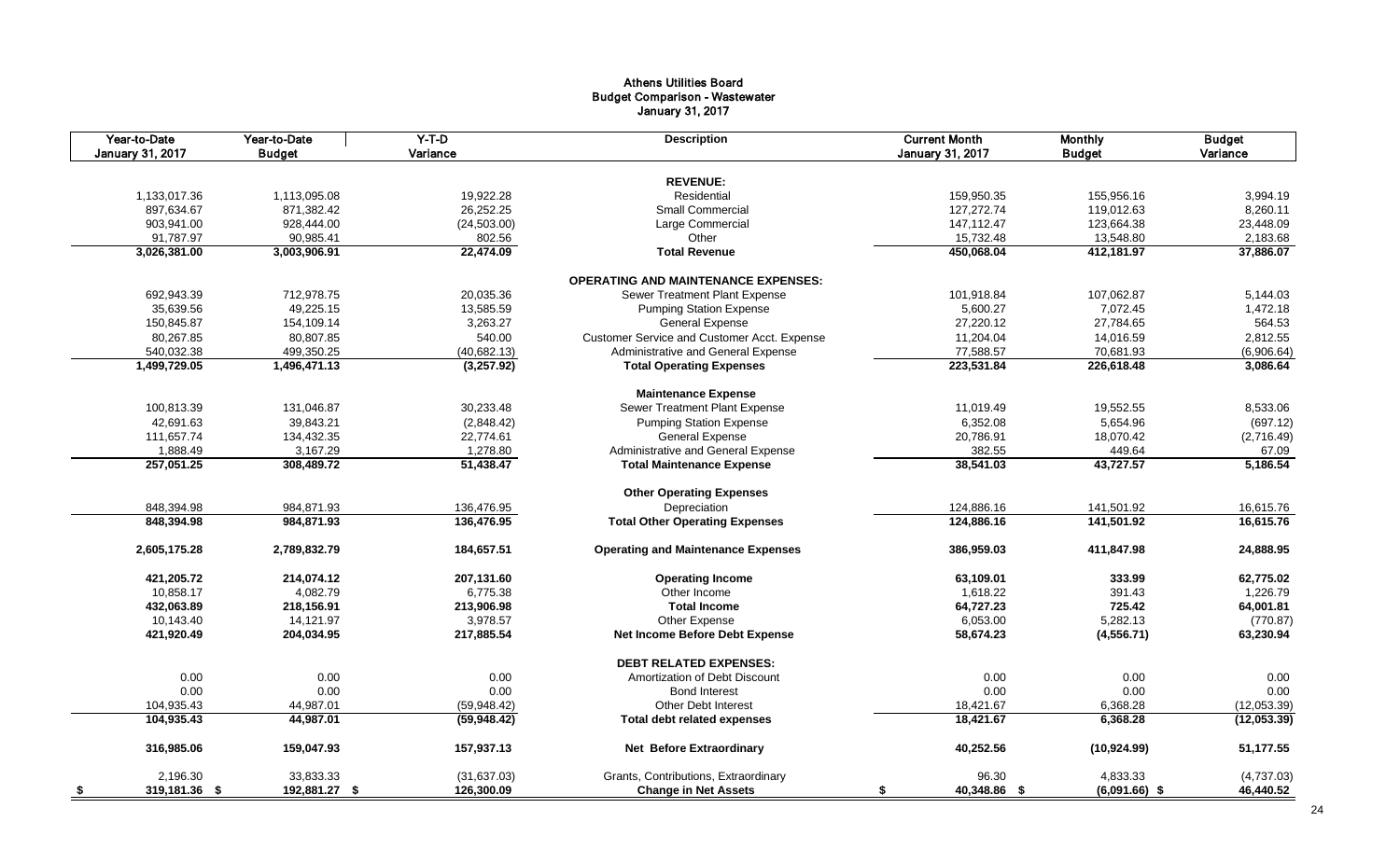## **Athens Utilities Board Wastewater Division STATEMENTS OF CASH FLOWS January 31, 2017**

|           | Year-to-Date<br><b>January 31, 2017</b> | Year-to-Date<br><b>Prior Year</b> | Variance      |                                                                 | <b>Month to Date</b><br><b>January 31, 2017</b> | <b>Month to Date</b><br><b>Prior Year</b> | Variance    |
|-----------|-----------------------------------------|-----------------------------------|---------------|-----------------------------------------------------------------|-------------------------------------------------|-------------------------------------------|-------------|
|           |                                         |                                   |               | <b>CASH FLOWS FROM OPERATING ACTIVITIES:</b>                    |                                                 |                                           |             |
|           | 316,985.06                              | 207,727.08                        | 109,257.98    | Net Operating Income                                            | 40,252.56                                       | 10,630.55                                 | 29,622.01   |
|           |                                         |                                   |               | <b>Adjustments to Reconcile Operating Income</b>                |                                                 |                                           |             |
|           |                                         |                                   |               | to Net Cash Provided by Operations:                             |                                                 |                                           |             |
|           | 848,394.98                              | 937,054.64                        | (88,659.66)   | Depreciation                                                    | 124.886.16                                      | 133,792.26                                | (8,906.10)  |
|           |                                         |                                   |               | <b>Changes in Assets and Liabilities:</b>                       |                                                 |                                           |             |
|           | (20, 280.50)                            | (41, 355.08)                      | 21,074.58     | <b>Receivables</b>                                              | (38, 734.91)                                    | (22,071.39)                               | (16,663.52) |
|           | 0.00                                    | 0.00                              | 0.00          | Short Term Notes to Other Divisions                             | 0.00                                            | 0.00                                      | 0.00        |
|           | 104,792.82                              | 93,143.64                         | 11,649.18     | <b>Prepaid Expenses</b>                                         | 11,256.82                                       | 14,586.13                                 | (3,329.31)  |
|           | 45,248.70                               | (192, 548.44)                     | 237,797.14    | <b>Deferred Pension Outflows</b>                                | 0.00                                            | 0.00                                      | 0.00        |
|           | 54,202.73                               | (75,956.70)                       | 130,159.43    | Materials and Supplies Inventory                                | 11,737.67                                       | (3,763.38)                                | 15,501.05   |
|           | 0.00                                    | 0.00                              | 0.00          | <b>Bond Sinking Funds</b>                                       | 0.00                                            | 0.00                                      | 0.00        |
|           | 0.00                                    | 0.00                              | 0.00          | Reserve                                                         | 0.00                                            | 0.00                                      | 0.00        |
|           | 0.00                                    | 0.00                              | 0.00          | <b>Other Assets</b>                                             | 0.00                                            | 0.00                                      | 0.00        |
|           | 4,265.63                                | (34, 632.10)                      | 38,897.73     | <b>Accounts Payable</b>                                         | (2,269.17)                                      | 13,211.77                                 | (15,480.94) |
|           | (20,965.26)                             | (14,601.95)                       | (6,363.31)    | <b>Accrued Liabilities</b>                                      | (747.43)                                        | (1,661.07)                                | 913.64      |
|           | (37, 386.73)                            | 36,582.81                         | (73,969.54)   | <b>Retirements and Salvage</b>                                  | 5.774.35                                        | 6,534.36                                  | (760.01)    |
|           | 3,060.00                                | 3,615.00                          | (555.00)      | <b>Customer Deposits</b>                                        | (235.00)                                        | 1,110.00                                  | (1,345.00)  |
|           | (123, 588.53)                           | 53,620.22                         | (177, 208.75) | Net Pension Liability                                           | 11,534.51                                       | 7,979.21                                  | 3,555.30    |
|           | 0.00                                    | 0.00                              | 0.00          | <b>Deferred Pension Inflows</b>                                 | 0.00                                            | 0.00                                      | 0.00        |
|           | 1,174,728.90                            | 972,649.12                        | 202,079.78    | <b>Total Cash from Operating Activities</b>                     | 163,455.56                                      | 160,348.44                                | 3,107.12    |
|           |                                         |                                   |               |                                                                 |                                                 |                                           |             |
|           |                                         |                                   |               | <b>CASH FLOWS FROM NONCAPITAL FINANCING ACTIVITIES:</b>         |                                                 |                                           |             |
|           | 0.00                                    | 0.00                              | 0.00          | Bonds payable                                                   | 0.00                                            | 0.00                                      | 0.00        |
|           | (73, 418.35)                            | (162, 969.43)                     | 89,551.08     | Notes Payable                                                   | (10, 554.04)                                    | (10, 305.02)                              | (249.02)    |
|           | (73, 418.35)                            | (162, 969.43)                     | 89,551.08     | <b>Total Cash from Noncapital Financing Activities</b>          | (10, 554.04)                                    | (10, 305.02)                              | (249.02)    |
|           |                                         |                                   |               | <b>CASH FROM INVESTING ACTIVITIES:</b>                          |                                                 |                                           |             |
|           | 0.00                                    | 0.00                              | 0.00          | Prior Period Adjustment                                         | 0.00                                            | 0.00                                      | 0.00        |
|           | 2,196.30                                | 100.00                            | 2,096.30      | Grants Contributions & Other Extraordinary                      | 96.30                                           | 0.00                                      | 96.30       |
|           | 0.00                                    | 0.00                              | 0.00          | Adjust Net Pension Obligation                                   | 0.00                                            | 0.00                                      | 0.00        |
|           | (498, 991.35)                           | (974, 031.64)                     | 475,040.29    | Sewer Utility Plant                                             | (38, 833.61)                                    | (44,309.00)                               | 5,475.39    |
|           | (496, 795.05)                           | (973, 931.64)                     | 477,136.59    | <b>Total Cash from Capital and Related Investing Activities</b> | (38, 737.31)                                    | (44, 309.00)                              | 5,571.69    |
|           | 604,515.50 \$                           | $(164, 251.95)$ \$                | 768,767.45    | <b>Net Changes in Cash Position</b>                             | 114,164.21 \$<br>\$                             | 105,734.42 \$                             | 8,429.79    |
|           |                                         |                                   |               |                                                                 |                                                 |                                           |             |
|           | 4,085,783.90                            | 4,462,401.76                      | (376, 617.86) | Cash at Beginning of Period                                     | 4,576,135.19                                    | 4,192,415.39                              | 383,719.80  |
|           | 4,690,299.40                            | 4,298,149.81                      | 392,149.59    | Cash at End of Period                                           | 4,690,299.40                                    | 4,298,149.81                              | 392,149.59  |
| <u>\$</u> | 604,515.50 \$                           | $(164, 251.95)$ \$                | 768,767.45    | <b>Changes in Cash and Equivalents</b>                          | $114,164.21$ \$<br>\$                           | 105,734.42 \$                             | 8.429.79    |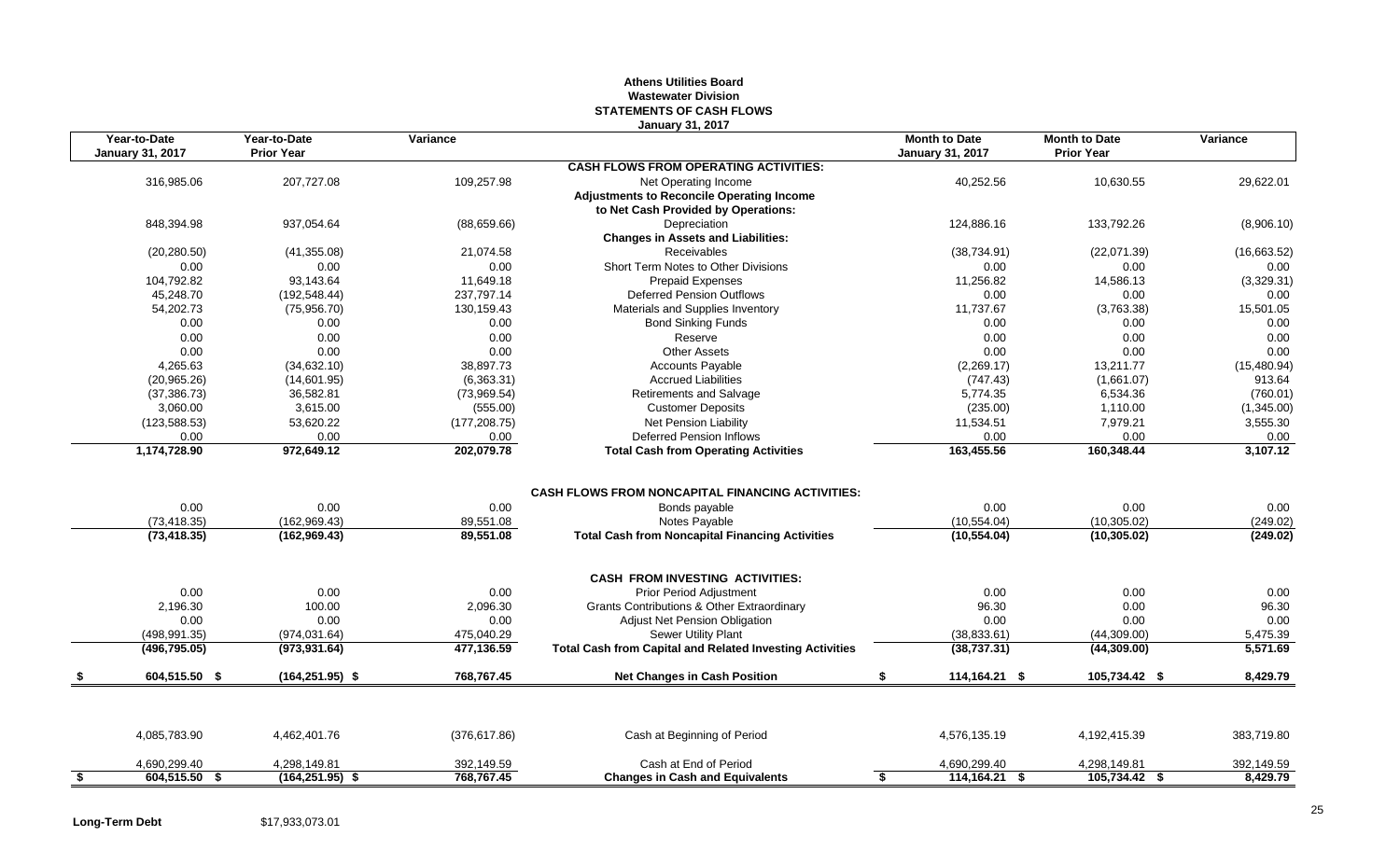#### Athens Utilities Board Statistics Report January 31, 2017

| Wastewater:                |         |       |          |            |
|----------------------------|---------|-------|----------|------------|
|                            | Current | Prior |          | # Accounts |
| Number of services:        | Month   | Year  | Change   | Change     |
| Residential - Inside City  | 4,271   | 4,282 | $-0.26%$ | -111       |
| Residential - Outside City | 48      | 41    | 17.07%   |            |
| Commercial - Inside City   | 911     | 919   | $-0.87%$ | -8         |
| Commercial - Outside City  |         |       | $0.00\%$ |            |
| <b>Total Services</b>      | 5,234   | 5.246 | $-0.23%$ | -121       |

| <b>Sales Volumes:</b><br><b>Current Month</b> |           |                   | Year-to-Date |           |                   |           |
|-----------------------------------------------|-----------|-------------------|--------------|-----------|-------------------|-----------|
| Gallonsx100                                   | 1/31/2017 | <b>Prior Year</b> | Change       | 1/31/2017 | <b>Prior Year</b> | Change    |
| Residential - Inside City                     | 156,722   | 144,794           | 8.24%        | 1,115,812 | 1,065,125         | 4.76%     |
| Residential - Outside City                    | 984,      | 1,909             | 3.93%        | 14,451    | 12,514            | 15.48%    |
| Commercial - Inside City                      | 193,397   | 188,622           | 2.53%        | 1,395,905 | 1,371,996         | 1.74%     |
| Commercial - Outside City                     | 9,061     | 10,006            | $-9.44%$     | 65,815    | 76,009            | $-13.41%$ |
|                                               | 361,164   | 345.331           | 4.58%        | 2.591.983 | 2,525,644         | 2.63%     |

 $\overline{\phantom{0}}$ 

| Employment         |                         |                   |                   |
|--------------------|-------------------------|-------------------|-------------------|
|                    | <b>January 31, 2017</b> | <b>Prior Year</b> | <b>Difference</b> |
| Employee Headcount | 19.00                   | 20.00             | $-1.00$           |
| IFTE               | 20.60                   | 22.42             | $-1.82$           |
| Y-T-D FTE          | 20.13                   | 20.77             | $-0.64$           |

| <b>Total Company Employment</b> |                         |                   |                   |
|---------------------------------|-------------------------|-------------------|-------------------|
|                                 | <b>January 31, 2017</b> | <b>Prior Year</b> | <b>Difference</b> |
| Company Total Headcount:        | 98.00                   | 96.00             | 2.00              |
| Company Total FTE               | 105.72                  | 107.06            | $-1.34$           |
| Company Y-T-D FTE               | 102.99                  | 102.10            | 0.89              |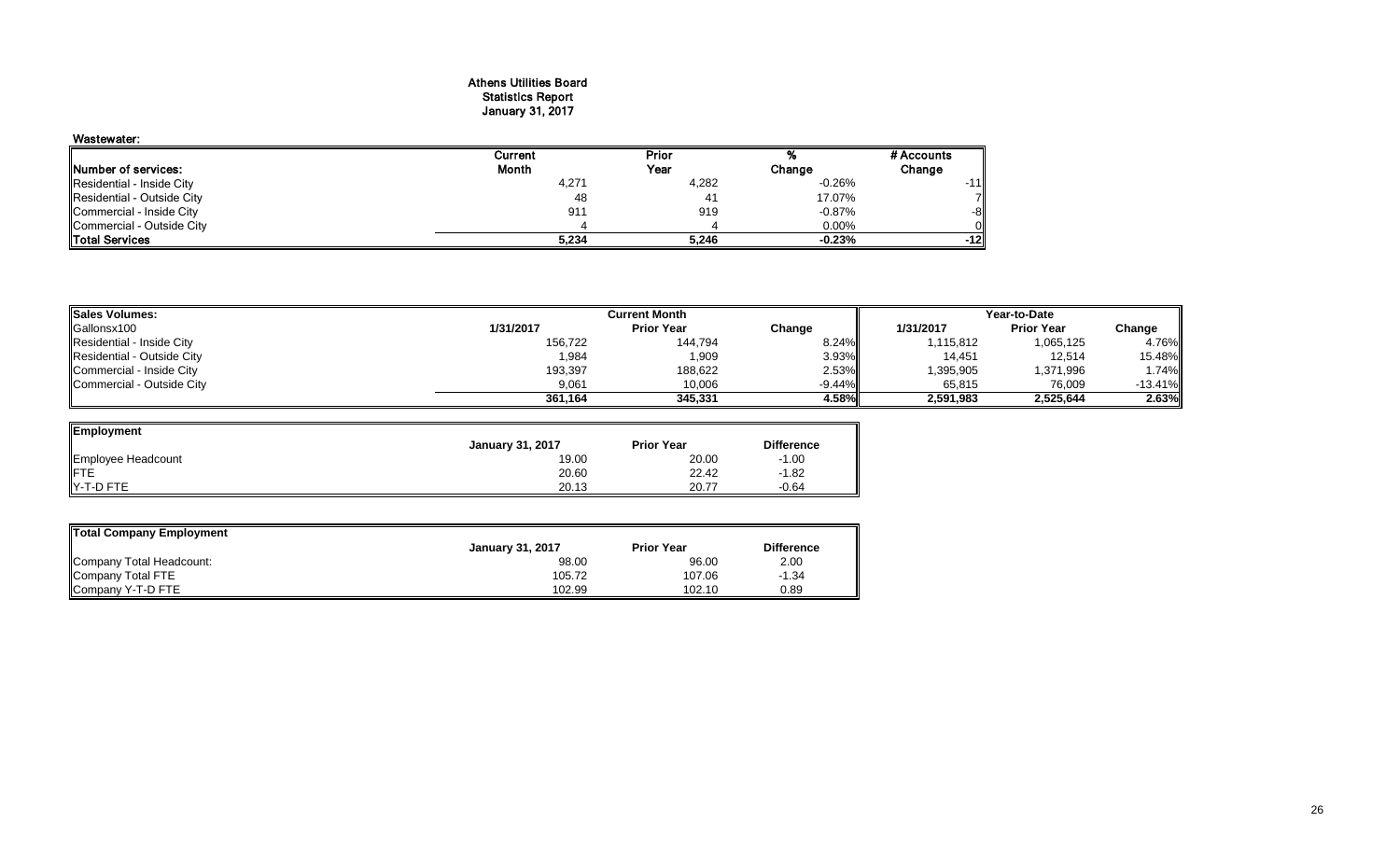## **Athens Utilities Board Wastewater Division Capital Budget Month Ending as of January 31, 2017**

|                                                     |                         | <b>Budget</b>                           | <b>Actual</b> | <b>Variance to Date</b><br>Favorable<br>(Unfavorable) | <b>Estimated</b><br>% Project<br><b>Completion</b> | <b>Percent Budget</b><br><b>Expended</b> |
|-----------------------------------------------------|-------------------------|-----------------------------------------|---------------|-------------------------------------------------------|----------------------------------------------------|------------------------------------------|
| <b>Planned Capital Improvements:</b>                |                         |                                         |               |                                                       |                                                    |                                          |
| Replace Truck #44 Jetter Only (2004 Pressure Truck) |                         | 75,000                                  |               | 75,000                                                |                                                    |                                          |
| Replace Club Cars (2-2012 Club cars)                |                         | 15,000                                  | 13,350        | 1,650                                                 | 100%                                               | 89.00%                                   |
| Oost WWTP Material and Equipment Storage            |                         | 250,000                                 |               | 250,000                                               |                                                    |                                          |
| NMC WWTP Chemical and Equipment Storage             |                         | 70,000                                  |               | 70,000                                                |                                                    |                                          |
| NMC WWTP Flow Meters (3)                            |                         | 20,000                                  |               | 20,000                                                |                                                    |                                          |
| Replace RailRoad Avenue Pump Station                |                         | 100,000                                 | 500           | 99,500                                                |                                                    | 0.50%                                    |
| NMC WWTP Influent Pump Drive                        |                         | 8,000                                   | 10,555        | (2, 555)                                              | 30%                                                | 131.94%                                  |
| NMC WWTP Wash Water Pump                            |                         | 20,000                                  |               | 20,000                                                |                                                    |                                          |
| NMC WWTP Admin & Operators Building                 |                         | 10,000                                  |               | 10,000                                                |                                                    |                                          |
| TV Truck - Hydraulic Lift for Camera                |                         | 13,000                                  | 9,999         | 3,001                                                 | 100%                                               | 76.92%                                   |
| Denso Pump Station and Force Main                   |                         | 100,000                                 | 12,995        | 87,005                                                | 1%                                                 | 13.00%                                   |
| Tellico Hills CDBG (\$600,000 next fiscal year)     |                         | 70,000                                  |               | 70,000                                                |                                                    |                                          |
| Server, Switch, Data Processing Upgrades            |                         | 10,400                                  |               | 10,400                                                |                                                    |                                          |
| Highway 30 Project                                  |                         | 30,000                                  |               | 30,000                                                |                                                    |                                          |
| <b>Communications Tower</b>                         |                         | 8,000                                   | 9,676         | (1,676)                                               | 50%                                                | 120.95%                                  |
| Oostanaula WWTP Refurbishment                       |                         | 50,000                                  | 23,371        | 26,629                                                |                                                    | 46.74% Continuous                        |
| NMC WWTP Refurbishment                              |                         | 100,000                                 | 5,951         | 94,049                                                |                                                    | 5.95% Continuous                         |
| Admin and Operators Buildings Maint. - Oost.        |                         | 40,000                                  |               | 40,000                                                |                                                    | Continuous                               |
| <b>Laboratory Equipment</b>                         |                         | 15,000                                  |               | 15,000                                                |                                                    | Continuous                               |
| <b>Lift Station Rehabilitation</b>                  |                         | 15,000                                  | 8,938         | 6,062                                                 |                                                    | 59.59% Continuous                        |
| Field and Safety Equipment                          |                         | 15,000                                  |               | 15,000                                                |                                                    | Continuous                               |
| <b>Collection System Rehab</b>                      |                         | 500,000                                 | 337,643       | 162,357                                               |                                                    | 67.53% Continuous                        |
| <b>Material Donations</b>                           |                         | 5,000                                   |               | 5,000                                                 |                                                    | Continuous                               |
| Technology (SCADA, Computers)                       |                         | 30,000                                  | 21,323        | 8,677                                                 |                                                    | 71.08% Continuous                        |
| Services                                            |                         | 50,000                                  | 63,315        | (13, 315)                                             |                                                    | 126.63% Continuous                       |
| <b>Extensions</b>                                   |                         | 25,000                                  | 20,200        | 4,800                                                 |                                                    | 80.80% Continuous                        |
| <b>Total Planned Capital Improvements:</b>          | \$                      | 1,644,400 \$                            | 537,816 \$    | 1,106,584                                             |                                                    |                                          |
| <b>Other Assets:</b>                                |                         |                                         |               |                                                       |                                                    |                                          |
| Replace Grinder Pump Motors                         |                         |                                         | 6,330         | (6, 330)                                              |                                                    |                                          |
| Communications Tower (2016 Capital Budget)          |                         | 16,526                                  | 14,229        | 2,297                                                 |                                                    |                                          |
| Mt Verd Pump Station                                |                         |                                         | 24,694        | (24, 694)                                             |                                                    |                                          |
| <b>Total Other Assets</b>                           | \$                      | $-5$                                    | 45,253        | (28, 727)<br>- \$                                     |                                                    |                                          |
| Totals:                                             | $\overline{\mathbf{s}}$ | 1,644,400 \$                            | 583,069 \$    | 1,077,857                                             |                                                    |                                          |
|                                                     |                         |                                         |               |                                                       |                                                    |                                          |
|                                                     |                         | Percentage of Budget Spent Year-to-date |               | 35.46%                                                |                                                    |                                          |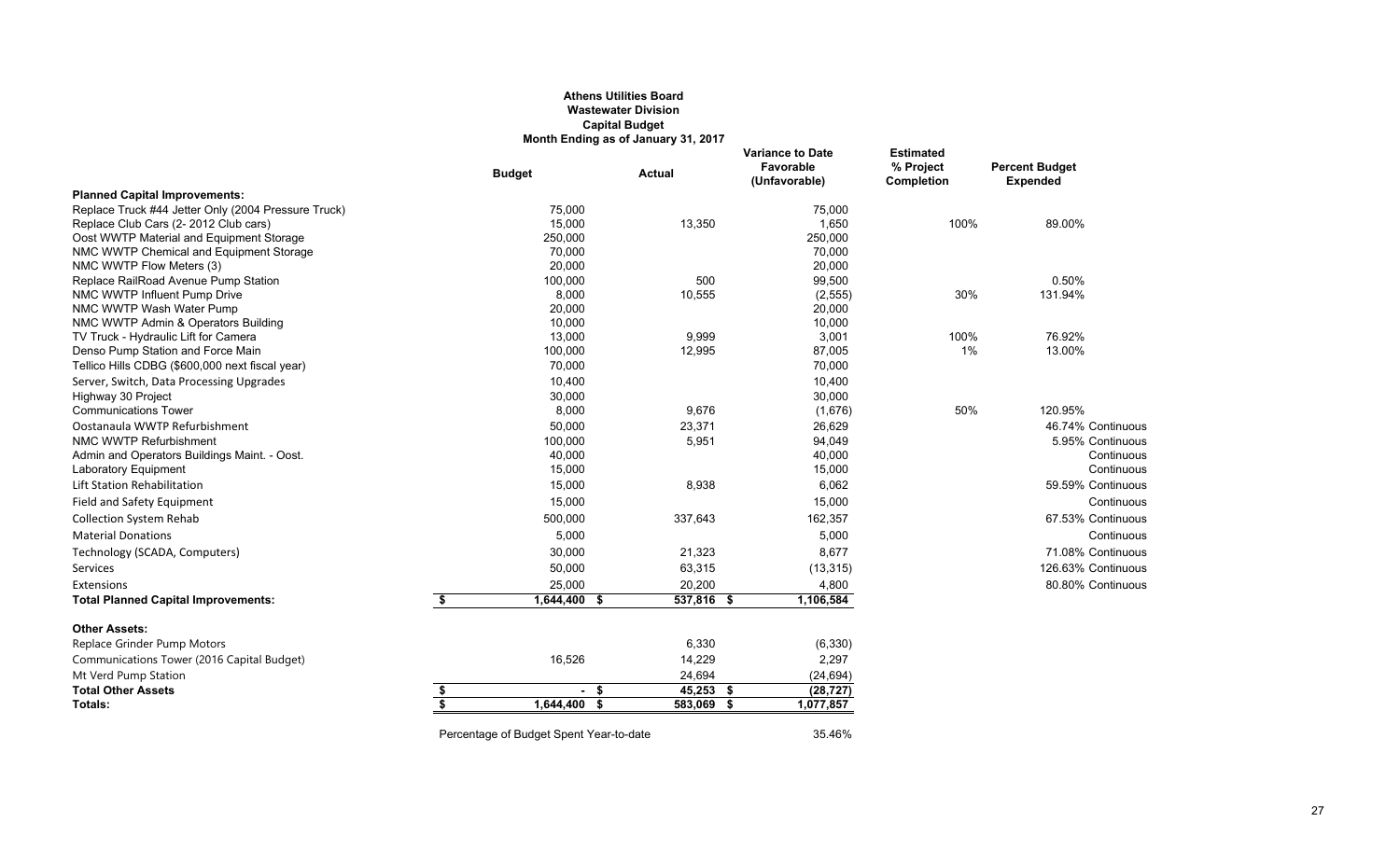|                                                  |                                   |                                         | <b>FIBER</b><br><b>BALANCE SHEET</b><br><b>January 31, 2017</b> |                                                  |                       |                               |
|--------------------------------------------------|-----------------------------------|-----------------------------------------|-----------------------------------------------------------------|--------------------------------------------------|-----------------------|-------------------------------|
| <b>Current Period</b><br><b>January 31, 2017</b> | Year-to-Date<br><b>Prior Year</b> | <b>Change from</b><br><b>Prior Year</b> |                                                                 | <b>Current Period</b><br><b>January 31, 2016</b> | Prior<br><b>Month</b> | Change<br>from prior<br>Month |
|                                                  |                                   |                                         | <b>Assets</b>                                                   |                                                  |                       |                               |
| 81,876.92                                        | 69,230.10                         | 12,646.82                               | Services                                                        | 81,876.92                                        | 81,876.92             |                               |
| 15,154.31                                        | 9,277.12                          | 5,877.19                                | <b>Accumulated Depreciation</b>                                 | 15,154.31                                        | 14,644.39             | 509.92                        |
| 66,722.61                                        | 59,952.98                         | 6,769.63                                | <b>Total Fixed Assets</b>                                       | 66,722.61                                        | 67,232.53             | (509.92)                      |
|                                                  |                                   |                                         | <b>Current Assets</b>                                           |                                                  |                       |                               |
| 27,130.27                                        | 8,298.00                          | 18,832.27                               | Cash                                                            | 27,130.27                                        | 23,384.42             | 3,745.85                      |
| 250.00                                           | 2,764.00                          | (2,514.00)                              | <b>Accounts Receivable</b>                                      | 250.00                                           | 250.00                | $\sim$                        |
| 27,380.27                                        | 11,062.00                         | 16,318.27                               | <b>Total Current Assets</b>                                     | 27,380.27                                        | 23,634.42             | 3,745.85                      |
| 94,102.88 \$                                     | 71,014.98 \$                      | 23,087.90                               | <b>Total Assets</b>                                             | 94,102.88 \$                                     | 90,866.95 \$          | 3,235.93                      |
|                                                  |                                   |                                         |                                                                 |                                                  |                       |                               |
|                                                  |                                   |                                         | <b>Liabilities</b>                                              |                                                  |                       |                               |
| $\overline{\phantom{a}}$                         | $\sim$                            | $\blacksquare$                          | Payable to Other Divisions                                      | $\overline{\phantom{a}}$                         | $\sim$                | $\blacksquare$                |
| 94,102.88                                        | 71,014.98                         | 23,087.90                               | <b>Retained Earnings</b>                                        | 94,102.88                                        | 90,866.95             | 3,235.93                      |
| \$<br>94,102.88 \$                               | 71,014.98 \$                      | 23,087.90                               | <b>Total Liabilities and Retained Earnings</b>                  | \$<br>94,102.88 \$                               | 90,866.95 \$          | 3,235.93                      |

**ATHENS UTILITIES BOARD**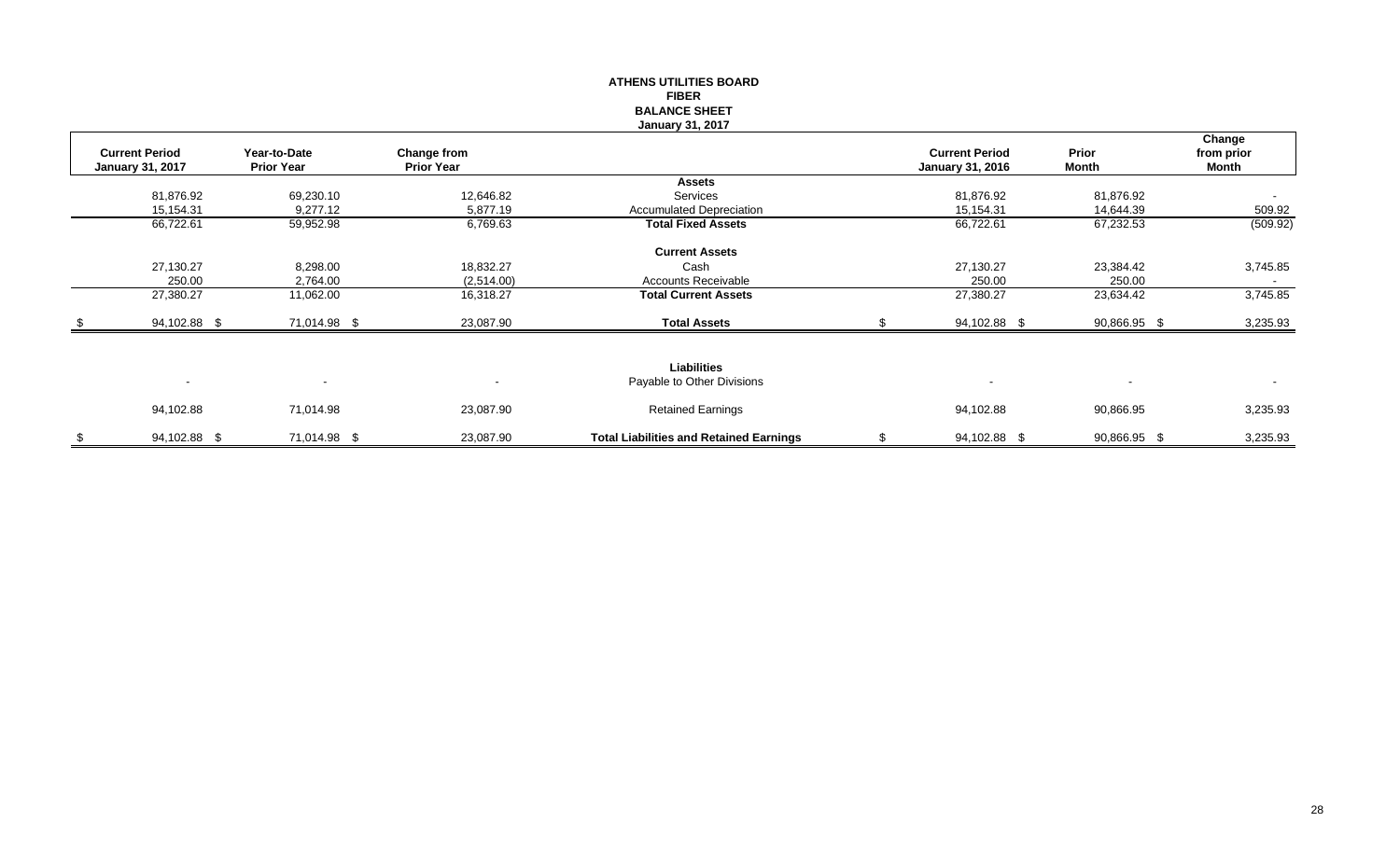|                         |                          |                            | <b>January 31, 2017</b>                         |                                  |                            |      |                          |
|-------------------------|--------------------------|----------------------------|-------------------------------------------------|----------------------------------|----------------------------|------|--------------------------|
| Year-to-Date            | Year-to-Date             | Variance                   |                                                 | Current                          | Current                    |      |                          |
| <b>January 31, 2017</b> | <b>Prior Year</b>        | Favorable<br>(Unfavorable) |                                                 | Month<br><b>January 31, 2017</b> | Month<br><b>Prior Year</b> |      |                          |
| 35,848.00               | 23,098.00                | 12,750.00                  | Revenue                                         | 5,764.00                         | 4,264.00                   |      | 1,500.00                 |
|                         |                          |                            | <b>Operating and Maintenance Expenses</b>       |                                  |                            |      |                          |
| $\blacksquare$          | $\overline{\phantom{a}}$ | $\sim$                     | Overhead Line Expense                           | $\blacksquare$                   | $\sim$                     |      | $\overline{\phantom{0}}$ |
| 2,317.49                | 2,317.49                 | $\sim$                     | Administrative and General Expense              | 331.07                           | 331.07                     |      | $\sim$                   |
| 13,489.66               | 11,864.86                | (1,624.80)                 | <b>Telecom Expense</b>                          | 1,694.41                         | 1,661.88                   |      | (32.53)                  |
| 15,807.15 \$            | 14,182.35 \$             | (1,624.80)                 | <b>Total Operating and Maintenance Expenses</b> | 2,025.48 \$                      | 1,992.95 \$                |      | (32.53)                  |
| 39.73                   |                          | 39.73                      | Interest Income                                 | 7.33                             | $\sim$                     |      | 7.33                     |
|                         |                          |                            | <b>Other Operating Expense</b>                  |                                  |                            |      |                          |
| 3,569.44                | 3,173.46                 | (395.98)                   | <b>Depreciation Expense</b>                     | 509.92                           | 331.34                     |      | (178.58)                 |
| \$<br>16,511.14 \$      | 5,742.19 \$              | 10,768.95                  | Net Income                                      | $3,235.93$ \$                    | 1,939.71                   | - \$ | 1,296.22                 |

## Athens Utilities Board Profit and Loss Statement - Fiber